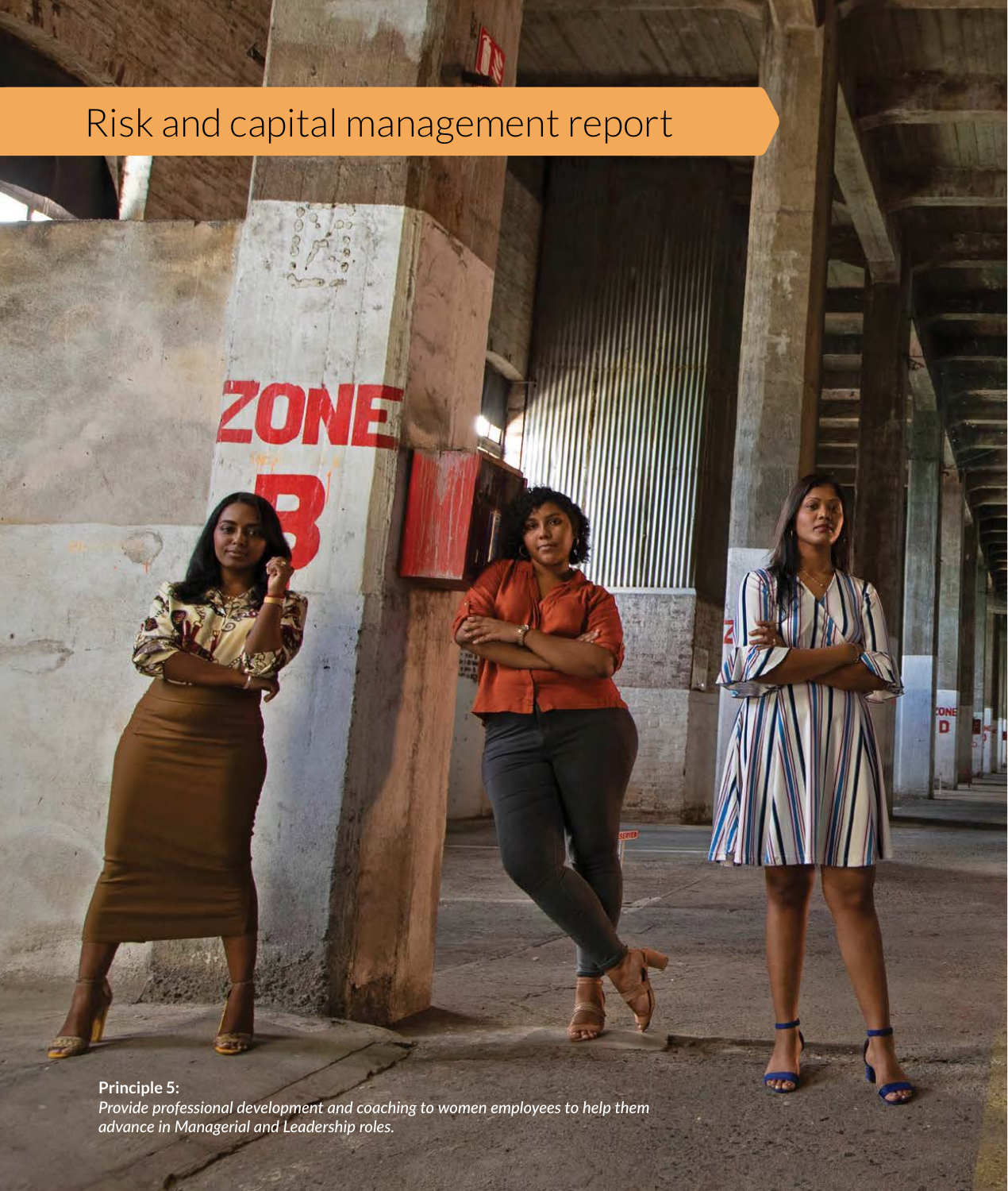From left to right: Shridhana - Training Manager Claire - Community Manager Sudashina - Firefighter Fleur - Guidance Counsellor Shanya - Executive Director Medjée - Machinist

ZON

 $\overline{\mathbf{c}}$ 

MCB Group Limited Annual Report 2021

m

**RISK AND CAPITAL MANAGEMENT REPORT**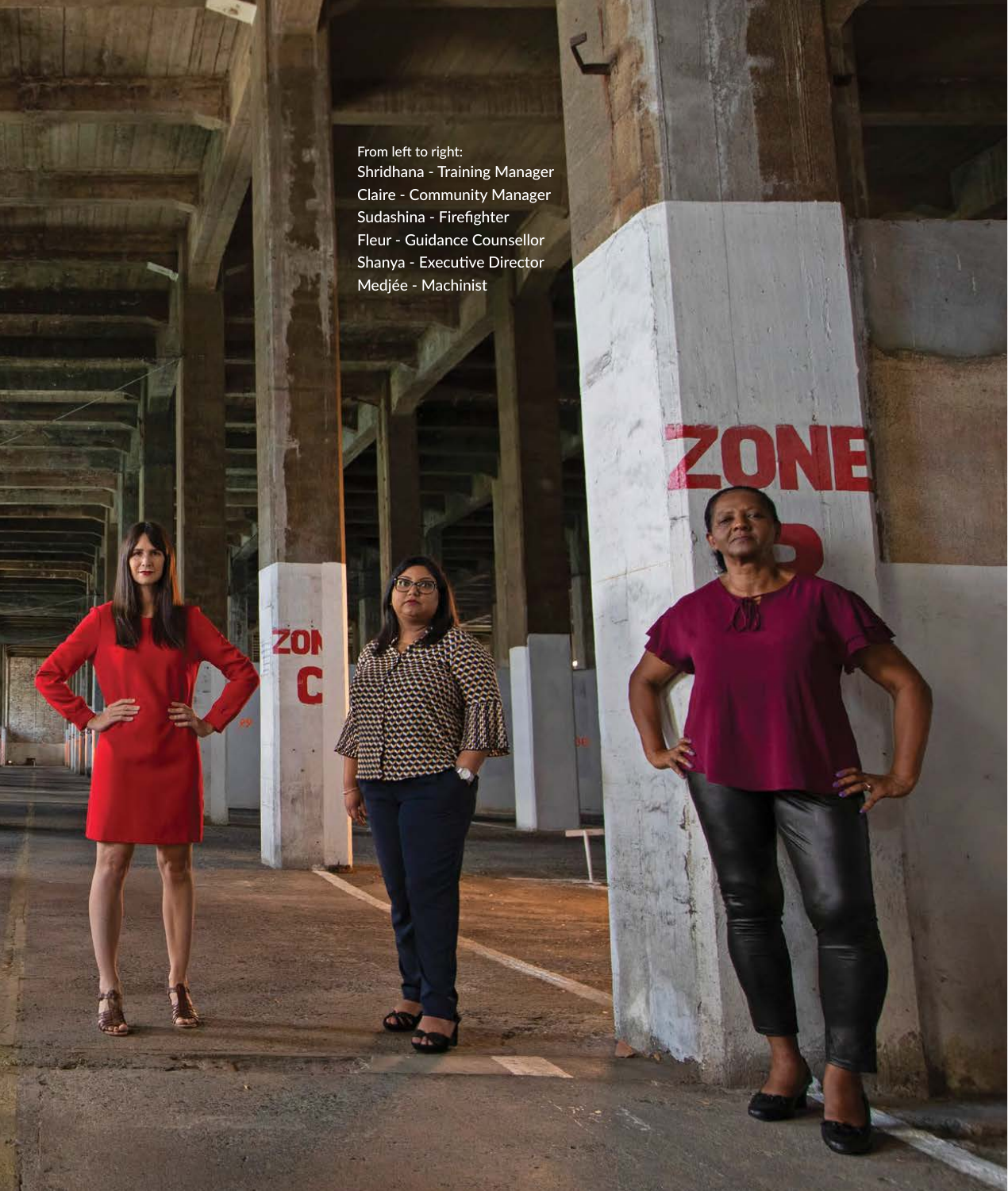### **Introduction**

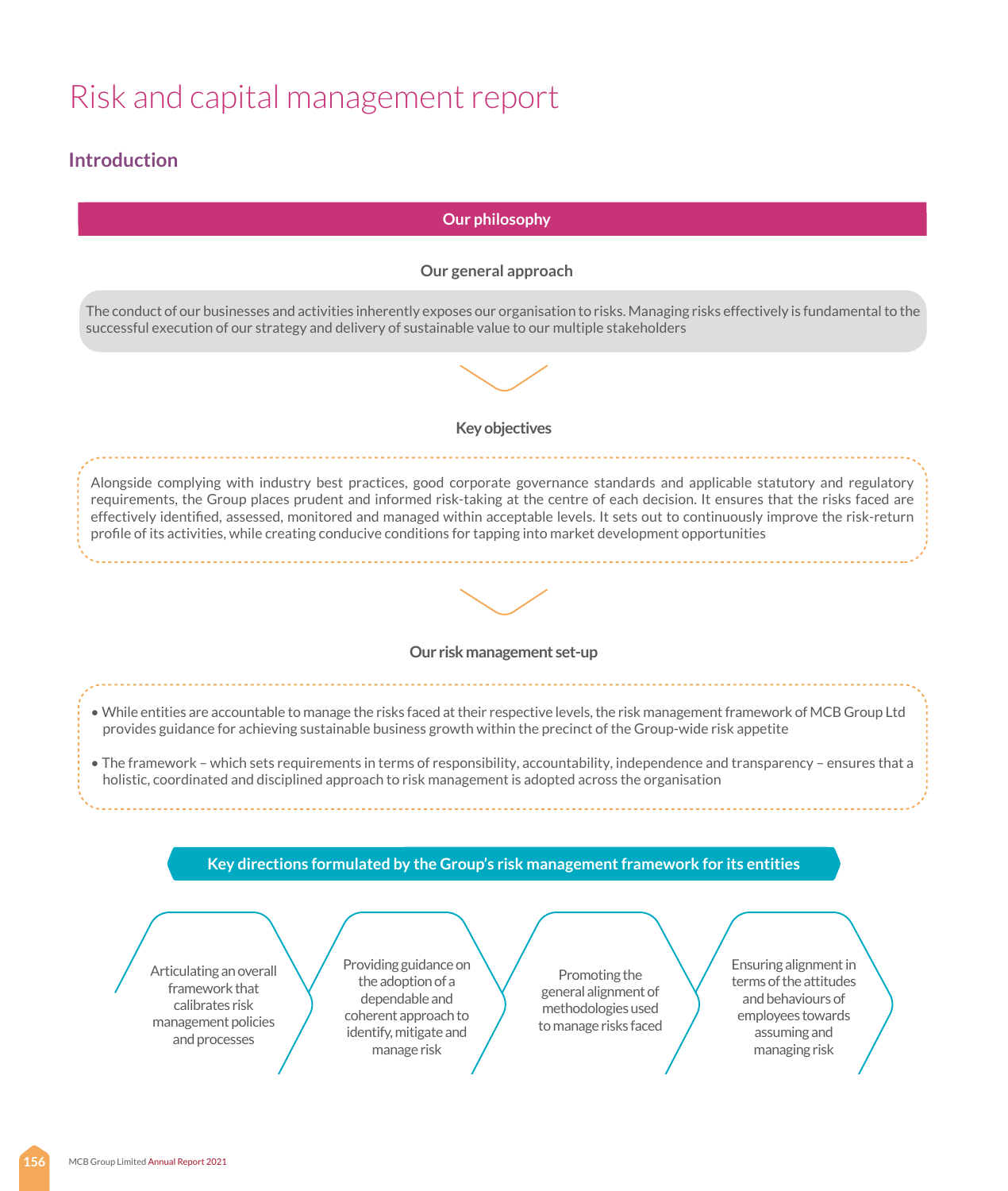#### **Foundations and focus areas**

#### **General orientations**

- Ensuring that our risk management principles are anchored on advocated norms and principles
- Adherence by entities to sound capitalisation, asset quality and funding/liquidity management principles
- •Establishment of strong governance frameworks, including clear lines of defence, with well-defined and segregated authorities, accountabilities and responsibilities for taking on and managing risk
- Establishment of clear risk appetite which sets out the types and levels of risk that the Group is willing to take
- Availing strong, coherent and harmonised risk management processes, policies, limits and targets
- Catering for an adequate balance between risk and reward considerations

#### **Governance framework**

- Ultimate responsibility of the Board of MCB Group Ltd for risk management, with specific responsibilities delegated to its sub-committees
- Direct oversight exercised by the Boards of entities and their relevant committees
- Effective delegation of authority from the Board of each entity to its management and risk functions, with the scope of the latter depending on the nature and depth of relevant operations and activities
- Well-defined intra-Group service delivery and collaboration in support of effective risk management, as gauged by MCB Ltd providing *inter alia* internal audit, risk management and compliance services to other entities where appropriate

#### **Other key foundations**

- Regular review and update of risk management practices to ensure consistency with business activities and relevance to financial strategies, while catering for changes in the economic and market landscapes
- Adoption of policies and processes that are clear and simple to be understood and executed, alongside ensuring that they are well-documented and disseminated across all layers of the Group
- Adherence to a common set of behaviours, attitudes, skills and guiding courses of action that are integrated throughout the Group in support of coherent decision-taking at all levels of the organisation
- Ensuring that the price charged for solutions is reasonable in relation to the relative riskiness of the exposure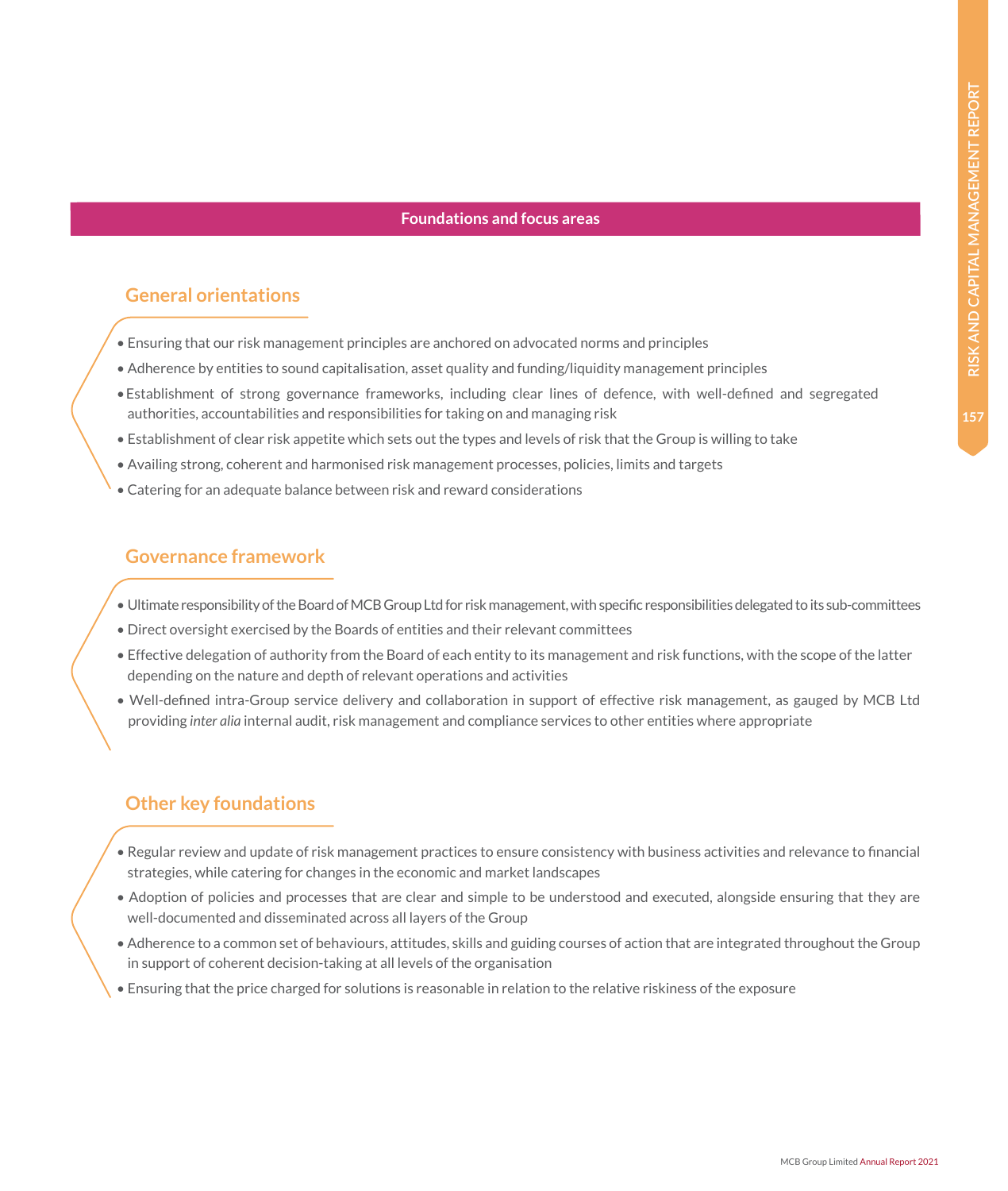#### **A summary of the year in review from a risk perspective**

Group entities had to cope with significant adverse dynamics within the operating environment, in particular, triggered by the COVID pandemic, which coupled with established and other emerging trends and developments, have shaped up our approach to risk management during the year.



**Our key focus areas**

We took prompt actions to respond to the highly challenging context by proactively managing the key risks faced, alongside reinforcing our capacity for growth. During the year under review, we remained focused on the following key priorities across the Group.

#### **Addressing the heightened level of risk in a COVID-19 environment**

- Continued to collaborate closely with the authorities to work on sustainable solutions to help clients tackle the economic downturn
- Monitored our portfolios in a systematic manner and geared up our oversight of market development implications on a prospective basis
- Analysed our loan portfolios currently benefitting from moratoriums on a forward-looking basis with a view to anticipating our potential non-performing loans and assessing our Expected Credit Losses (ECL)
- Maintained our prudent approach by building additional provisioning buffers through ECLs
- Conducted ad-hoc stress tests in response to the emerging risks linked to the impact of COVID-19 and other events with the Bank monitoring 'Early Warning Indicators' linked to the evolution of key macroeconomic variables used in its ICAAP stress test scenarios, to eventually trigger additional stress tests if deemed necessary
- Safeguarded the health and safety of our employees while ensuring business continuity

#### **Enhancing information and cyber security capabilities**

- Undertook regular independent Penetration Testing and Vulnerability Assessments by leveraging external expertise as appropriate
- Implemented a Security Operations Centre (SOC) at MCB Ltd, which is responsible for monitoring and detecting anomalous activities on its IT infrastructure; Enhanced its cyber resilience through the setting up of a Cyber Threat Intelligence programme and the deployment of Red Team strategies
- Ran security awareness training sessions to ensure the adoption of best practices in terms of cybersecurity risk management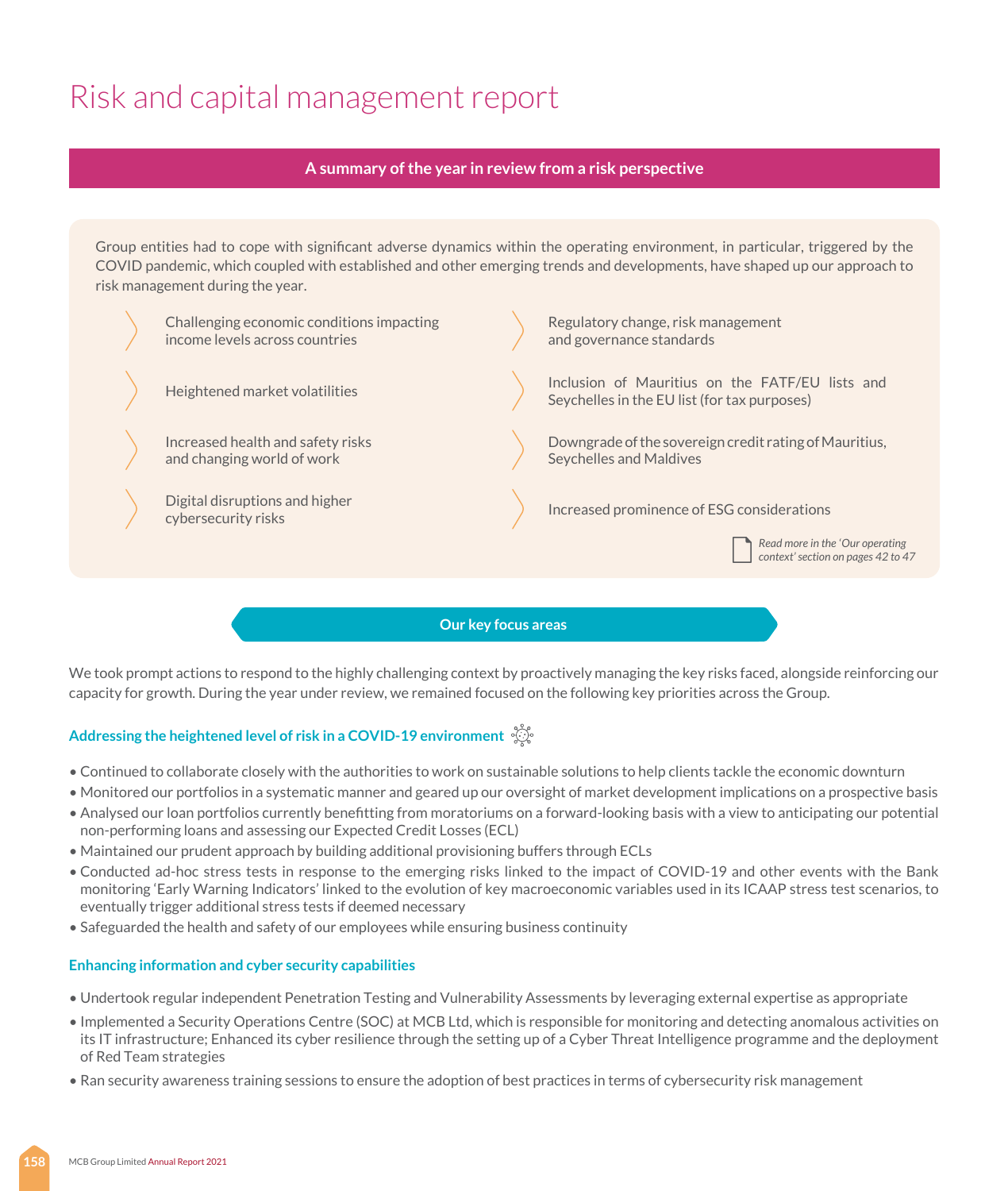#### **Strengthening management of compliance and financial crime risks**

- MCB Ltd: Bolstered its Compliance function and mechanisms with a key move being the integration of the Anti-Money Laundering unit of the Bank within the function for better synergies and coordinated actions to effectively manage related risks
- Foreign banking subsidiaries: Strengthened further their Compliance function with the recruitment of additional resources as well as deployment of structured training programme to all relevant staff, revamped a number of AML/KYC and onboarding policies to be in line with international standards, reinforced our permanent control and reporting structures and continuously updated the risk rating assigned to our customers using our risk-based due diligence AML monitoring tool
- Non-banking financial subsidiaries: Initiated actions to improve operational efficiency in the application of the anti-money laundering and countering the financing of terrorism (AML/CFT) framework

#### **Bolstering our risk management framework**

- Pursued implementation of the Risk Cartography exercise to enable the Board to undertake an informed identification and assessment of the universe of risks that the entities are being exposed to – as part of this initiative, the following were/are being established across Group entities: (i) a responsibility assignment matrix; (ii) major components of the action plans for each risk item; and (iii) target risk levels and action plans completion dates
- Strengthened our modelling capabilities through the development/refinement of credit models to enhance our predictive accuracy whilst making adjustments to reflect the ongoing uncertainty in the operating environment
- MCB Ltd: Reorganised the Risk SBU under four segments to better reflect its scope and objectives, namely, (i) Financial Risk; (ii) Permanent Supervision, Operational and Information Risk; (iii) Credit Management and (iv) Debt Restructuring and Recovery; Reinforced its Asset & Liability Management (ALM) set-up; Undertook a comprehensive review of the risk appetite framework to align it with the new operating model of the Corporate and International Banking SBU
- Sustained our investment in systems, notably towards facilitating the online recording, reporting and monitoring of business activities
- Continued to focus on building our human capital through the upskilling of our employees with a view to better equip them in responding to the evolving business environment, while contributing to their personal development

#### **Upholding our capital and liquidity positions**

- Implemented a Rs 10 billion Multi-Currency Note Programme the Group has issued the first tranche of Notes amounting to Rs 2 billion which has been invested in the capital of the Bank in order to support its future business growth, especially its international expansion while simultaneously strengthening the share capital of the Bank
- MCB Ltd: Engaged with the international wholesale markets to secure a syndicated facility as part of its endeavour to optimise it funding profile. Despite the uncertain market conditions, this new syndication was particularly successful, receiving in excess of USD 1.6 billion commitments from some 30 lenders. This testifies to our strong appeal to foreign investors, the recognition of our investment-grade credit worthiness and lenders' confidence in our strong fundamentals and international growth prospects. In September 2021, the Bank closed this syndication at USD 1 billion with the Dual Tranche Syndicated Facility comprising of two tranches, with Tranche A having a tenor of 2 years and Tranche B having a tenor of 3 years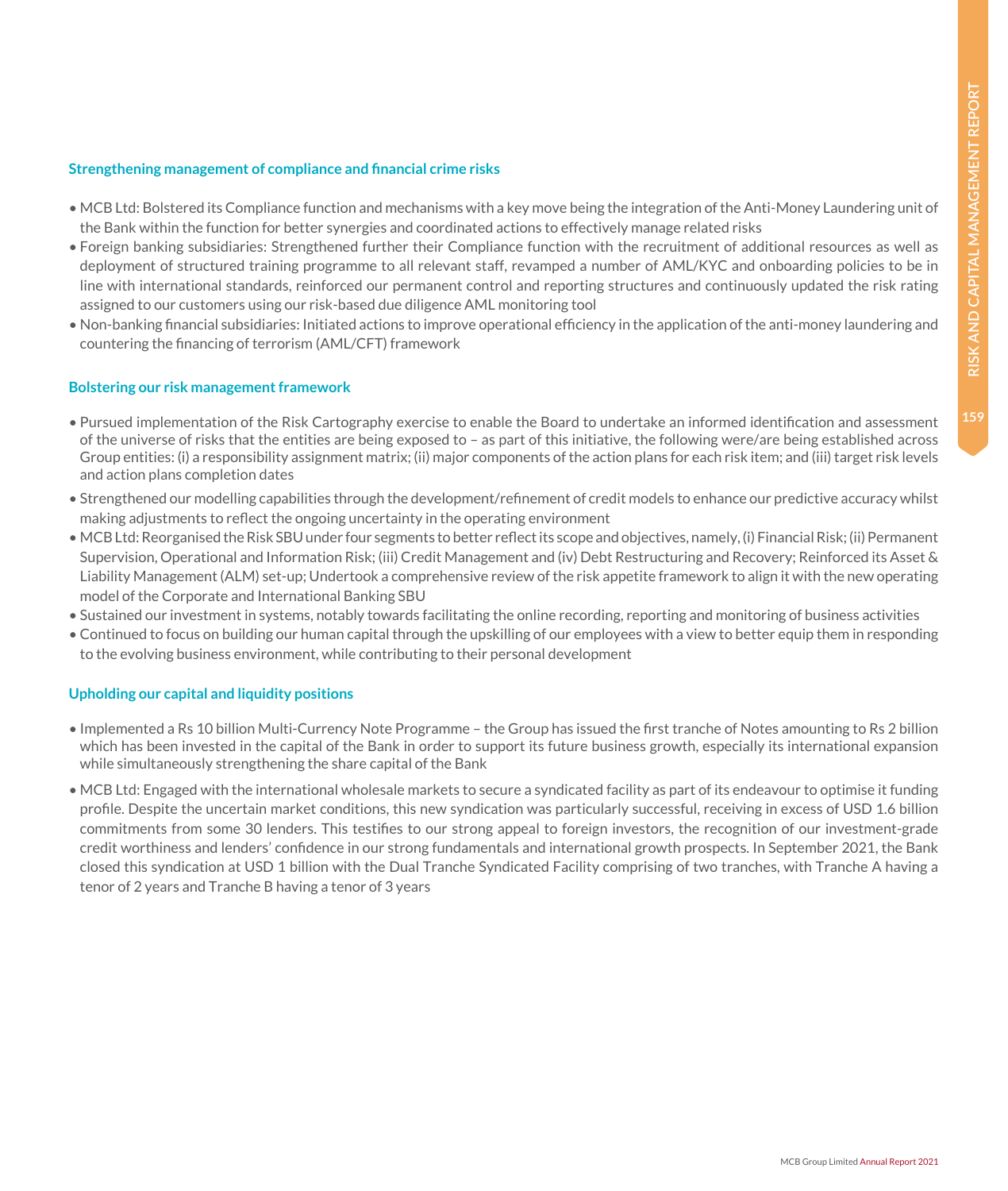#### **Preparing for changes in the regulatory framework – LIBOR transition**

• The announcement made by the UK's Financial Conduct Authority that it will no longer compel panel banks to continue submitting quotes for LIBOR and subsequent developments imply that LIBOR will cease by December 2021 for all currencies except for specific US dollar settings for which the transition period would run until June 2023. Whilst discussions continue on alternative benchmark rates in different working groups across jurisdictions, MCB Group embarked on a project to prepare for the gradual phase-out of the LIBOR based pricing by the end of 2021. Right at the outset, we established a strong governance framework to carry out the transition with dedicated teams set up across several functions of the Group to drive and deliver on identified work streams, including but not limited to contract transition, awareness and communication, and implications of using the new Risk Free Rates. In light of the paradigm shift triggered by the transition, the Group is also gearing up on its system and operational capabilities, notably through internal change management initiatives to ensure readiness of stakeholders across the value chain. We are also working closely with regulators and leveraging our large network of international partners in different markets with a view to providing our clients with the latest information and ensuring a smooth transition. From an industry and regulatory perspective, the Bank is actively participating in, and contributing to, industry IBOR-related forums and closely monitors the developments at these forums. It accordingly reflects and aligns significant industry decisions into the Group's transition plans, as required



*See more in the forthcoming sections of the Risk and capital management report*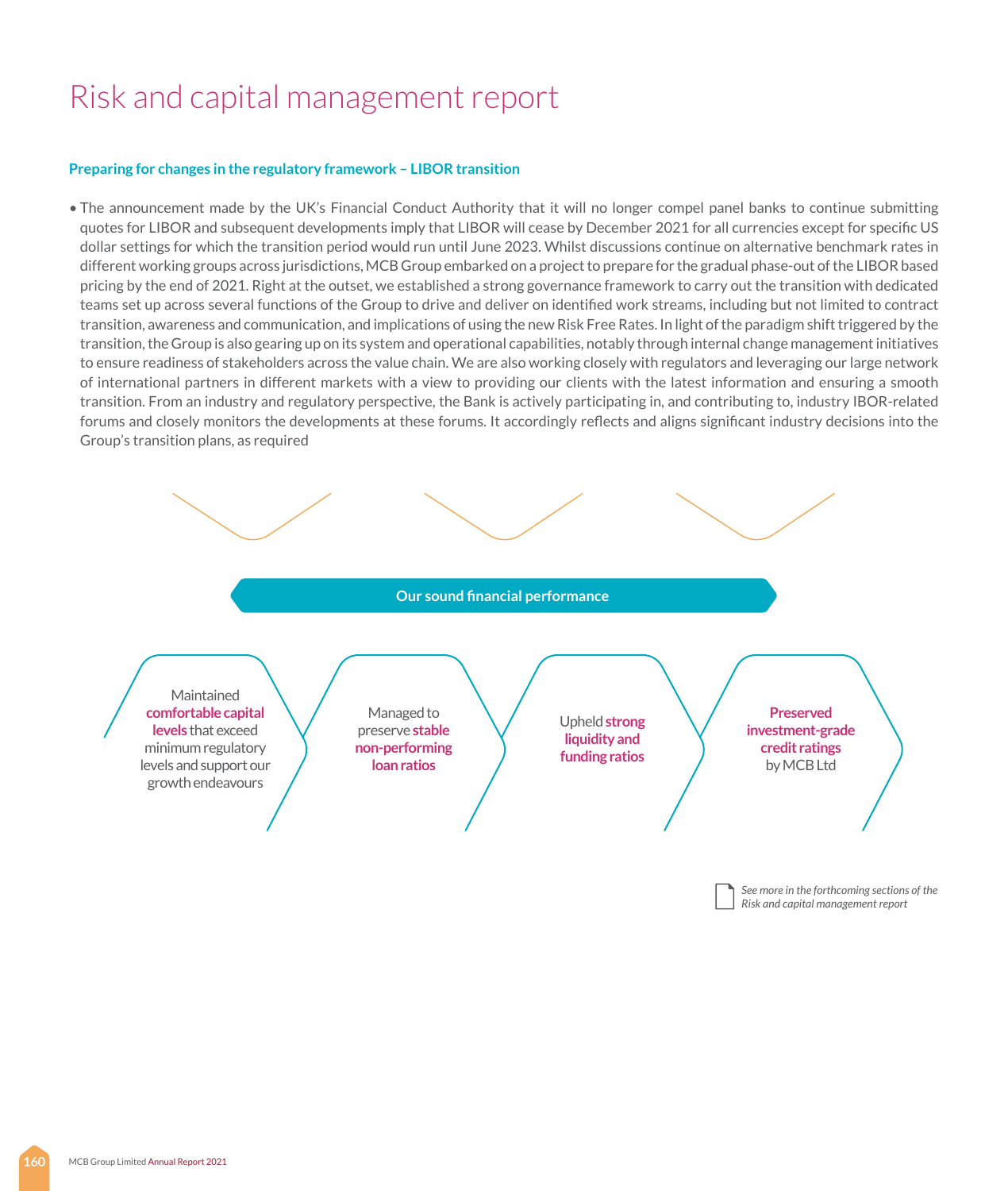#### **Looking ahead: Endeavours to anchor sound and stable operations and business growth**

#### **General targets and intents**

- Foster the sustained engagement of dedicated risk functions with front-line teams to (i) undertake a close and systematic monitoring and management of risks faced by clients; (ii) nurture an in-depth understanding of client needs; and (iii) continue to assess solutions being proposed to help clients cope with the lingering effects of the crisis and monitoring implications of unwinding of support measures  $\frac{35}{100}$
- Carefully assess Expected Credit Losses across entities and the Group so as to keep an adequate 'buffer' and stay in a strong position to absorb the impact of potential shocks  $\gg$
- Maintain close discussions and interactions with the authorities and the banking sector generally to promote the stability of the financial services sector  $\mathcal{X}$
- Ensure that our business development endeavours across geographies materialise in a disciplined manner on the back of effective risk oversight
- Uphold the soundness of our key financial metrics, backed by (i) the strengthening of our risk management and compliance mechanisms, aided by continuous upgrades to relevant policies, practices and processes; and (ii) further entrenchment of an adequate risk culture across the organisation to embrace proper attitudes and behaviours
- Judiciously and speedily identify, appraise and manage emerging risks to which the Group entities are exposed, with key focus on (i) cyber risk given the rising adoption of technological and digital platforms; and, (ii) climate risk amidst the increased prominence of ESG considerations
- Further reinforce the inherent capabilities and operating models of Group entities, on the back notably of continued upskilling of staff across entities
- Increase collaboration between Group entities, notably for information sharing purposes and fostering the smooth replication of risk management practices wherever required, alongside ensuring the organisation-wide alignment of policies and processes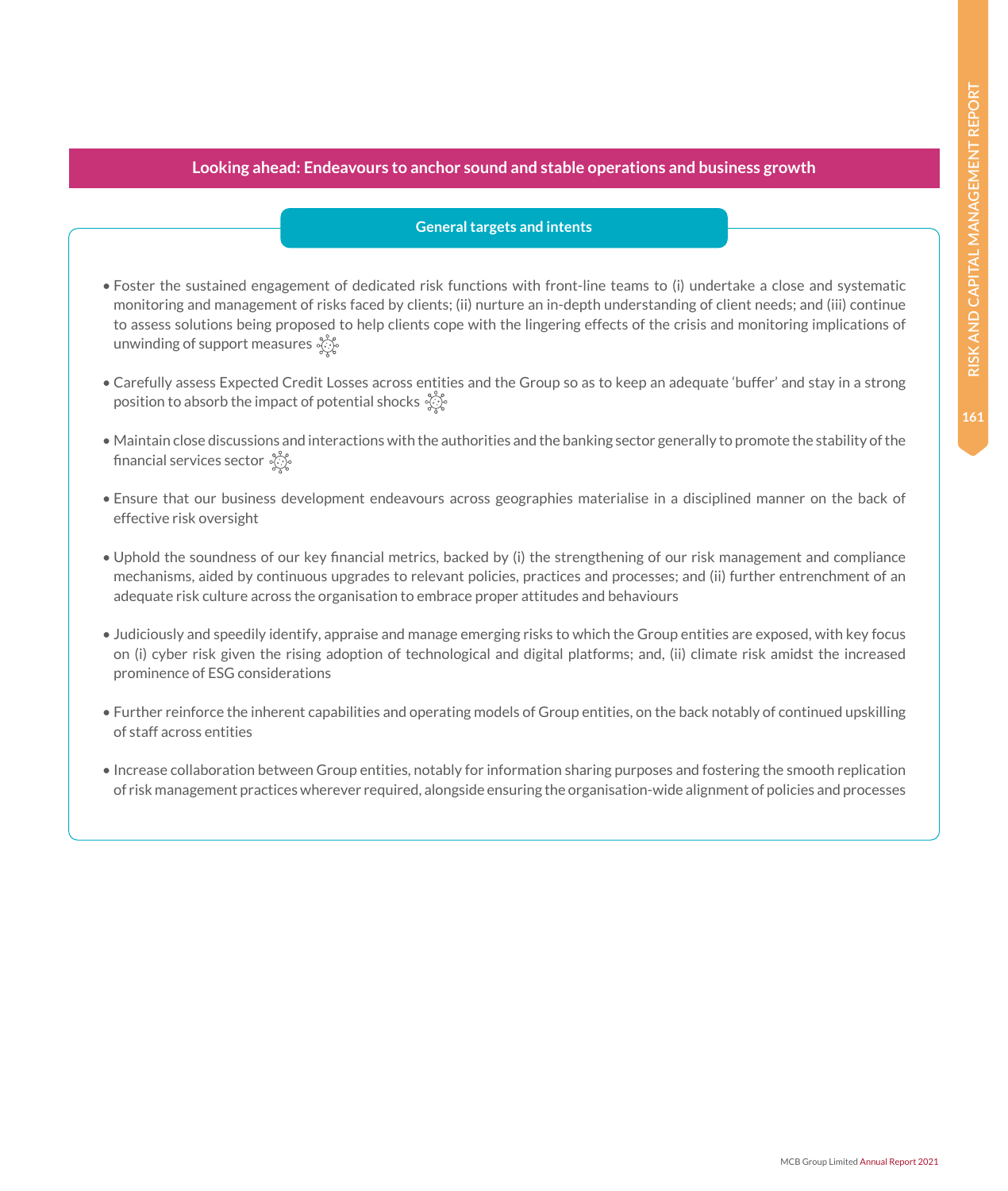### **Financial soundness**

**Capitalisation Philosophy**

While ensuring that applicable regulatory requirements are met at all times, the capital management approach of the Group is to ensure that its subsidiaries are adequately capitalised to help achieve sound and sustained business growth and uphold adequate buffers to confront any untoward circumstances, alongside protecting and maintaining the trust of shareholders and fund providers.

Towards this end, the Group favours internal capital generation through retained earnings while being well positioned to tap into capital markets as and when required, on the basis of its status as the most liquid stock on the local stock exchange. Moreover, it seeks to maintain appropriate discipline over the nature and extent of its market development initiatives and lays due emphasis on optimising the allocation of capital across businesses.

#### *Performance*

In spite of a notable growth in its asset base on the back of the growth in the loan portfolio, the Group has, on a consolidated basis, maintained comfortable capitalisation levels, being upheld by our resilient financial performance and sound dividend policy. Indeed, the BIS and Tier 1 ratios stood at 17.4% and 16.1% respectively as at 30 June 2021. The predominant contribution thereto has emanated from the banking entities of the Group, for which maintenance of adequate capital levels is a key priority by virtue of their business operations and regulatory responsibilities.

Risk-weighted assets of the Group stood at Rs 447 billion as at 30 June 2021, out of which 94% was accounted for by the banking cluster with MCB Ltd representing 82% of the overall risk-weighted assets. The Group's overseas associates, namely Société Générale Moçambique and Réunion-based BFCOI – with investments therein having been risk-weighted at 250% – represented 3% of overall risk-weighted assets.

#### **Distribution of risk-weighted assets as at 30 June 2021**

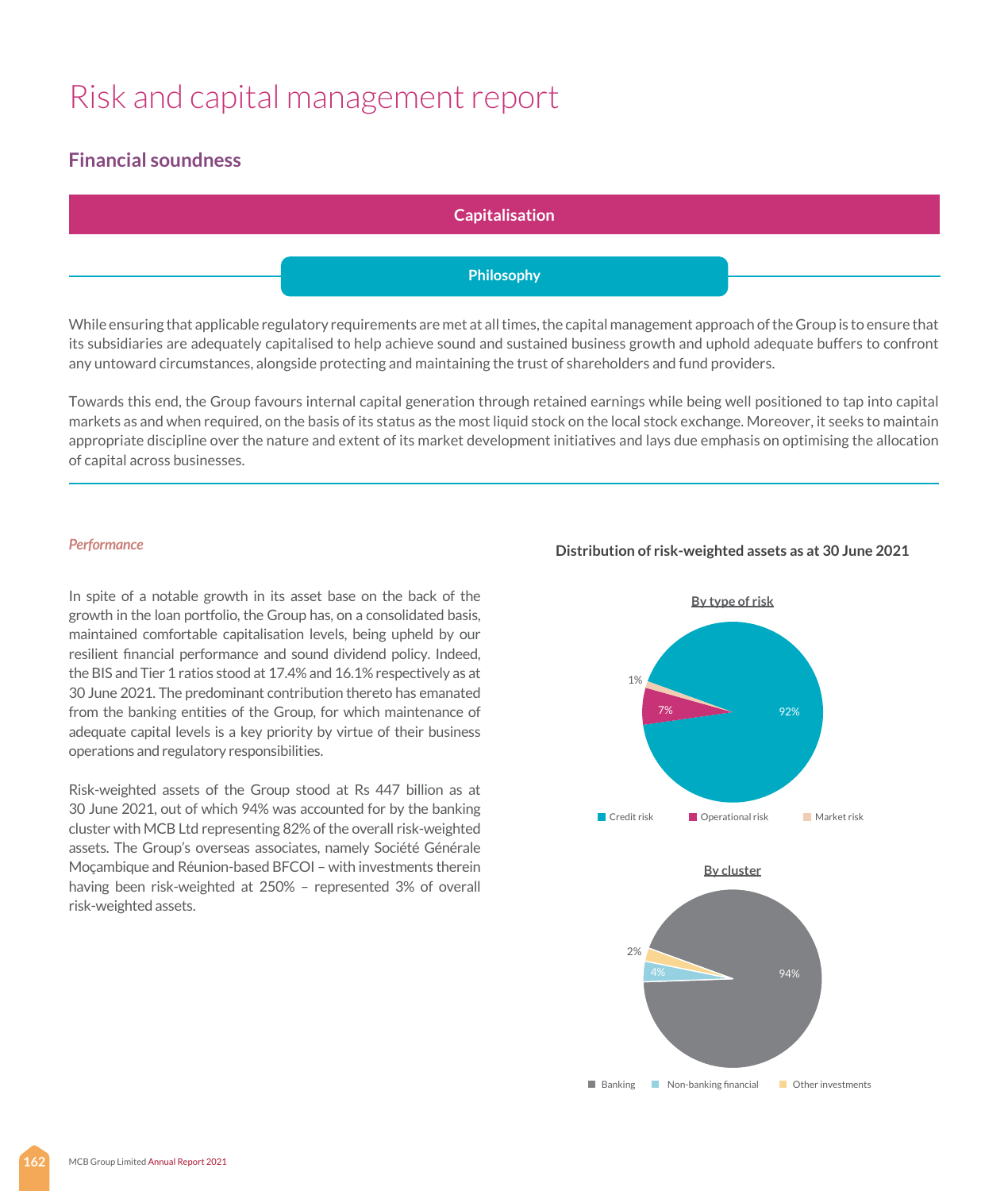|                                                | <b>MCB</b> Group | <b>Banking cluster</b> | <b>MCB Ltd</b> |
|------------------------------------------------|------------------|------------------------|----------------|
| Capital base                                   | Rs m             | Rs m                   | Rs m           |
| Tier 1 capital                                 | 71,739           | 62,737                 | 59,424         |
| Tier 2 capital                                 | 5,913            | 4,474                  | 3,716          |
| Total capital                                  | 77,651           | 67,211                 | 63,140         |
| Risk-weighted assets                           | Rs m             | Rs m                   | Rs m           |
| Weighted amount of on-balance sheet assets     | 376,370          | 352,566                | 319,976        |
| Weighted amount of off-balance sheet exposures | 32,904           | 32,720                 | 30,382         |
| Weighted risk assets for operational risk      | 32,164           | 30,122                 | 25,100         |
| Aggregate net open foreign exchange position   | 5,324            | 1,417                  | 1,065          |
| Total risk-weighted assets                     | 446,762          | 416,825                | 376,523        |
|                                                |                  |                        |                |
| Capital adequacy ratios                        | %                | %                      | %              |
| BIS risk adjusted ratio                        | 17.4             | 16.1                   | 16.8           |
| of which Tier 1                                | 16.1             | 15.1                   | 15.8           |

**Capital adequacy Jun 21**

| Capital adequacy<br><b>Jun 20</b>              |                  |                        |                |
|------------------------------------------------|------------------|------------------------|----------------|
|                                                | <b>MCB</b> Group | <b>Banking cluster</b> | <b>MCB Ltd</b> |
| Capital base                                   | Rs m             | Rs m                   | Rs m           |
| Tier 1 capital                                 | 63,453           | 53,990                 | 51,188         |
| Tier 2 capital                                 | 5,064            | 3,736                  | 3,135          |
| <b>Total capital</b>                           | 68,517           | 57,726                 | 54,323         |
|                                                |                  |                        |                |
| Risk-weighted assets                           | Rs m             | Rs m                   | Rs m           |
| Weighted amount of on-balance sheet assets     | 303,086          | 281,154                | 259,213        |
| Weighted amount of off-balance sheet exposures | 30,397           | 30,129                 | 28,151         |
| Weighted risk assets for operational risk      | 29,337           | 27,609                 | 21,830         |
| Aggregate net open foreign exchange position   | 5,954            | 1,474                  | 1,247          |
| Total risk-weighted assets                     | 368,774          | 340,366                | 310,441        |
|                                                |                  |                        |                |
| Capital adequacy ratios                        | %                | %                      | %              |
| BIS risk adjusted ratio                        | 18.6             | 17.0                   | 17.5           |
| of which Tier 1                                | 17.2             | 15.9                   | 16.5           |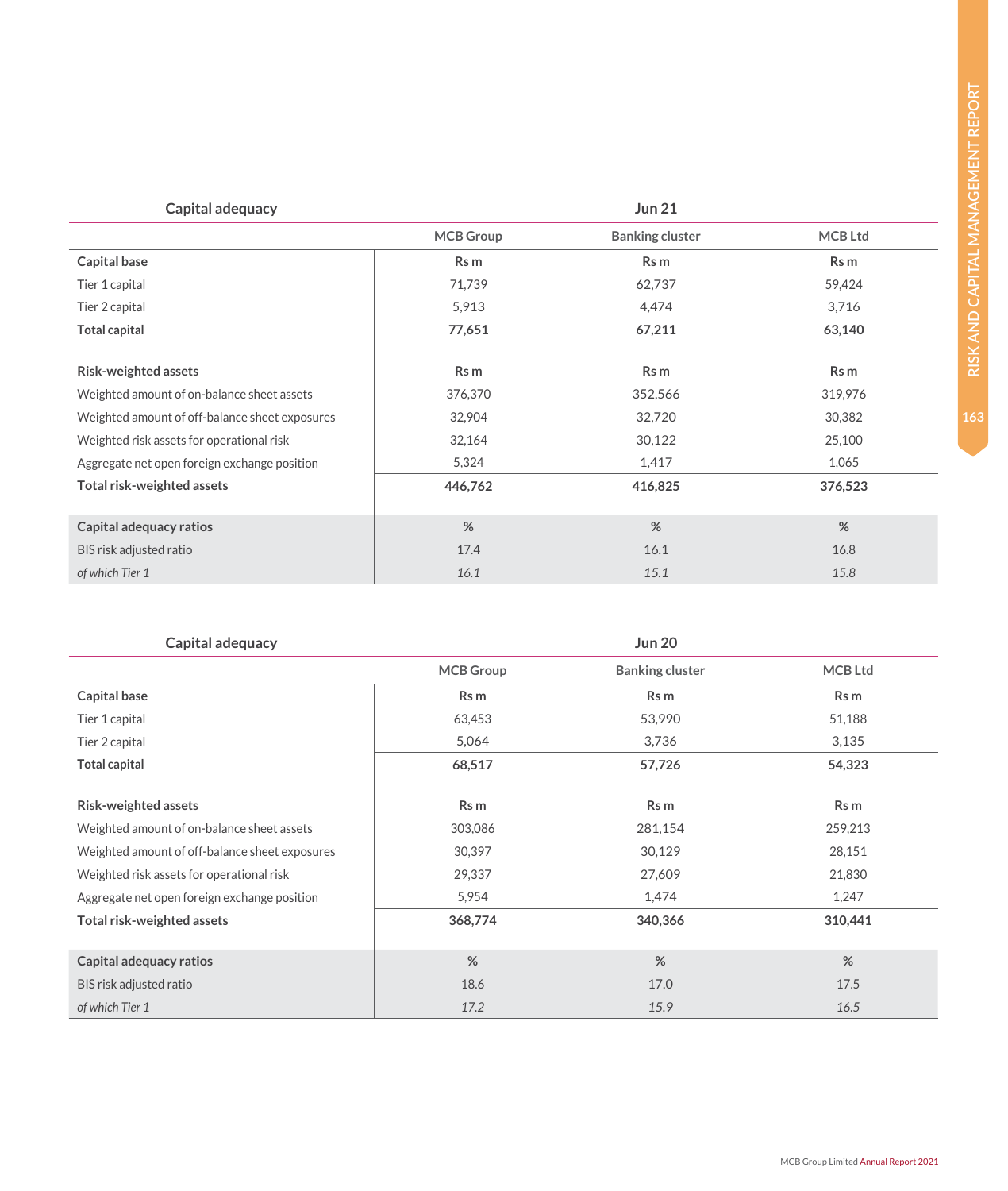#### **Asset quality**

#### **Philosophy**

Backed by continued market vigilance as well as the careful formulation and diversification of its strategic orientations, the Group is committed to preserving the soundness of its exposures. Emphasis is laid on healthy loan portfolio through strong credit discipline, prudent market development approach and sensible strategy execution, cautious loan origination and disbursements, and active efforts for debt collection and recovery.

#### *Performance*

Whilst being exposed to difficult economic and market environments induced by the pandemic across its presence countries, the Group managed to uphold the general quality of its portfolio on the back of careful market endeavours and dedicated measures taken to face up to the tough conditions witnessed across economic sectors.

In fact, the gross NPL ratio of the Group decreased by some 40 basis points to attain 3.9%. In net terms, the ratio declined to 2.5% as at 30 June 2021. While the metrics witnessed a relative deterioration at the level of MCB Seychelles and MCB Madagascar, the gross NPL ratio of MCB Ltd declined to 3.2%, with the corresponding ratio in net terms standing at 2.0%. The Group's specific coverage ratio increased from 32.8% to 37.5%, with the remaining portion being adequately covered by collateral, suitably discounted to reflect current market conditions and expected recovery time.







*Note: The net NPL ratio is computed by dividing total NPLs net of specific provisions by net loans (gross loans net of total provisions)*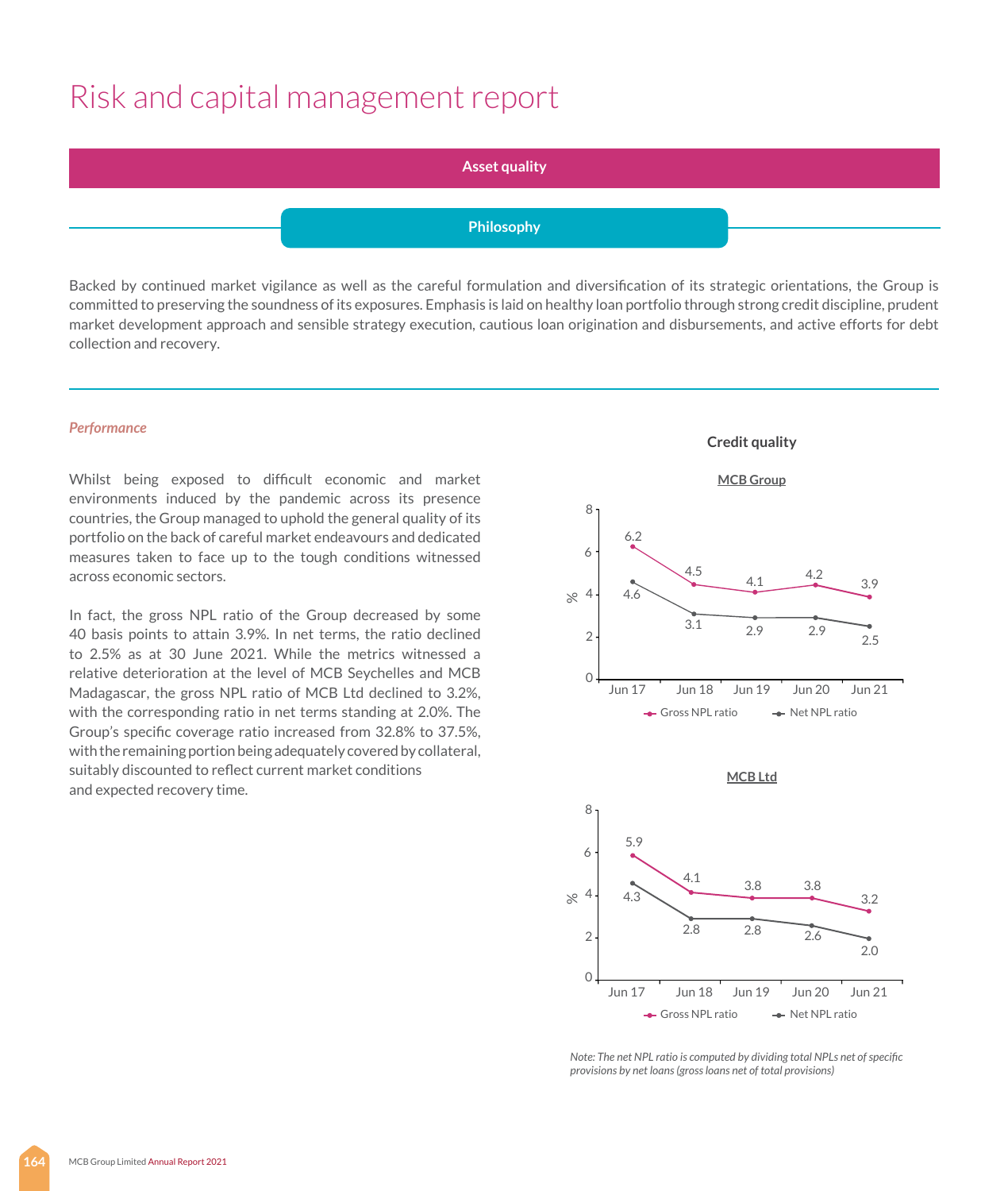#### **Sectorwise distribution and quality of exposures**



**June 2021 Non-performing loans (NPLs)** Allowances for credit impairment

|  |  | Allowances for credit impairment |  |  |  |  |  |  |  |  |
|--|--|----------------------------------|--|--|--|--|--|--|--|--|
|--|--|----------------------------------|--|--|--|--|--|--|--|--|

| <b>MCB</b> Group                                              | Rs m           | % of loans               | <b>Expected Credit</b><br>Loss | Specific<br>provisions   |
|---------------------------------------------------------------|----------------|--------------------------|--------------------------------|--------------------------|
| Loans to customers                                            | 12,473         | 4.4                      | 7,724                          | 7,115                    |
| Agriculture and fishing                                       | 1,412          | 18.1                     | 156                            | 1,252                    |
| Manufacturing                                                 | 730            | 4.4                      | 484                            | 385                      |
| of which EPZ                                                  | 159            | 5.7                      | 179                            | 139                      |
| Tourism                                                       | 1,165          | 3.6                      | 2,142                          | 358                      |
| Transport                                                     | 489            | 5.1                      | 260                            | 346                      |
| Construction (including property development)                 | 1,464          | 7.5                      | 337                            | 909                      |
| Financial and business services                               | 1.177          | 2.3                      | 904                            | 729                      |
| Traders                                                       | 2,379          | 3.5                      | 973                            | 1,806                    |
| Personal and professional                                     | 1,513          | 3.3                      | 230                            | 615                      |
| of which credit cards                                         | 25             | 3.0                      | 14                             | 22                       |
| of which housing                                              | 859            | 2.6                      | 77                             | 261                      |
| Global Business Licence holders                               | 1.809          | 9.2                      | 1,424                          | 569                      |
| Others                                                        | 335            | 2.0                      | 814                            | 146                      |
| Corporate notes                                               | $\blacksquare$ | $\overline{\phantom{a}}$ | 371                            | $\overline{\phantom{0}}$ |
| Investments fair valued through other comprehensive<br>income | 101            | 100.0                    |                                | 13                       |
| Loans to banks                                                | 1              | 0.0                      | 255                            | $\overline{2}$           |
| Total                                                         | 12,575         | 3.9                      | 8,350                          | 7,130                    |

*Note: Figures may not add up to totals due to rounding*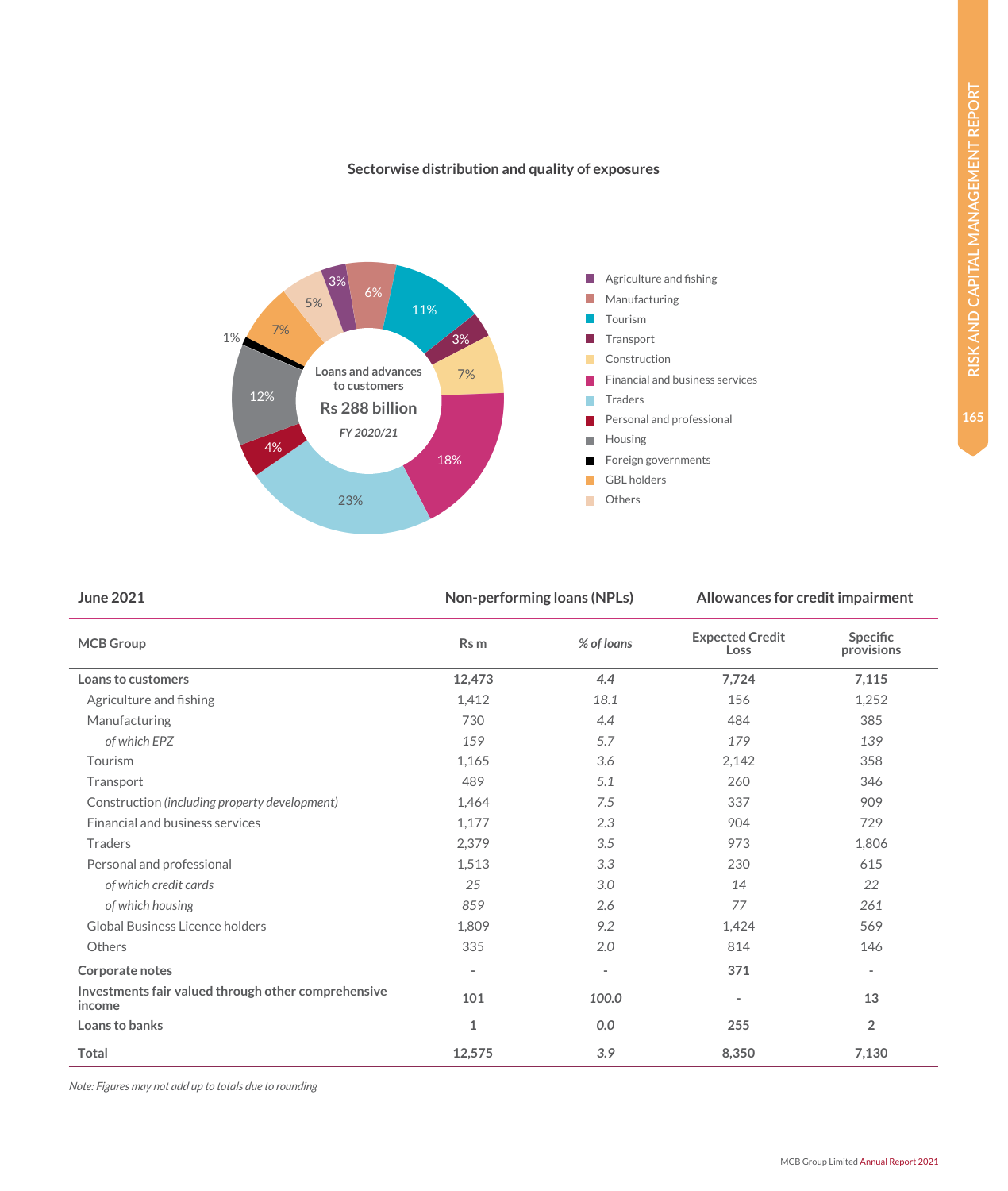#### **Funding and liquidity**

#### **Philosophy**

The Group seeks to keep sound funding and liquidity positions in support of its business development ambitions. While accessing wholesale markets as and when required, the banking entities of the Group maintain cost-efficient, diversified and stable sources of funding which predominantly comprise customer deposits. Furthermore, an appropriate level of liquid assets is kept to ensure that obligations can be met within a reasonable time-frame.

#### *Performance*

During the year under review, the Group continued to be exposed to relatively high local-currency liquidity conditions across most of its presence countries. Against this backdrop and after making allowance for proactive steps taken to maintain comfortable buffers in the wake of the difficult economic environment, the Group continued to display strong funding and liquidity positions in FY 2020/21, as demonstrated below. We have been active across markets to uphold sufficient funding resources to help our customers ride through the downturn and support our growth ambitions. Notably, reflecting endeavours to hold adequate FCY resources in support of its regional diversification initiatives, MCB Ltd has upheld a good funding buffer by leveraging placements from banks, trade loans and repurchasing agreements. The Bank also exercised the option to extend for one year, as from March 2021, the Tranche B of its existing syndicated loan facility amounting to USD 560 million. At Group level, we issued Rs 2 billion unsecured floating rate notes under its Rs 10 billion Multi-Currency Note Programme, which was invested in the equity of the Bank to support its growth endeavours.



#### **Liquid assets**



*Note: Liquid assets comprise cash, balances with BoM, placements, T-Bills, Government securities and bonds*

#### *Notes:*

*(i) For the computation of asset quality ratios, total exposure include corporate notes and exclude interest in suspense on loans (ii) Figures may not add up to totals due to rounding*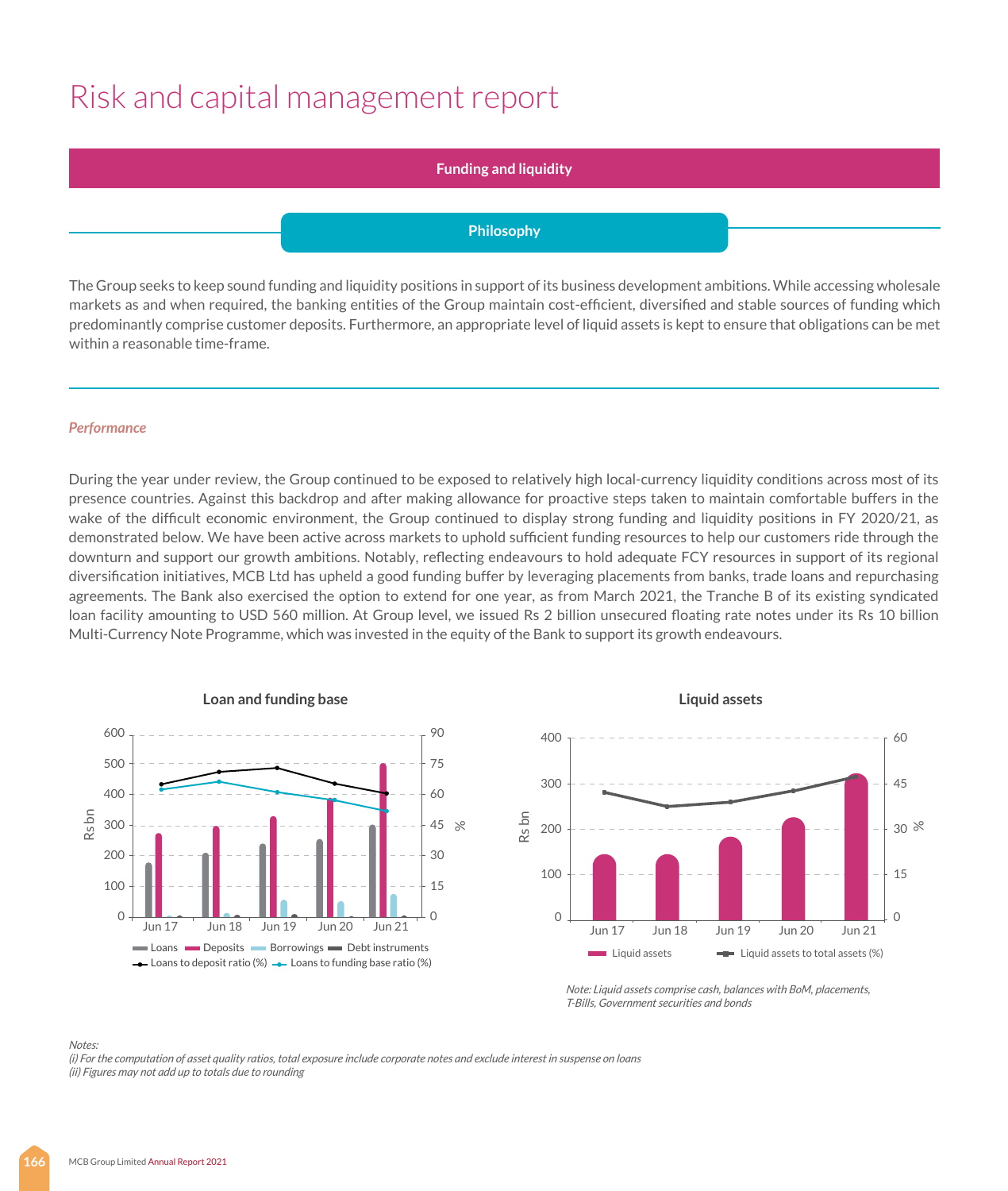#### **MCB Ltd: Key liquidity ratios**

In spite of pressures emanating from the challenging landscape, MCB Ltd maintained strong liquidity ratios in both MUR and FCY during FY 2020/21, thanks to its solid deposit base and its foreign lines of credit, which enabled the Bank to duly accompany its customers.

#### *Liquidity Coverage Ratio (LCR)*

As at 30 June 2021, MCB Ltd operated comfortably above the stipulated LCR requirements. It reported a consolidated LCR of 322%, which is equivalent to a surplus of some Rs 79 billion over stressed total net cash outflows. At currency level, the Bank also exceeded the mandatory LCR limits relating to rupee and significant foreign currencies. The Bank posted a comfortable liquidity position in US dollar terms with the corresponding LCR standing at 146% as at 30 June 2021. It can be noted that HQLA eligible for the purpose of calculating the LCR as per set rules consists of cash or assets that can be converted into cash at little or no loss of value in markets. In this light, MCB maintained suitable levels of investment in sovereign, high-quality corporate and cash liquid assets.

#### *Net Stable Funding Ratio (NSFR)*

Though not yet a regulatory standard in Mauritius, MCB Ltd regularly monitors its performance in terms of NSFR, which requires an amount of available stable funding to be maintained in relation to required stable funding. As at 30 June 2021, MCB Ltd reported an NSFR of 133%, which exceeds the minimum level recommended by Basel III, itself set to at least 100% on an ongoing basis.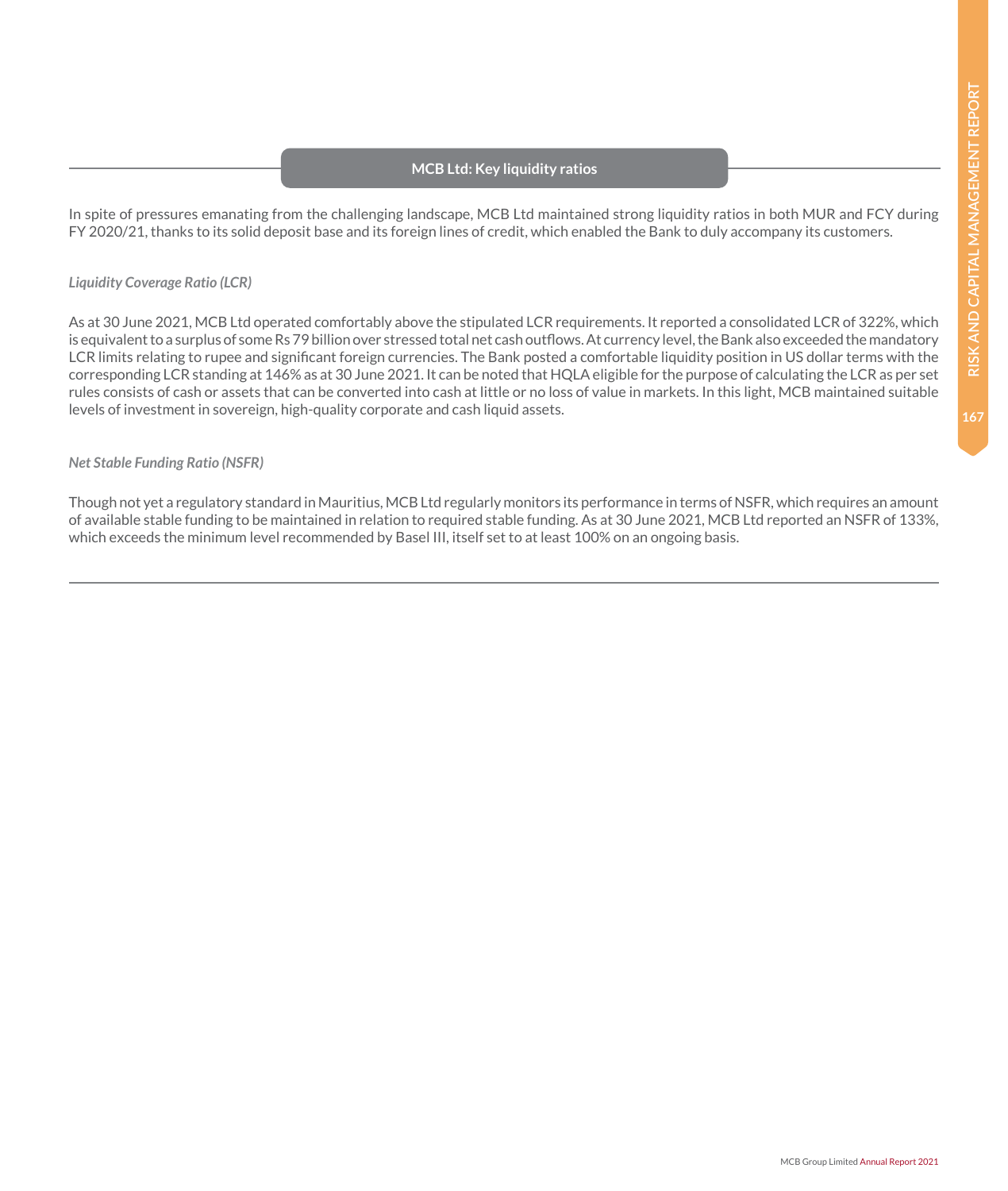### **Our risk management strategy and framework**

To achieve its strategic objectives, the Group adopts a consistent and integrated approach to risk identification, mitigation and management. Material risks that could impact our business model, performance, solvency and liquidity are continuously monitored.

#### **Main risks faced**

'Risk trend' indicates the perceived change in risk profile (inherent risk) of the main risks faced during FY 2020/21, in light of prevailing economic and market dynamics, using the symbols shown below:

|                           | Decreasing<br>Stable<br>Increasing                                                                                                                                                                                                                                                                                                                                                                      |                                                                                                                                                                                                                                                                                                                                                                                         |                      |
|---------------------------|---------------------------------------------------------------------------------------------------------------------------------------------------------------------------------------------------------------------------------------------------------------------------------------------------------------------------------------------------------------------------------------------------------|-----------------------------------------------------------------------------------------------------------------------------------------------------------------------------------------------------------------------------------------------------------------------------------------------------------------------------------------------------------------------------------------|----------------------|
|                           | <b>General definitions</b>                                                                                                                                                                                                                                                                                                                                                                              | Key objectives                                                                                                                                                                                                                                                                                                                                                                          | <u>Risk</u><br>trend |
|                           | <b>Credit risk</b>                                                                                                                                                                                                                                                                                                                                                                                      |                                                                                                                                                                                                                                                                                                                                                                                         |                      |
|                           | The risk of financial loss should borrowers or counterparties fail<br>to fulfill their financial or contractual obligations as and when they<br>fall due; Credit risk includes counterparty risk, settlement risk and<br>concentration risk, with the latter referring to the risk arising from<br>an excessive build-up of exposures to a counterparty, industry,<br>market or product, amongst others | To foster sound credit risk management principles;<br>To uphold a well-diversified credit portfolio consistent with<br>the risk profiles defined in the risk appetite as well as the broad<br>characteristics set out in target market criteria;<br>To achieve the targeted risk-return profile of the portfolio;<br>To promote, monitor and manage the quality of the credit portfolio |                      |
|                           | <b>Country risk</b>                                                                                                                                                                                                                                                                                                                                                                                     |                                                                                                                                                                                                                                                                                                                                                                                         |                      |
|                           | The risk of loss arising when political or economic conditions or<br>events in a particular country inhibit the ability of counterparties<br>in that country to meet their financial obligations                                                                                                                                                                                                        | To provide for a comprehensive framework and adequate control<br>processes for assessing country risk, determining risk tolerance<br>and allocating exposures across geographies                                                                                                                                                                                                        |                      |
|                           |                                                                                                                                                                                                                                                                                                                                                                                                         | Market risk                                                                                                                                                                                                                                                                                                                                                                             |                      |
|                           | The risk of loss caused by movements in market price parameters<br>(including interest rates, exchange rates as well as stock and<br>commodity prices among others)                                                                                                                                                                                                                                     | To monitor, report and control the overall market risk exposures,<br>including market-contingent risks such as counterparty credit risk<br>as well as profit and loss risks arising from market risk activities                                                                                                                                                                         |                      |
|                           |                                                                                                                                                                                                                                                                                                                                                                                                         | Interest rate risk                                                                                                                                                                                                                                                                                                                                                                      |                      |
| Financial principal risks | The risk arising from changes in interest rates or in the prices of<br>interest rate related securities and derivatives, insofar as they<br>tend to impact the Group's earnings or economic value of equity                                                                                                                                                                                             | To manage the impact of interest rate changes on the overall risk<br>profile both from an earnings and economic value perspective                                                                                                                                                                                                                                                       |                      |
|                           | Foreign exchange risk                                                                                                                                                                                                                                                                                                                                                                                   |                                                                                                                                                                                                                                                                                                                                                                                         |                      |
|                           | The risk of losses on account of adverse foreign currency<br>movements                                                                                                                                                                                                                                                                                                                                  | To detect and manage impact of currency fluctuations, alongside<br>properly managing the Group's net open position                                                                                                                                                                                                                                                                      |                      |
|                           |                                                                                                                                                                                                                                                                                                                                                                                                         | <b>Funding and liquidity risk</b>                                                                                                                                                                                                                                                                                                                                                       |                      |
|                           | Funding risk: The risk linked to a relative lack of availability of funds or<br>the risk that a maturing liability or class of liabilities may not be able<br>to be refinanced (without additional relative cost) over any given<br>period of time<br>Liquidity risk: The risk arising from insufficient realisable financial<br>assets to meet the financial commitment as and when they fall due      | To maintain adequate liquidity levels and have access to diversified<br>and stable funding sources to rapidly and effectively respond to<br>the demands of our clients and foster our business development                                                                                                                                                                              |                      |
|                           |                                                                                                                                                                                                                                                                                                                                                                                                         | <b>Equity investment risk</b>                                                                                                                                                                                                                                                                                                                                                           |                      |
|                           | The risk of gain or loss arising from adverse changes in the<br>fair value of an investment in a company, fund or any financial<br>instrument, whether listed or unlisted                                                                                                                                                                                                                               | To protect the Group's value by aligning timing and size of<br>investment to applicable risk appetite                                                                                                                                                                                                                                                                                   |                      |
|                           |                                                                                                                                                                                                                                                                                                                                                                                                         | <b>Model risk</b>                                                                                                                                                                                                                                                                                                                                                                       |                      |
|                           | The risk of losses as a consequence of decisions principally based<br>on the output of models that are flawed or inaccurate                                                                                                                                                                                                                                                                             | To establish well-anchored and transparent model development,<br>alongside consistently performing model validation                                                                                                                                                                                                                                                                     |                      |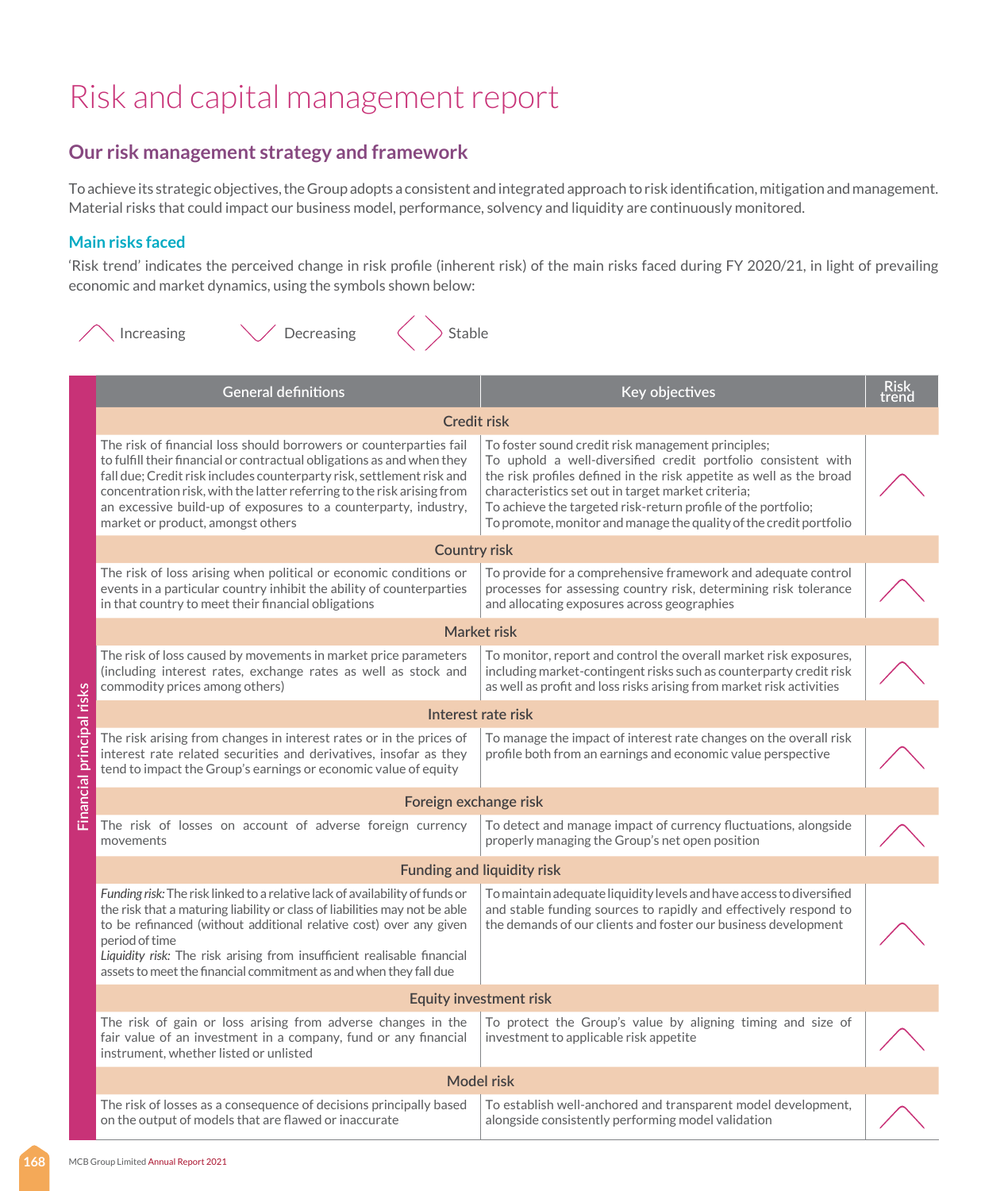| <b>Operational risk</b><br>The risk of loss resulting from human factors, inadequate or failed<br>To identify, mitigate and manage the Group's operational risks in<br>internal processes and systems or external events. It includes<br>line with acceptable tolerance limits and with a strategic intent<br>fraud and criminal activity, project risk, business continuity,<br>to provide our customers with seamless services and foster an<br>adequate risk culture within the organisation<br>information and IT risk, etc.<br><b>Information risk</b>                                            |  |
|--------------------------------------------------------------------------------------------------------------------------------------------------------------------------------------------------------------------------------------------------------------------------------------------------------------------------------------------------------------------------------------------------------------------------------------------------------------------------------------------------------------------------------------------------------------------------------------------------------|--|
|                                                                                                                                                                                                                                                                                                                                                                                                                                                                                                                                                                                                        |  |
|                                                                                                                                                                                                                                                                                                                                                                                                                                                                                                                                                                                                        |  |
|                                                                                                                                                                                                                                                                                                                                                                                                                                                                                                                                                                                                        |  |
| The risk of accidental or intentional unauthorised use,<br>To maintain the confidentiality, integrity, security and availability<br>modification, disclosure or destruction of information resources<br>of information assets stored, processed and transmitted<br>which would compromise the confidentiality, integrity or<br>throughout the organisation<br>availability of information                                                                                                                                                                                                              |  |
| <b>Cyber risk</b>                                                                                                                                                                                                                                                                                                                                                                                                                                                                                                                                                                                      |  |
| The risk of breach of information technology security arising from<br>To handle and mitigate cyber risks and establish a strong IT<br>the malicious or unauthorised use of information systems that<br>platform to aid the delivery of the organisation's strategic<br>may have an adverse effect on the confidentiality, availability, or<br>objectives, while protecting confidentiality and preventing misuse<br>of systems and business disruptions as well as strengthening the<br>integrity of information or information systems<br>effectiveness and adequacy of human firewalls               |  |
| Regulatory and compliance risk                                                                                                                                                                                                                                                                                                                                                                                                                                                                                                                                                                         |  |
| The risk arising from changes in legislation, regulations and<br>To comply with all relevant stipulations in force and advocated<br>advocated norms on the operation and functioning of the Group.<br>norms to safeguard the assets of the organisation and shield it<br>It is the risk of sanction and material financial loss or reputational<br>from legal and regulatory sanctions and financial/reputation<br>damage<br>losses                                                                                                                                                                    |  |
| <b>Reputation risk</b>                                                                                                                                                                                                                                                                                                                                                                                                                                                                                                                                                                                 |  |
| The risk arising from the damage to the Group's image caused by<br>To bolster our brand image and values and ensure that our actions<br>negative media coverage, compliance failures, pending litigations<br>and behaviours are in line with best practice standards and<br>or underperformance. Such damage may result in a breakdown of<br>advocated principles<br>trust, confidence and business relationships, which may impair the<br>Group's ability to retain and generate business                                                                                                             |  |
| <b>Strategic and business risk</b>                                                                                                                                                                                                                                                                                                                                                                                                                                                                                                                                                                     |  |
| The risk arising from inappropriate business decisions or<br>To set out and deploy our strategic orientations in a judicious<br>strategies in relation to the operating environment. The risk<br>and well-thought manner, remain attentive to changes in the<br>operating environment and pay close attention to the current/<br>is linked to changes in the business environment, regulatory<br>decisions, client behaviours and technological progress, as well<br>future exigencies of our customers<br>as Group-specific factors such as poor choice of strategy and<br>inflexible cost structures |  |
| Environmental and social risk                                                                                                                                                                                                                                                                                                                                                                                                                                                                                                                                                                          |  |
| The risk that unforeseen events stemming from changes in our<br>To mitigate and manage environmental and societal impact on<br>environment and society will result in disruptions in business<br>our operations by properly evaluating and deploying an effective<br>activities as well as impact our customers and counterparties,<br>approach and strategy, while, in parallel, managing our footprint<br>while influencing our internal operations<br>through environment-friendly and sustainable practices and<br>products                                                                        |  |

**Non-financial principal risks** 

Non-financial principal risks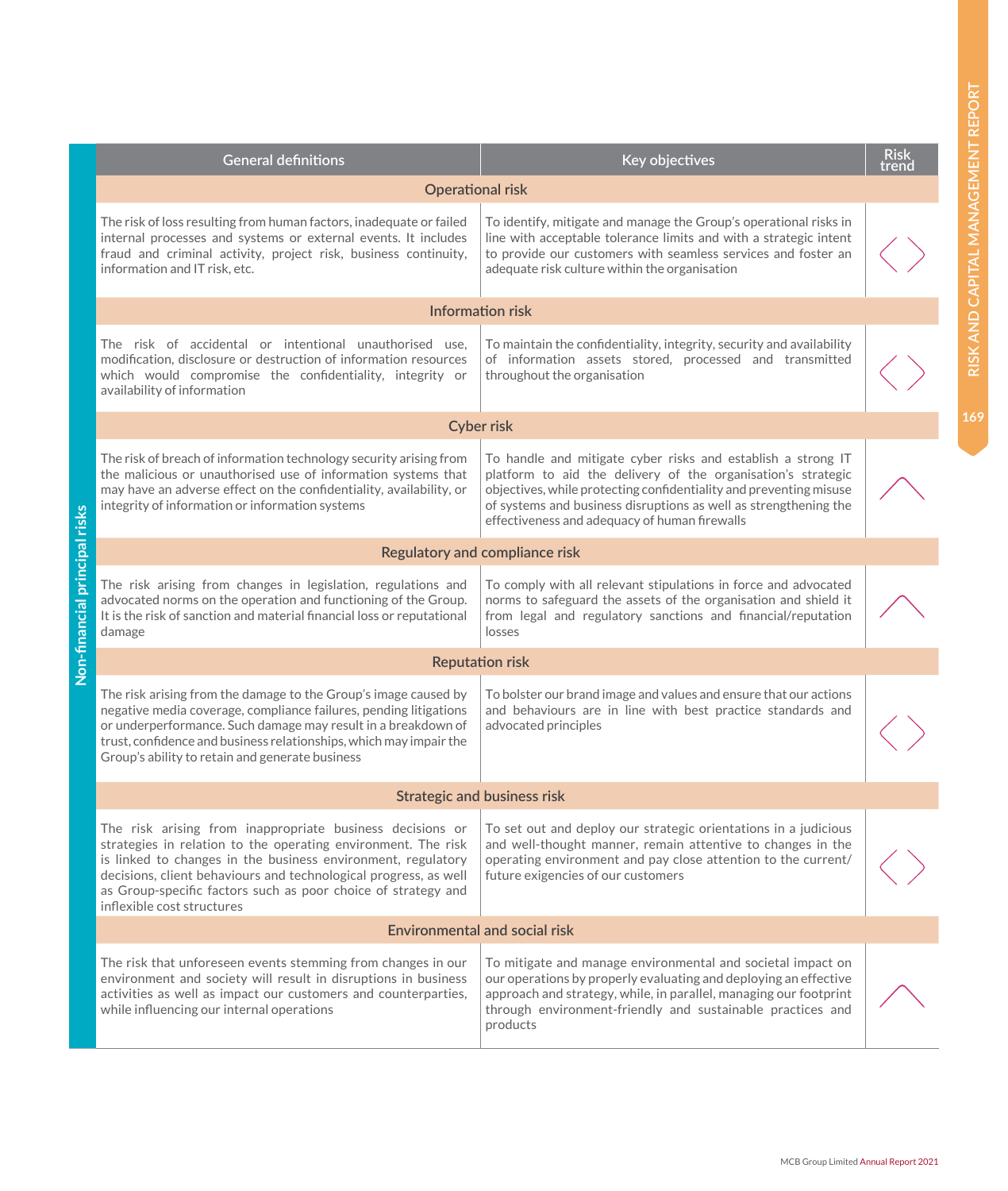#### **Our business model**

We consider that, beyond being a threat, risk can turn out to be a real competitive differentiator if it is managed in a thoughtful way. In line with our business aspirations, we manage risk in an open, transparent and disciplined way, after making due allowance for the exigencies of our stakeholders. Our risk management approach and policies are regularly reviewed and updated to account for changes in the Group's business strategies and the external landscape, notably with regard to legal and regulatory stipulations as well as developments taking place within the economic, market and societal landscapes.

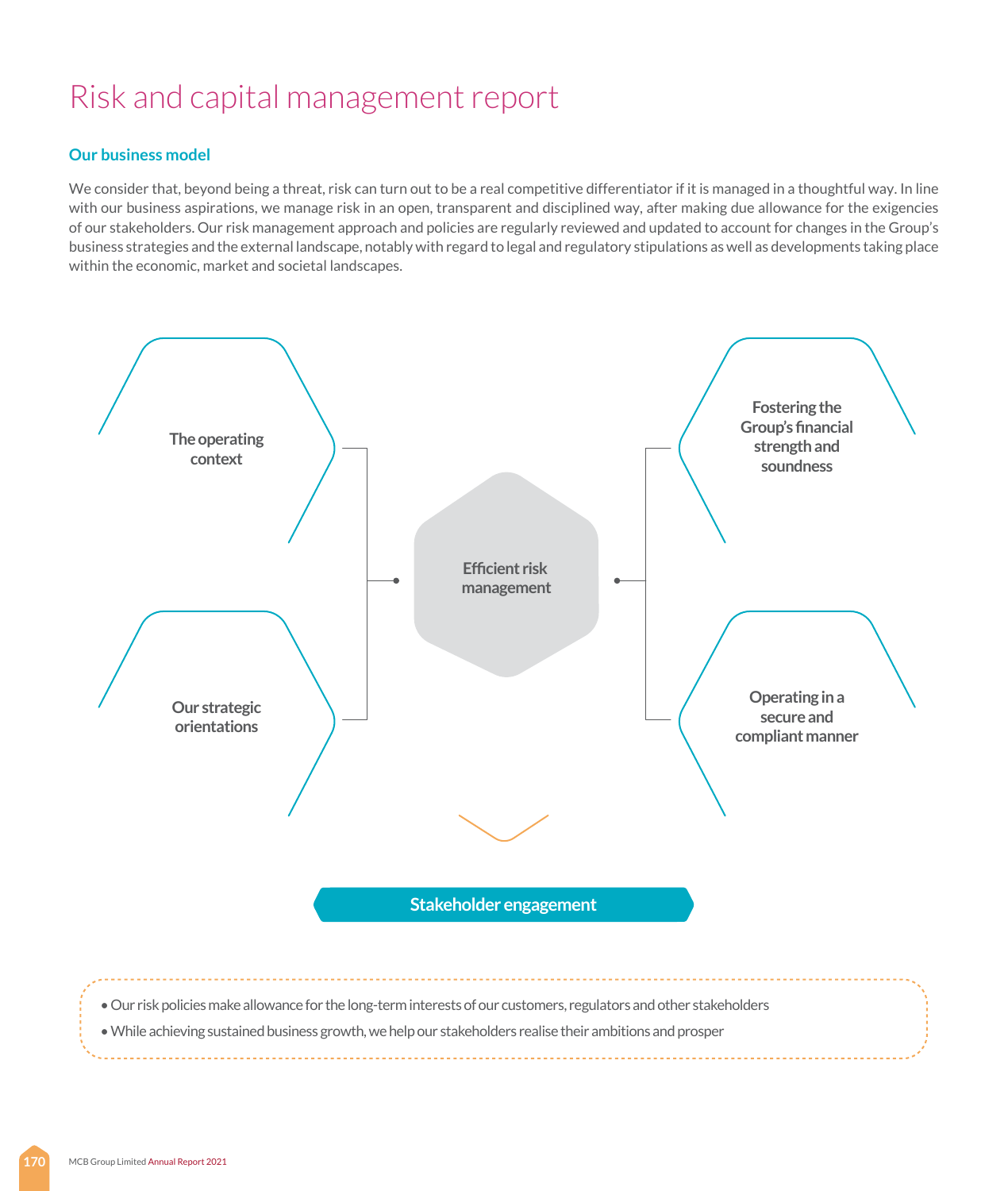#### **Key elements of our risk management set-up**

Operating within the directions set by the Board of the Group, individual entities have their own arrangements to manage risks faced. The following illustration provides an overview of the underlying set-up being generally adopted by entities of the Group, with the scale of structures in place differing as per the nature of each entity's activities.

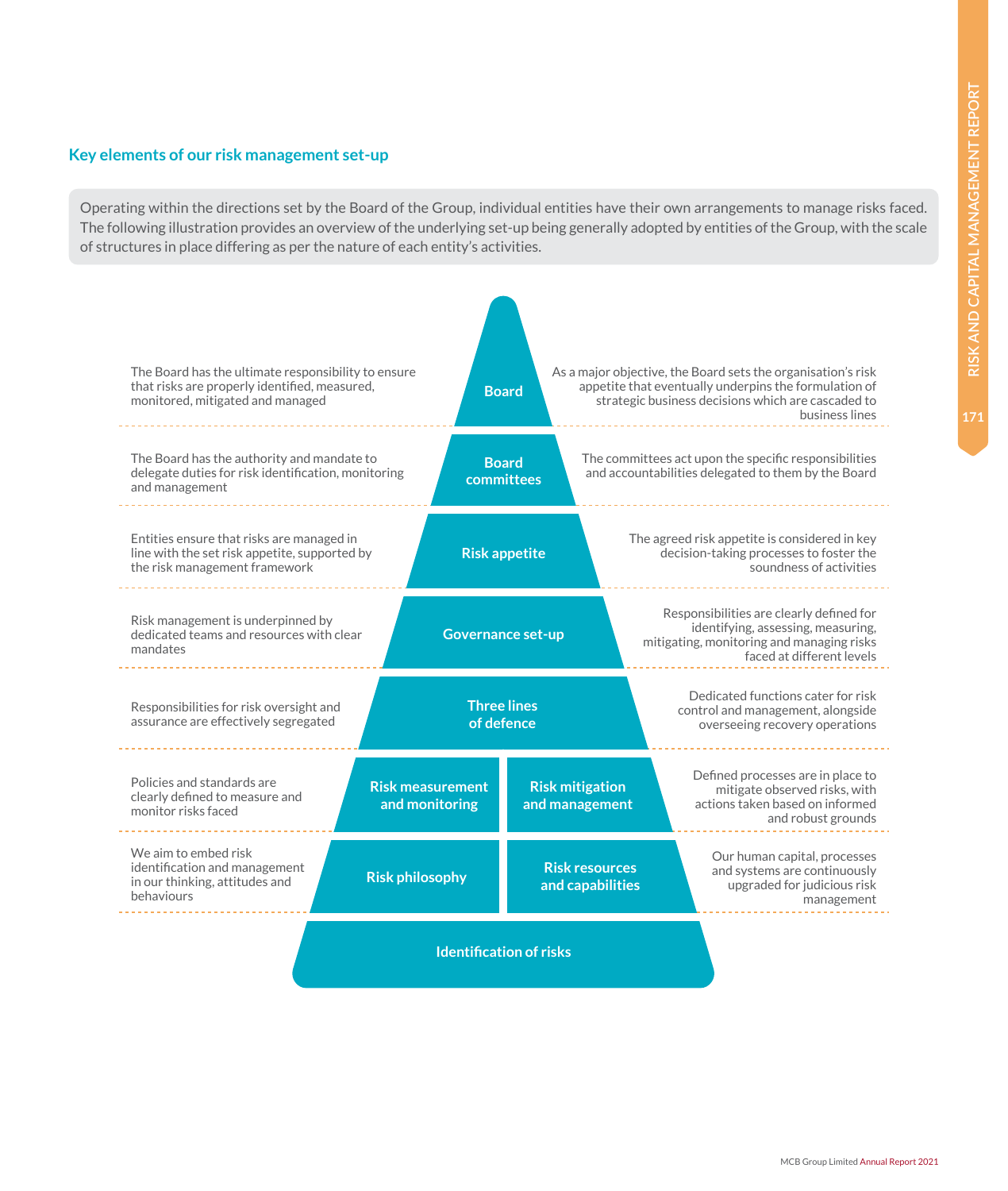#### **Governance and oversight**

To ensure that key risks faced by its entities are properly identified, measured and monitored, the Group adopts a robust governance framework, backed by the articulation of coherent responsibilities, reporting lines and oversight across the organisation. The risk management framework of the Group provides high-level direction for each entity on how to manage risk in a consistent and interactive manner, underpinned by broad synchronisation in respect of the approach and methodology used. The allocation of responsibilities across the Group ensures that decisions are taken at the most appropriate levels, in alignment with the mandates of internal stakeholders and the strategic orientations pursued by the organisation. Overall, the governance set-up of the Group seeks to provide the organisation with optimal resources to foster a sound financial performance and stakeholder value creation. At individual entity level, each subsidiary of the Group is endowed with the autonomy and flexibility to determine and apply its own governance frameworks, in alignment with Group-level orientations, its inherent specificities and prevalent market realities.

#### **Board**

- In alignment with its business development orientations, the Board of MCB Group Ltd determines the principal strategies in respect of the risk management of the Company and its subsidiaries, while ensuring that all laws, regulations and codes of business practice are adhered to.
- Underpinned by the establishment and enforcement of clear lines of responsibility and accountability throughout the organisation, it ensures that relevant procedures and practices are in place in order to protect the Company's assets and reputation. For the discharge of its duties, the Board is assisted by committees which enable it to properly formulate, review and approve policies on monitoring and managing risk exposures.

#### **Risk Monitoring Committee**

- The Risk Monitoring Committee (RMC) advises the Board on risk issues and the monitoring of portfolios against the formulated risk appetite, in particular for the banking subsidiaries. While assigning relevant responsibilities and accountability lines, it ensures that rigorous internal processes and controls are implemented to identify, monitor, measure and report different types of risks.
- The RMC monitors risk portfolios against set limits with respect to, *inter alia*, risk concentration, asset quality, large and foreign country exposures, in compliance with regulations and internal policies.

#### **Other committees**

- The Audit Committee caters for the monitoring of internal control processes, while ensuring the preparation of accurate financial reporting and statements in compliance with applicable legal requirements and accounting standards. It also reviews operational and information risks and the actions taken to mitigate them.
- The Supervisory and Monitoring Committee continuously oversees the overall management of the Group and is also responsible for the ongoing monitoring of the Group's performance against set objectives.

*Read more on the key mandates and focus areas of the Board sub-committees of MCB Group Ltd in the 'Corporate governance report' on pages 104 to 153*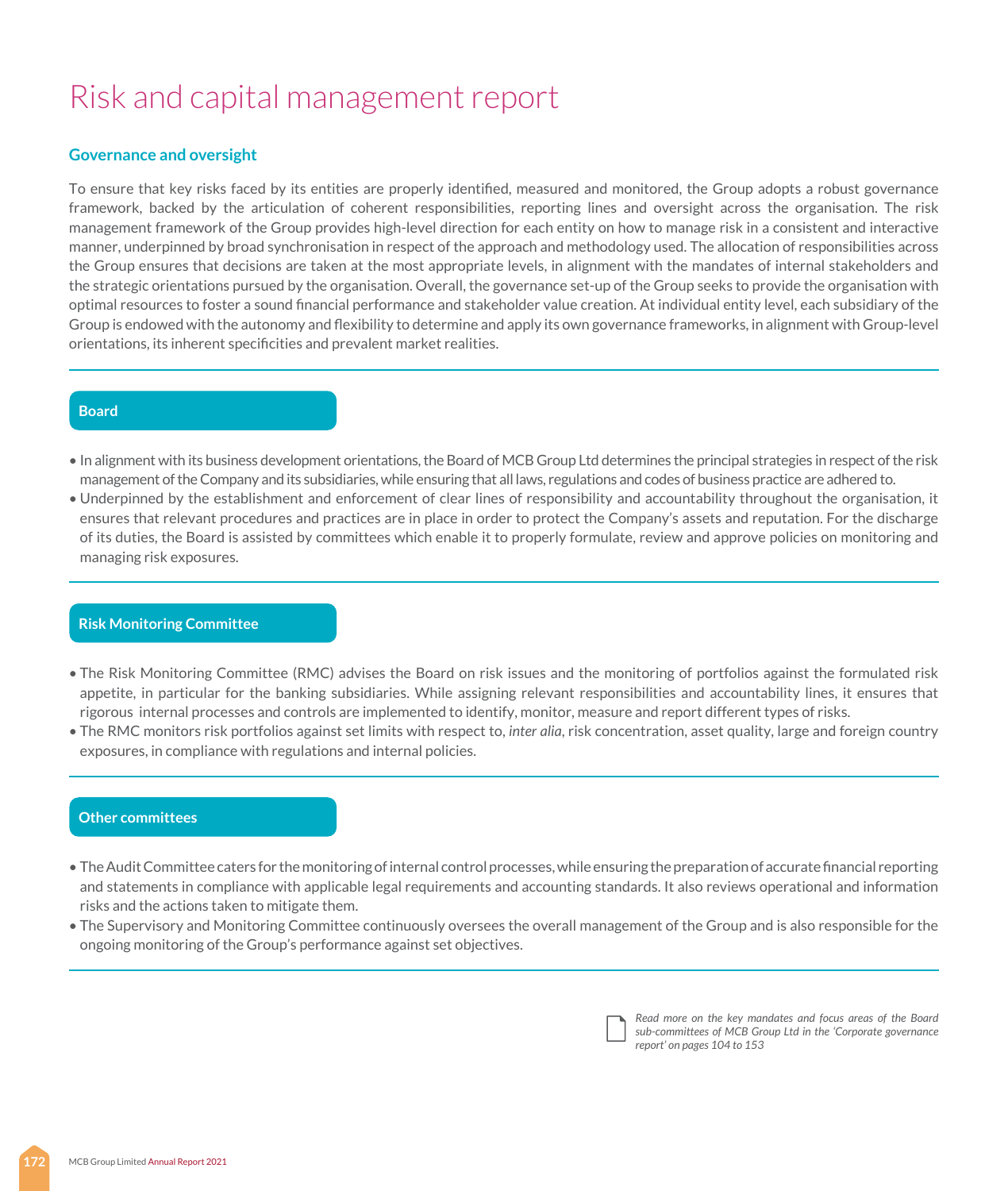**Our risk appetite framework**

A key objective of the Group's risk management strategy is to determine the level and type of risk that the organisation is able and willing to take when executing its business strategies. The risk appetite is established by means of a complementary set of statements that are determined at Group level and cascaded throughout the entities and their business segments. Qualitative statements seek to make sure that the desired risk culture is adhered to across entities. Quantitative statements seek to shield the organisation from potential adverse events in the operating environment. While ensuring congruence with directions established at Group level as well as relevant mandatory requirements, Group entities set their own risk appetite, control and tolerance levels and mechanisms, which they continuously monitor and, if necessary, update to shape up the optimal level of risk that they are willing to take for the sound execution of their short and medium term business strategies.

As an example, key considerations that guide the Group's main subsidiary, i.e. MCB Ltd, for the identification and quantification of risks are as follows:

| <b>Framework</b>                                                                                                                                                                                                                                                                                                                                                                                                                                                                   |
|------------------------------------------------------------------------------------------------------------------------------------------------------------------------------------------------------------------------------------------------------------------------------------------------------------------------------------------------------------------------------------------------------------------------------------------------------------------------------------|
| MCB Ltd's framework provides an informed guidance for the management and monitoring of its risk profile in relation to the de fined risk appetite                                                                                                                                                                                                                                                                                                                                  |
|                                                                                                                                                                                                                                                                                                                                                                                                                                                                                    |
| • The Bank articulates and monitors its risk appetite, which is the reasonable quantity and type of risk that it is broadly able and willing to take<br>in the pursuit of its strategic/financial objectives.<br>. The purpose of setting risk appetite is not necessarily to limit risk-taking, but to align the Bank's risk profile and strategic orientations.<br>• Its risk appetite is regularly updated to reflect stakeholder aspirations and the context.                  |
| <b>Key underpinnings</b>                                                                                                                                                                                                                                                                                                                                                                                                                                                           |
| MCB Ltd inter alia defines its risk appetite for (i) credit risk in terms of allocation of range targets for domestic and international credit exposures,<br>exposures by sectors as well as risk profiles and asset quality of portfolios; and (ii) market risk in terms of the splits between domestic and<br>international markets, foreign currency and interest rate exposures, exposure allocation for position taking and target splits in terms of exposure<br>maturities. |
|                                                                                                                                                                                                                                                                                                                                                                                                                                                                                    |
| For proper risk identification and quantification, the Bank caters for:                                                                                                                                                                                                                                                                                                                                                                                                            |
| Use of<br>Continuous<br>Quarterly risk<br>Preparation of risk<br>internally-generated<br>Application of<br>monitoring of<br>reporting to<br>reports for<br>and<br>a stress-testing<br>risk targets<br><b>RMC</b><br>externally-sourced<br>capital management<br>framework<br>rating tools                                                                                                                                                                                          |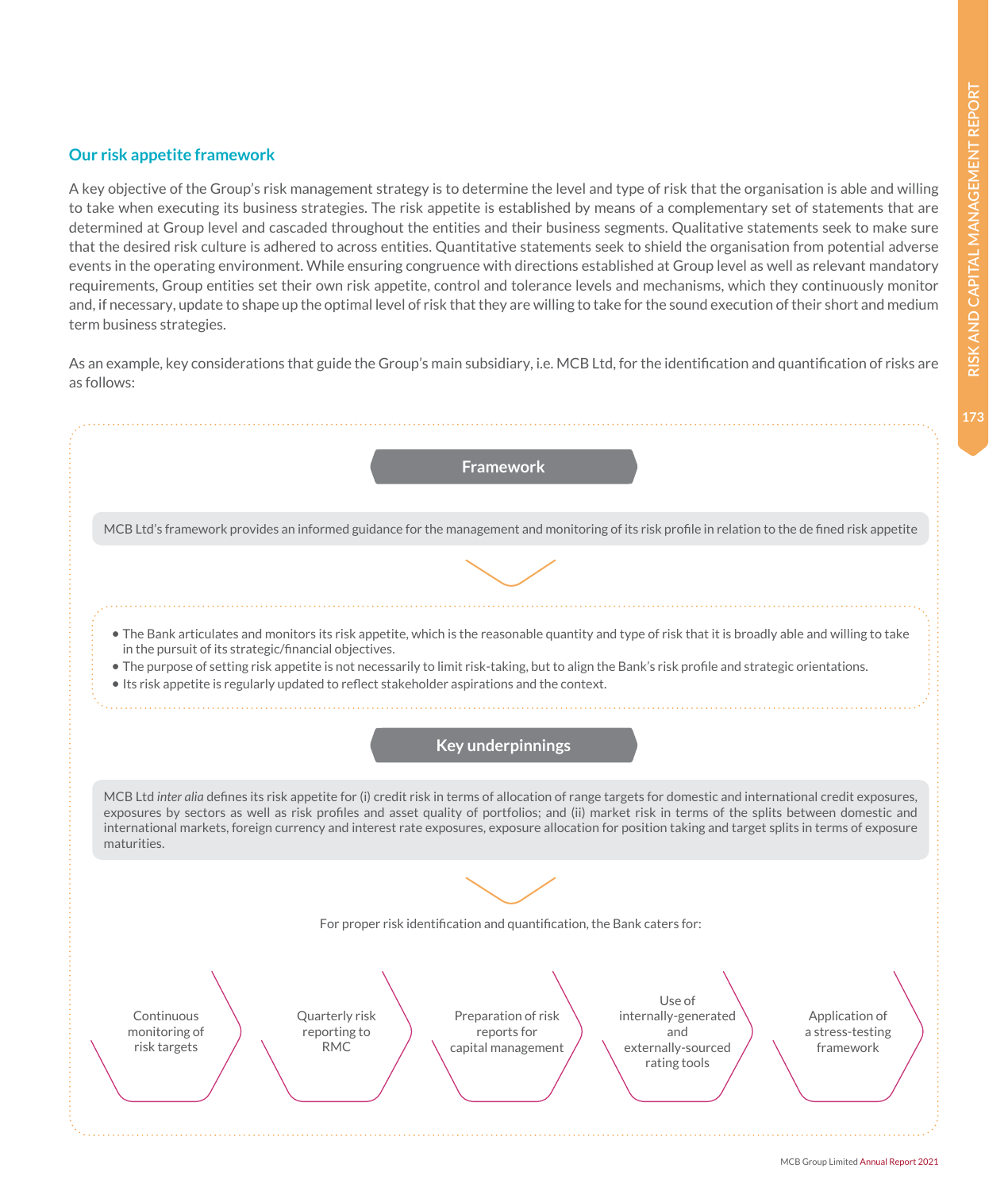**Key tenets of MCB Ltd's risk management strategy**

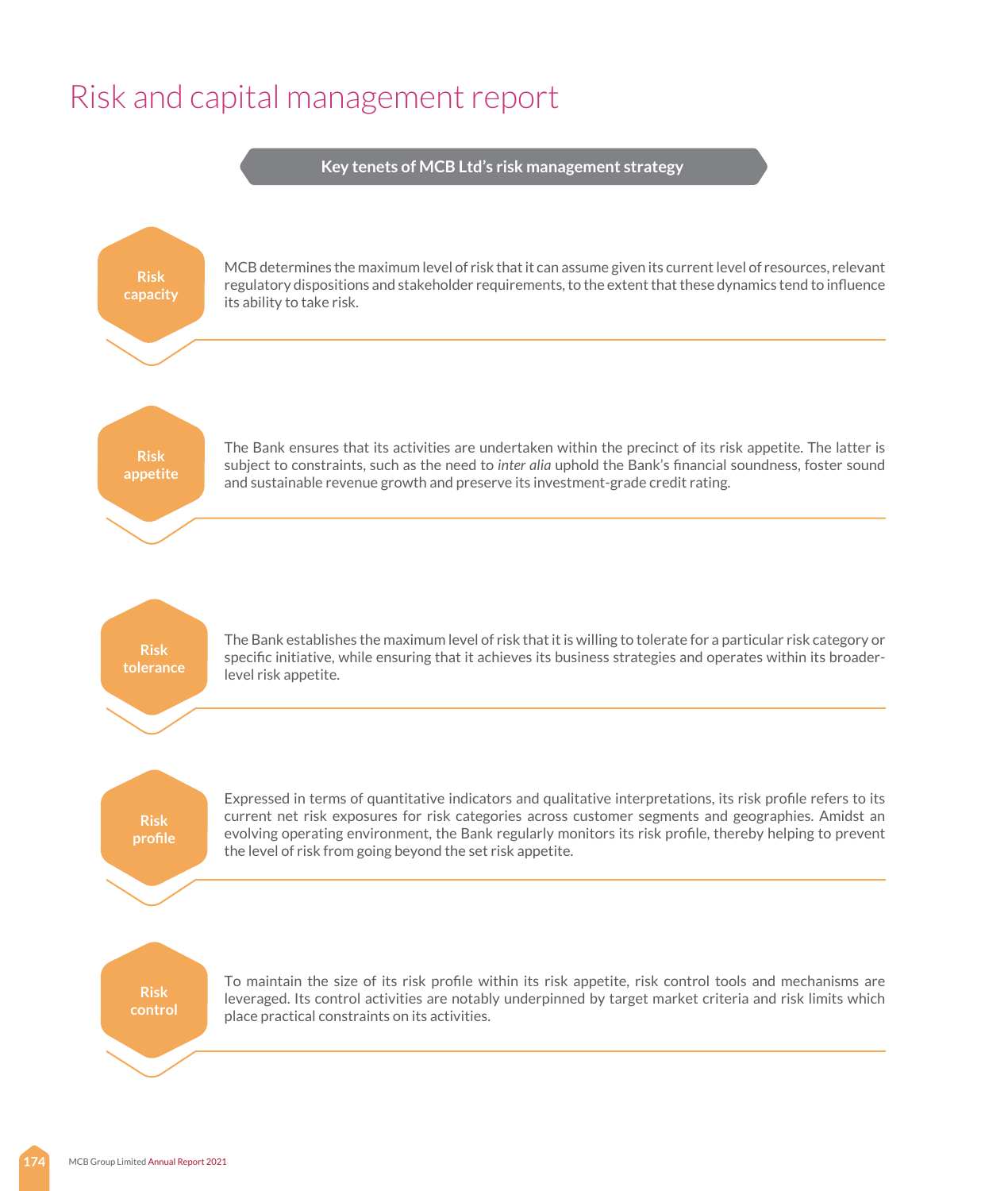RISK AND CAPITAL MANAGEMENT REPORT **RISK AND CAPITAL MANAGEMENT REPORT**

**175**

**Limit structure of MCB Ltd** The size of the internal risk limits is a function of regulatory requirements and the risk appetite set by MCB Ltd, after making allowance for the relevant economic and market environments. In its day-to-day business, the Bank makes use of internally-generated and externally-sourced rating tools for the purpose of risk identification, quantification and monitoring.

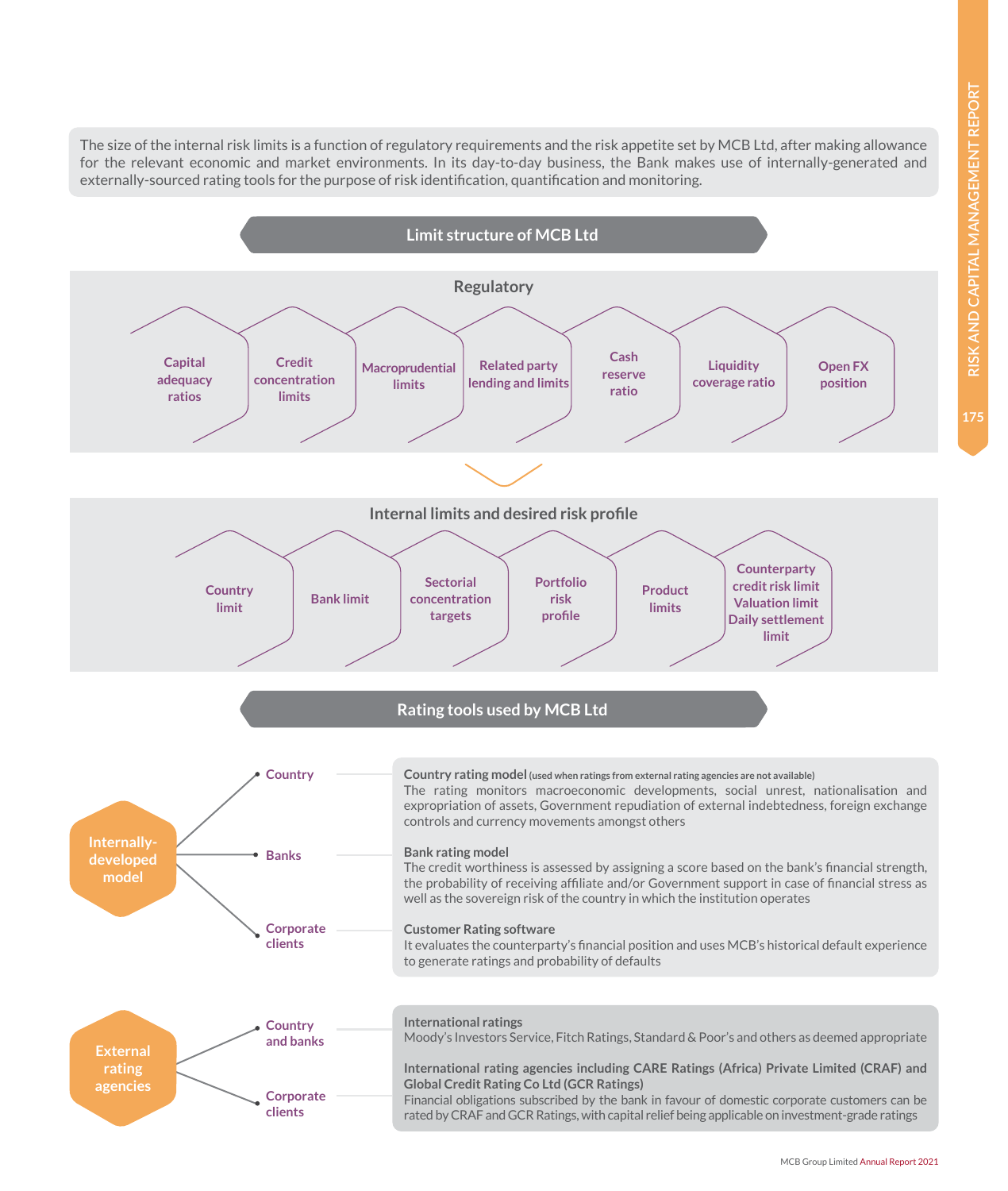#### **Overview of risk management by cluster**

#### **General approach**

#### **MCB Group Ltd**

The entities of the Group adhere to the overall risk management principles and frameworks validated by the Board of MCB Group Ltd. These entities are monitored in this respect by the Risk Monitoring Committee of the latter.



#### *The Board*

- Functioning in alignment with the Group's objectives and targets, the Board of each entity supervises its overall risk management, alongside overseeing the establishment of relevant policies, controls, standards, practices and processes, in alignment with the inherent realities of the business. It also acts as the focal point of contact for shaping the relationship with MCB Group Ltd.
- The Board is responsible for strategy formulation in respect of risk-taking, risk appetite and policy setting. It ensures that its business strategies are clearly linked to its risk appetite and tolerance level. The aim is to ensure that the organisation manages its capital resources at an optimal level in support of growth-related objectives.
- In discharging its duties, the Board demonstrates, to the satisfaction of regulatory authorities and other stakeholders, that clear structure of policy and control systems, emanating directly from it, is adopted to identify and manage the risk inherent in activities.

#### *Delegation of duties Control processes*

For each entity, risk governance is executed through the delegation of authority and responsibilities from its Board to dedicated committees and/or the Management. Control processes and reporting lines have been put into place to foster the coherent and sound segregation of duties with regard to risk taking, processing and control.

- The types of risk infrastructure and control processes that are adopted by each entity is a function of the nature, size and complexity of the risk involved.
- The approach and practices embraced by entities to fulfill their risk management obligations are shaped up by the following factors: (i) advocated corporate governance and risk management principles; (ii) the risk-return profiles of markets in which they are involved; (iii) the opportunities and challenges characterising the economic environment; and (iv) relevant legal and regulatory requirements as well as local and international codes and standards impacting the industries and countries in which businesses are carried out.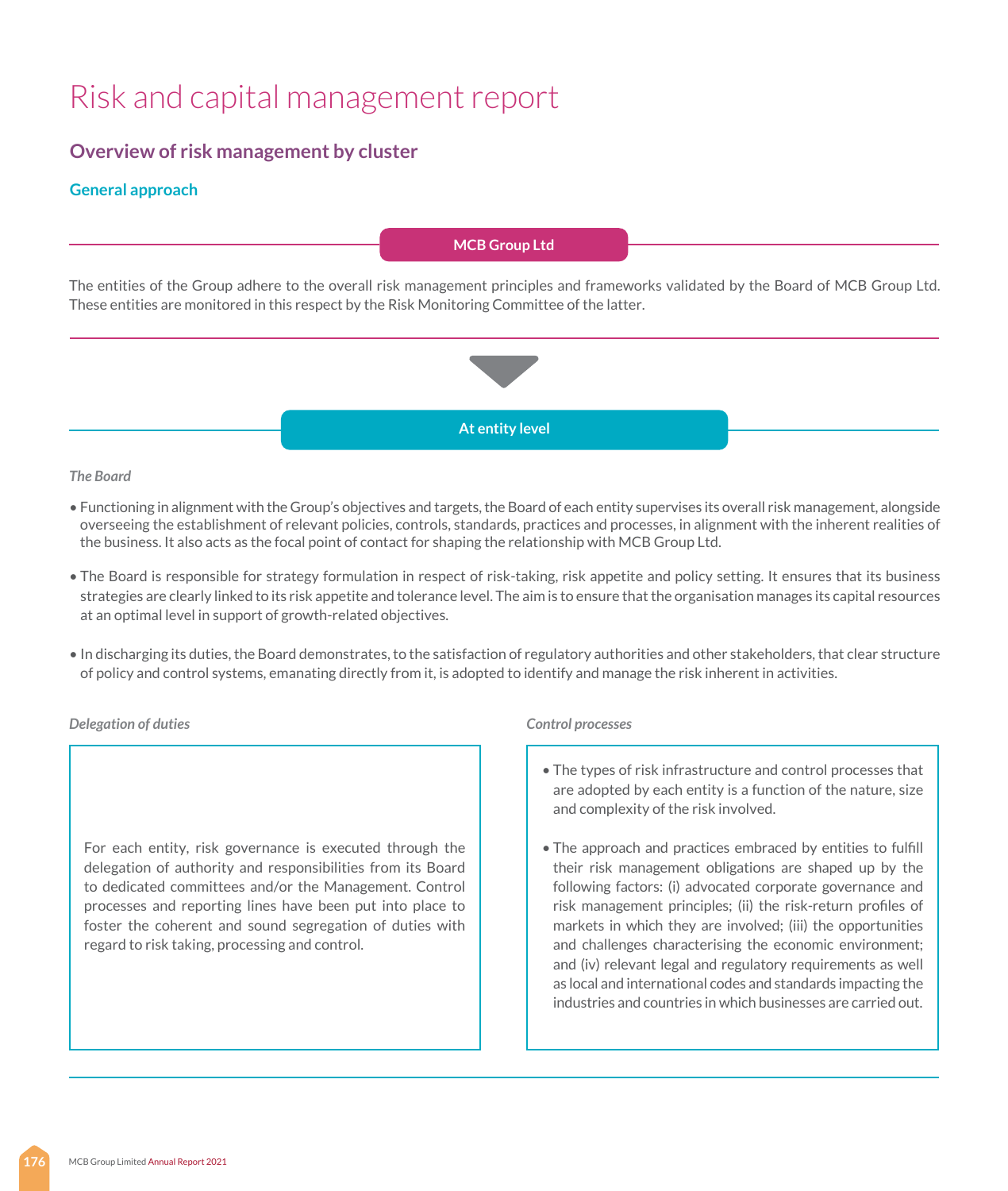#### **Intra-Group initiatives**

- Group entities leverage the core competences and synergies available throughout the organisation in line with the concept of Group Shared Services. Specific business units of MCB Ltd are engaged in the provision of intra-Group services to the foreign banking subsidiaries as well as the non-banking entities of the Group, backed by the elaboration of clear guidelines and mandates. As per the modalities set out in Service Level Agreements, the business units operating under the aegis of the Internal Audit SBU of the Bank provide technical and advisory assistance in support of the operation and functioning of the local and foreign subsidiaries as per their respective areas of competence. Dedicated support also emanates from the Bank's Risk and Compliance SBUs, in line with activities falling under their respective purview.
- MCB Investment Holding Ltd seeks to foster more focused and integrated stewardship with regard to the operations and performance of the Group's foreign banking subsidiaries. Its Finance & Risk team supports the conduct of risk management activities, with the Risk SBU of MCB Ltd being involved wherever appropriate. The team engages in risk reporting to the Risk Monitoring Committee of the respective foreign banking subsidiaries as well as that of MCB Group Ltd. It also leads or assists foreign subsidiaries in the development and implementation of risk policies and other risk related matters. It assists overseas banking subsidiaries as regards credit risk management, notably by reviewing credit files with exposure amounts exceeding a specific threshold, helping to structure or restructure complex credit files and monitoring outof-order customer files. Moreover, the Operations team provides assistance in terms of project management, alongside offering guidance in respect of the execution and monitoring of risk- and compliance-related initiatives. It also contributes to and monitors the implementation of internal and external audit recommendations.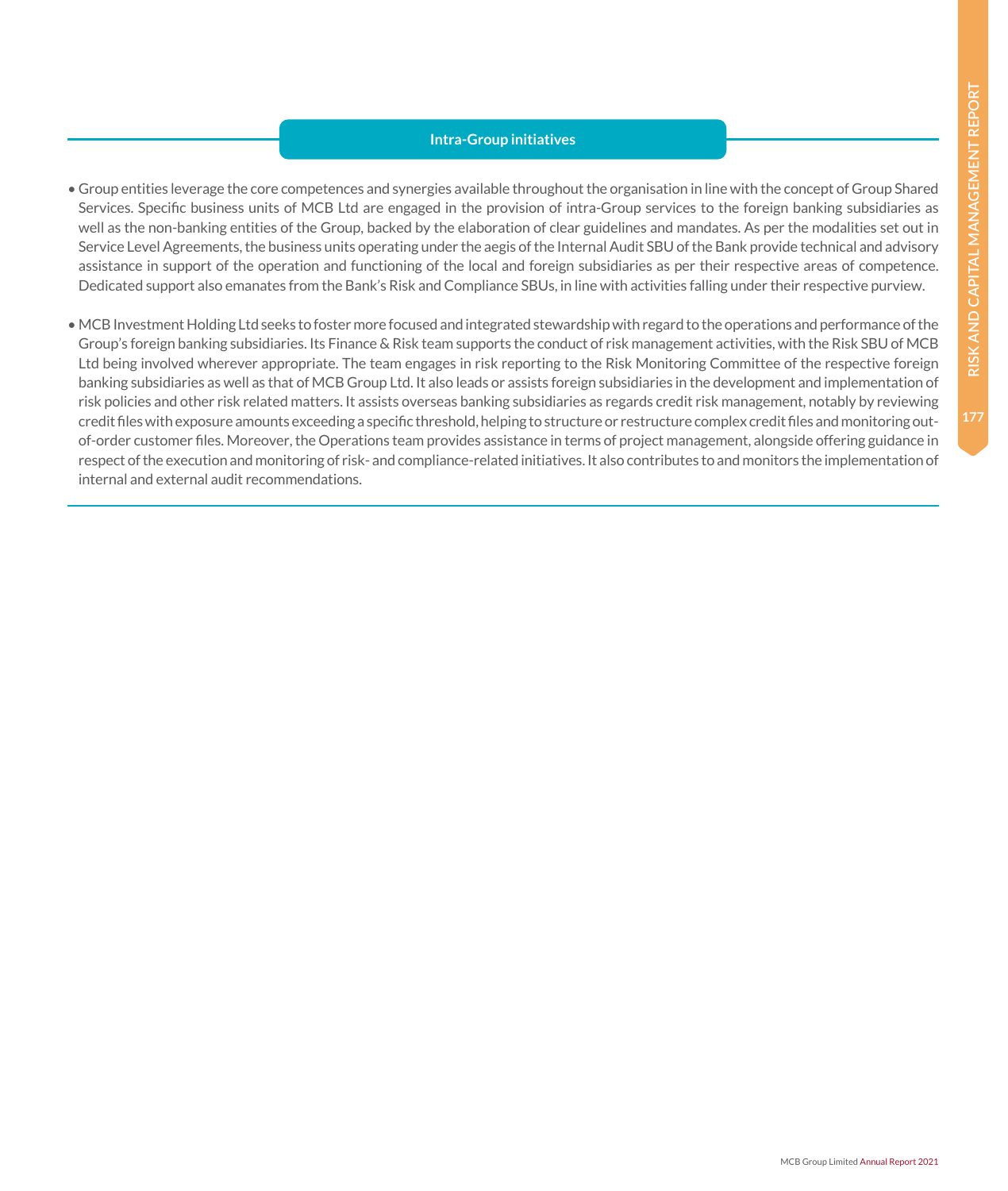#### **Banking cluster**

#### *Governance*

#### **MCB Ltd**

#### **Board of MCB Ltd**

- As highlighted before, the Board of MCB Ltd has the ultimate responsibility for ensuring adequate risk management across the Bank, in line with good corporate governance principles. It provides clear guidance for the setting out and regular review of applicable strategic thrusts, processes and policies for risk management.
- As a key focus area, the Board is responsible to validate the Bank's risk appetite towards achieving its objectives. It delegates authority to Board committees, which formulate the specific responsibilities and required policies for effective risk management.

#### **Risk Monitoring Committee (RMC)**

- It is the primary board committee overseeing financial and legal risk matters. It assists the Board in setting up risk strategies as well as assessing and monitoring MCB's risk management process. It recommends to the Board, for approval, the risk appetite in terms of credit risk and market risk, Asset Liability Management risk as well as the review of risk appetites and tolerances as appropriate. It analyses risk portfolios against the risk appetite, while reviewing and exercising oversight over capital management.
- The RMC is entrusted with the authority of determining the Bank's overall international capital allocation and exposure limits while monitoring country exposures against set limits at least quarterly and on an ad-hoc basis when required. It approves country risk policies and proposed amendments and reviews the country risk framework and risk appetite parameters. Four out of the five members of the RMC are non-executive directors, thus strengthening the Bank's independent oversight and control functions.

#### **Other committees**

- The Supervisory and Monitoring Committee sets the overall direction for the strategic development of th e Bank. It monitors the Bank's performance against such strategy.
- The Audit Committee ensures that the internal control framework in place results in an acceptable level of risk exposure whilst guaranteeing compliance with internal established policies and procedures and relevant laws and regulations. The Internal Audit, Compliance and Risk (for non-financial risk matters) functions regularly report to the Audit Committee.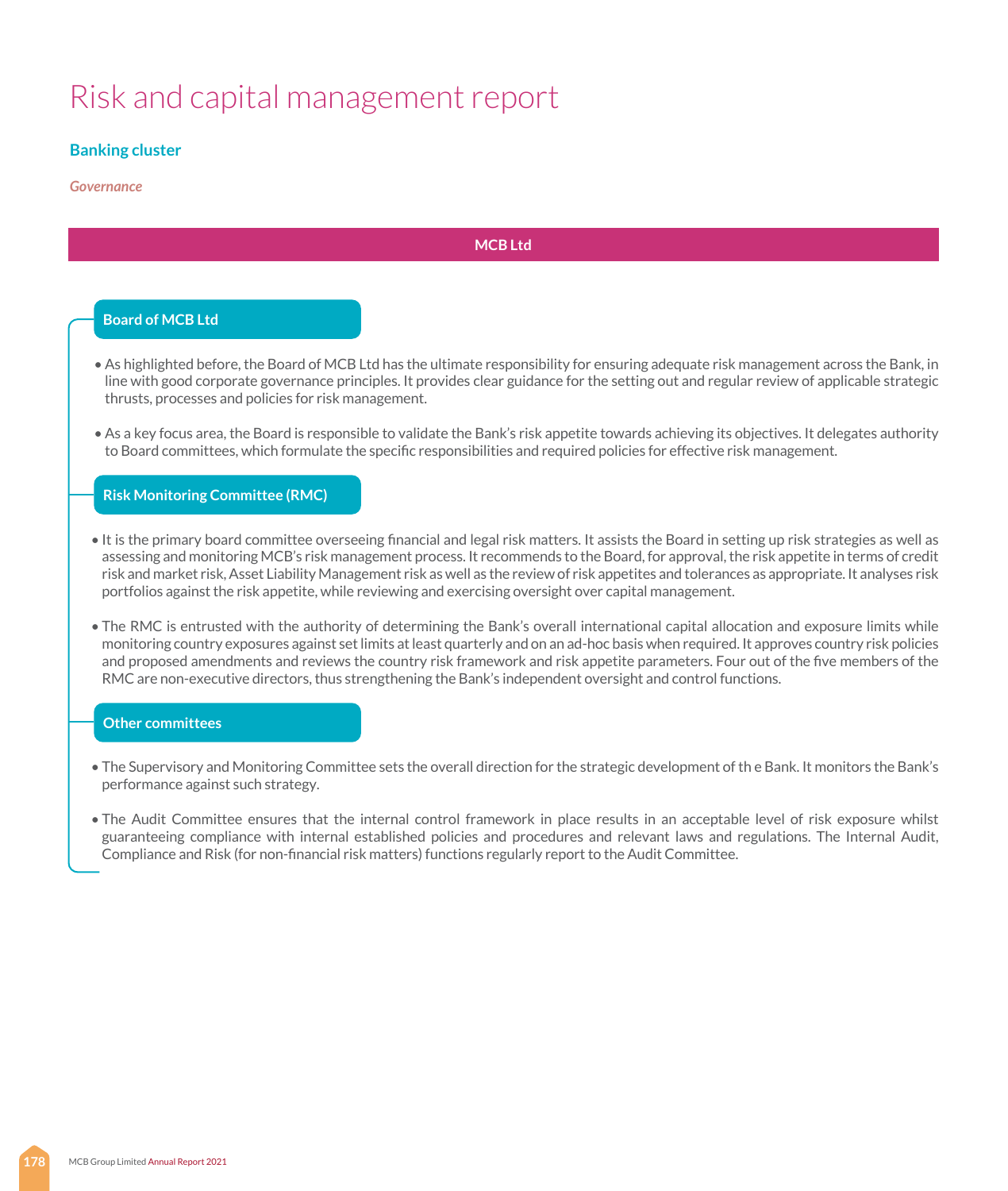#### **Adherence to the three lines of defence approach**

# **1 1st line of defence**

Adopts adequate processes and mechanisms to suitably manage risks faced and escalates knowledge of risks identified in the course of activities for appropriate mitigating actions

#### **Risk ownership**

- The first line owns risks emanating from deployed strategic activities.
- Employees engaged in client-facing divisions and support functions as well as business line managers have the first-level responsibility for day-to-day risk management in the interest of the Bank.

# **2**

#### **2nd line of defence**

Establishes the limits, rules and constraints under which the first line activities shall be performed



**3rd line of defence**

Evaluates and provides independent assurance on the effectiveness of the risk governance, the control environment and risk management processes and mechanisms

### **Risk control and compliance**

- The Risk SBU bears the responsibility for providing independent risk control. While managing key financial, operational and information risks faced by the Bank, the Risk SBU also oversees the credit management and debt restructuring and recovery operations. The Chief Risk Officer (CRO) has direct oversight on all risk areas across the Bank, while relevant Heads and Managers of the SBU establish methodologies and activities for risk measurement and regularly monitor and report risk exposures and profiles. Alongside having an administrative reporting line to the Chief Executive Officer (CEO), the CRO reports to the Audit Committee on risk matters relating to Permanent Supervision, Operational and Information Risk and reports to the Risk Monitoring Committee on matters relating to monitoring and management of other risk areas.
- The Compliance SBU has a direct reporting line to the Audit Committee and administratively reports to the CEO. This reporting structure confers the required independence to the Head of Compliance to discharge responsibilities to ensure compliance with applicable laws, regulations, codes of conduct and standards of good practice.
- Independent teams oversee the legal and physical security functions. The Head of the Legal SBU acts as the Money Laundering Reporting Officer (MLRO) to ensure strict independence. The Physical Security BU reports to the Chief Operating Officer's office.

#### **Risk assurance**

- The Internal Audit SBU provides independent assurance that the control objectives are achieved by the first and second lines of defence in line with the set risk appetite. It has an administrative reporting line to the Chief Executive Officer and is accountable to the Audit Committee.
- The Fraud Prevention (FP) BU, also under the aegis of the Internal Audit SBU, promotes staff awareness on fraud risks, and provides expert advice in case of, and investigates suspected irregularities.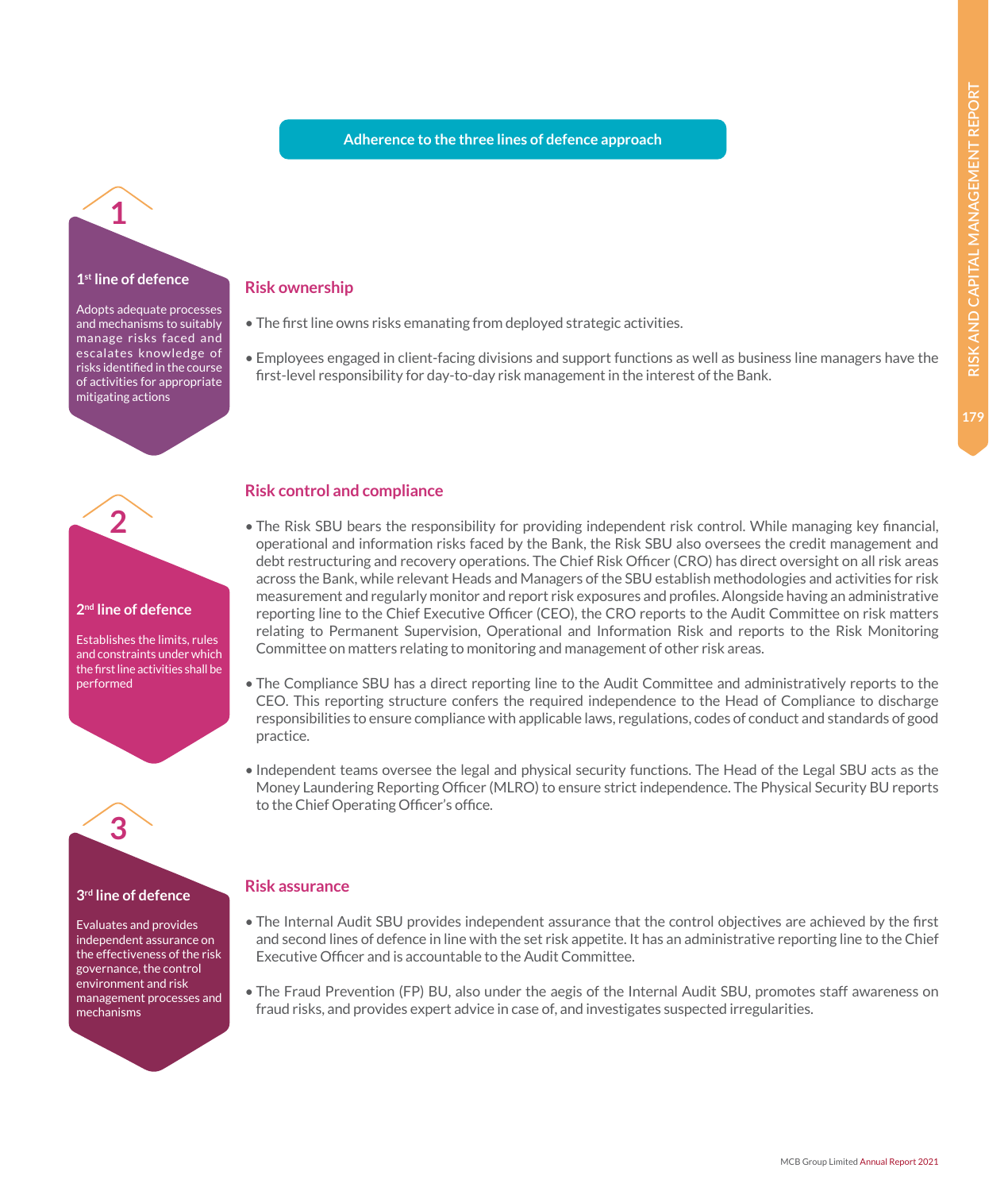In addition to the Board committees and the adoption of the three lines of defence approach, the risk management framework also allows for dedicated executive committees of the Bank to assist in the oversight and monitoring of risk areas within the business.

**Executive committees**

**Financial principal risks**

#### **Credit risk**

#### *Executive Credit Committees (ECC)*

- The ECC (A), which comprises the Chief Executive Officer, the Head of Corporate & Institutional Banking (CIB), the Deputy Head of CIB the Chief Risk Officer and the Head of Credit Management, sanctions/declines credit applications where customer group total commitment exceeds Rs 150 million
- The ECC (B) sanctions/declines credit applications with total client commitment of up to Rs 150 million

#### *Credit Committee (CC)*

• The CC sanctions/declines credit applications where customer group total commitment is up to Rs 50 million for retail clients and Rs 60 million for corporate clients

#### *Country Risk Committee (CoRC)*

• The CoRC, which is chaired by the Chief Executive Officer and comprises the Chief Risk Officer, is responsible for setting individual country limits within the validated risk parameters on selected countries as well as reporting any excesses observed to the RMC, with the latter retaining the ultimate decision in terms of country limit

#### **Market risk**

#### *Asset and Liability Committee (ALCO)*

- The purpose of the ALCO is to oversee the asset/liability position, market risks and overall balance sheet management of the Bank. The ALCO ensures that the overall asset/liability position as well as the resulting market, liquidity and funding risks to which the Bank is exposed are managed within the relevant limits and targets set by its Market Risk Policy, alongside being aligned with guidelines laid down by the Bank of Mauritius, notably stipulations relating to capital adequacy, liquidity coverage and funding stability
- The ALCO sets and reviews all trading book limits and banking book targets, in alignment with the diversification and growth of the Bank's balance sheet, whether it is from a domestic, foreign currency or consolidated perspective
- The committee, which comprises members of the Bank's Leadership Team, is chaired by the Chief Executive Officer, with targeted monthly meetings and/or ad-hoc and special meetings, as deemed necessary

#### **Non-financial principal risks**

#### *Information and Operational Risk Committee (IORC)*

• Chaired by the Chief Executive Officer, the IORC acts as the focal point and coordinating committee to ensure that management of information risk, including cyber risk, and operational risk is in line with the relevant policies, guidelines and procedures of the Bank. Significant risks observed are escalated to the IORC and then, if warranted, to the Audit Committee

#### *Compliance, Anti-Money Laundering and Legal Committee (CALC)*

• Chaired by the Chief Executive Officer, the CALC is mandated to review and monitor the compliance, anti-money laundering and legal framework of the Bank. The committee assists Management and the Board through the Audit Committee in fulfilling their oversight responsibilities by reviewing adherence to applicable standards as well as policies/controls to be adopted, based on the identification and assessment of compliance, anti-money laundering and legal risks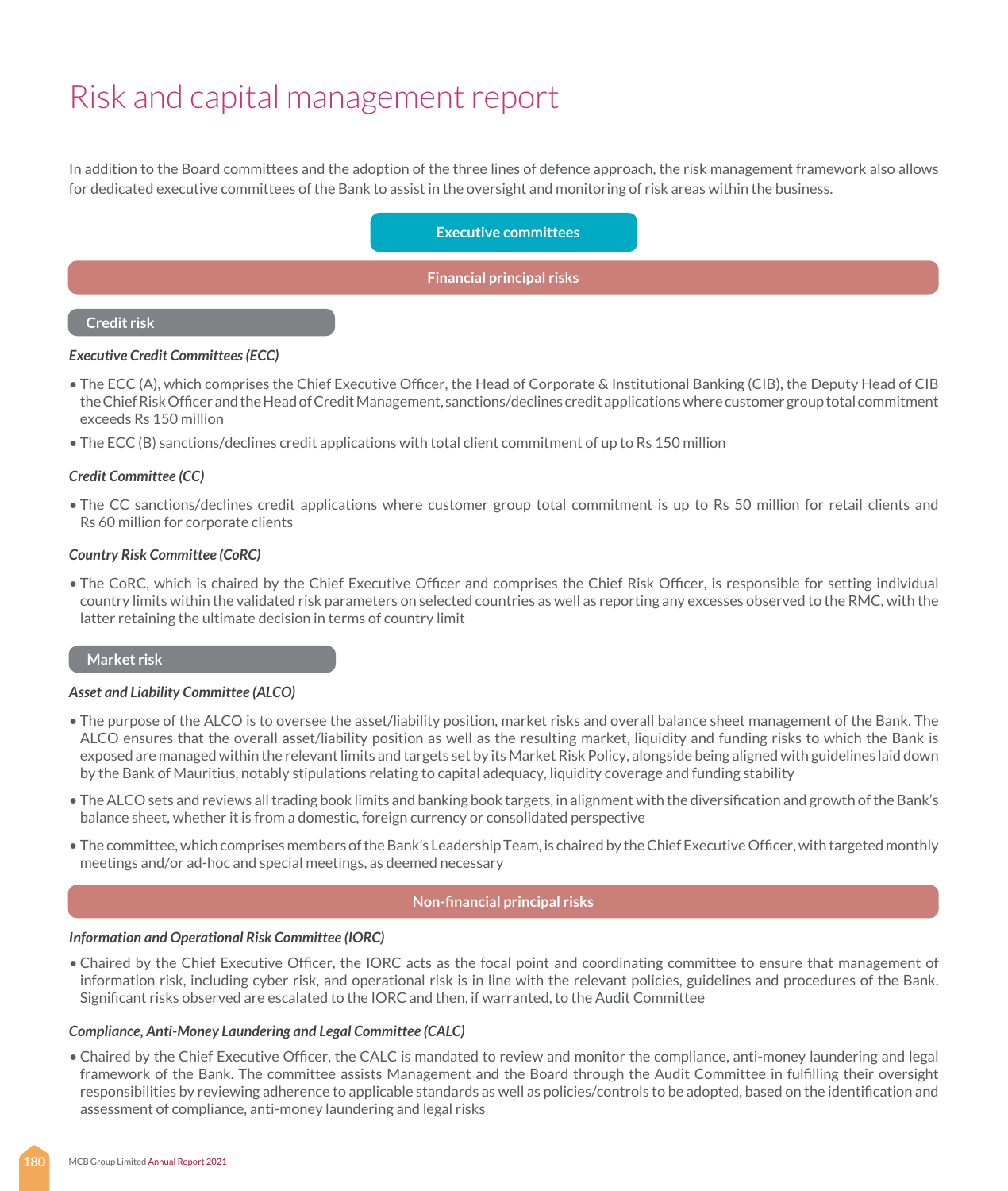#### **Foreign banking subsidiaries**

#### **Board and its committees**

- The respective Boards exercise their responsibilities in respect of risk management through: (i) the oversight of the risk governance process, including setting risk appetite in line with Group-level orientations; (ii) regular and comprehensive assessment of risks; (iii) the maintenance of sufficient capital adequacy levels in accordance with the Group's framework, the internally-set risk appetite and regulatory requirements; and (iv) clear delegation of authority to relevant committees and management.
- Risk management matters are reported to the Board of each foreign entity through their respective committees, namely the Audit Committee and the Risk Monitoring Committee, while major issues identified are also escalated to the corresponding Board committees of MCB Group Ltd. The Management teams of the entities are responsible for conducting business within the strategic framework and risk appetite set by their Board, while monitoring risk portfolios through dedicated committees.

#### **Executive committees**

#### *Subsidiary Credit Committee*

- It is responsible for the planning, sanctioning, controlling and monitoring of credit risk
- It sanctions/declines credit applications for customers with exposures of up to USD 150,000. Exposures from USD 150,000 to USD 1.5 million are approved by a joint MCB Ltd and subsidiary committee. Facilities above this level are channeled to the Executive Credit Committee of MCB Ltd before a final decision is reached

#### *Asset and Liability Committee*

• The Asset and Liability Committee of each foreign banking subsidiary is responsible to ensure that overall asset and liability allocation decisions are adequately managed within limits/targets set by the Board and in accordance with local regulations

#### *Overseas Subsidiary Information Risk Management, Operational Risk and Compliance Committee (IORCC)*

• The IORCC of each subsidiary reviews and monitors the management and reporting of information, operational and compliance risks, while assisting the entity's Board and Management team to fulfill their responsibilities in respect of such areas. In the process, the IORCC aims to (i) ensure alignment among the entity's underlying risk management framework, risk appetite and tolerance as well as related policies and procedures; and (ii) help ascertain the necessary corrective actions/controls to be adopted to mitigate identified risks. The committee seeks to ensure that the dedicated functions in charge of Information Risk Management, Operational Risk and Compliance within the entity are endowed with adequate resources to achieve their objectives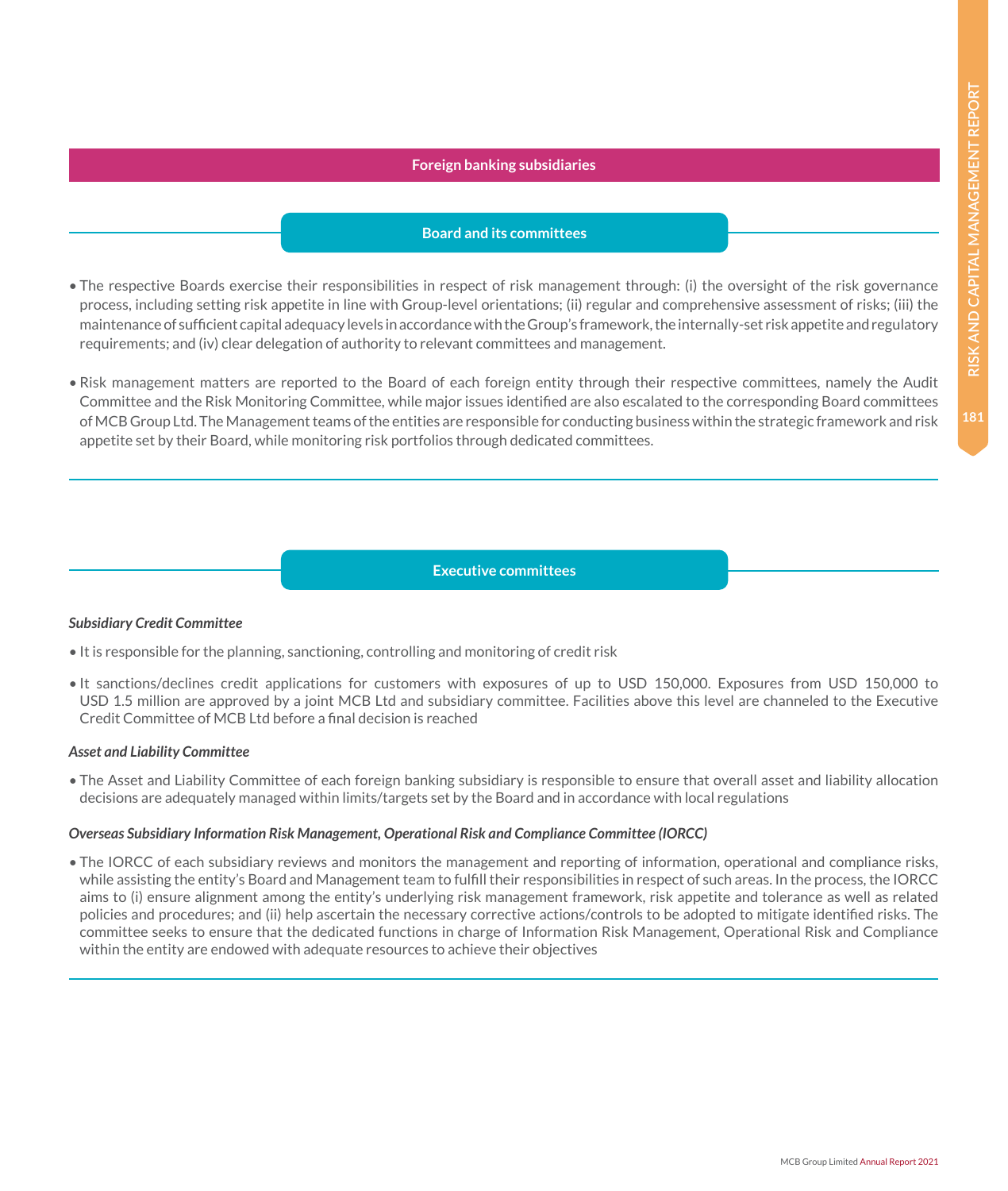#### *Key risk areas: Overview and management*

#### *Our risk management process*

The risk management process is of strategic importance to the Group, notably due to the broadening palette of its offerings and its expanding market footprint. The overall risk management process in place at the Group, which cuts across the entire cycle, allows for the proactive and disciplined identification, measurement, monitoring, mitigation, management and reporting of risks.

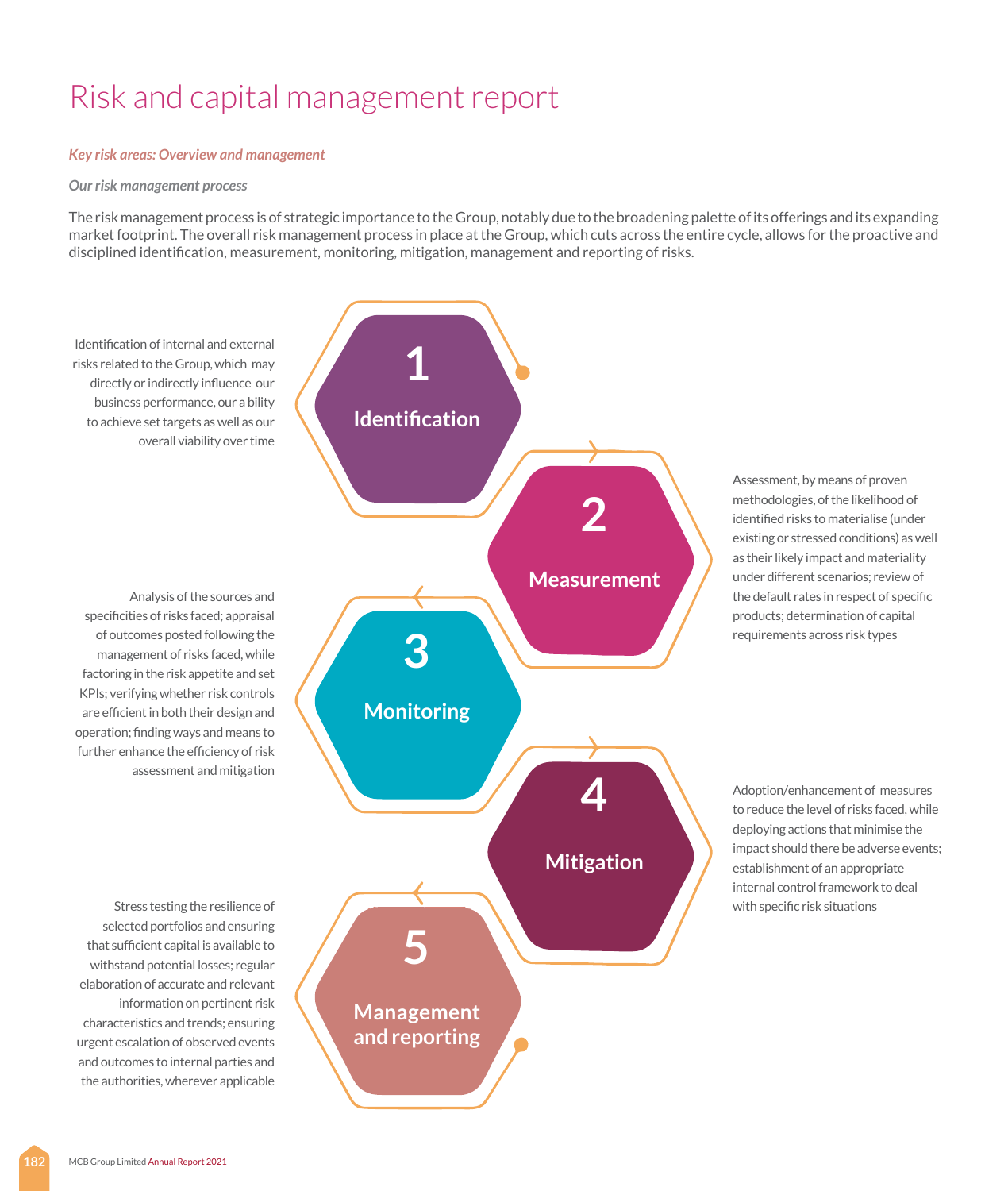*Our approach, processes and methodologies*

#### **Credit risk**

#### *General approach and objectives*

- Credit risk represents the main risk type to which the Group's banking subsidiaries are exposed in view of the nature of their operations and activities.
- The banking entities ensure that sound credit risk management principles are adopted to uphold quality and well-diversified portfolios that are aligned with the set risk appetite and help to meet targeted risk-return considerations. Both counterparty and concentration risks are duly managed, backed by market vigilance, the adoption of effective control mechanisms and the judicious diversification of portfolios across customer and industry groups, product types, maturity levels and geographies. The banking entities strive to adopt a strong culture of responsible lending and debt recovery, while leveraging a robust risk management and control framework. They continuously reassess their risk profiles in the face of the changing operating context and monitor the exposures against regulatory as well as internal limits and targets.
- The Credit Risk Policy of the banking entities, which is approved and reviewed by their respective Boards and relevant sub-committees, sets forth the principles by which they conduct their credit risk management activities. The policy formulates the roles and responsibilities whereby credit risk is to be managed across business segments. It provides guidance in the formulation of the appropriate structures and architectures that work towards ensuring that business generation is harmonised with the established target market criteria. The *modus operandi* shaping up the credit risk management set-up is governed by rules set out in Central Bank Guidelines. At the level of MCB Ltd, these include the Guideline on Credit Risk Management, the Guideline on Standardised Approach to Credit Risk, the Guideline on Credit Concentration Risk, the Guideline on Credit Impairment Measurement and Income Recognition, the Guideline on Country Risk Management, the Guideline for the write-off of non-performing assets and the Guideline on Cross-Border Exposure.

#### *Risk measurement and monitoring*

- Credit risk measurement by banking entities consists of appraising the track record of customers as appropriate for the prediction of likely future behaviours of existing accounts. Credit facilities granted are guided by the credit standing, source of repayment and debt servicing ability of the borrower. As a fundamental credit principle, the banking entities do not generally grant credit facilities solely on the basis of the collateral provided. Collateral is taken whenever possible to mitigate the credit risk assumed with periodic monitoring being performed depending on the type, liquidity and volatility of the collateral value.
- Ultimately, entities assess whether individual business areas provide sufficient contribution to the targeted risk-return profile. The aim is to ensure that capital allocation generates an optimum return. This is achieved by channelling risk capital from low-return to high-return business areas, commensurate with risks shouldered. Banking entities measure credit risk capital requirements by applying appropriate risk weights to both on-balance sheet and off-balance sheet exposures in line with regulatory requirements. With respect to MCB Ltd, the capital adequacy indicators and the return on capital levels for the individual risk categories of portfolios are regularly monitored by the RMC against the overall risk-bearing capacity of the Bank. The objective is to ensure that the latter, at all times, maintains adequate capital to provide for its growth and to support a reasonable measure of unexpected losses. The Bank has established credit rating frameworks that enable the extensive usage of ratings for its portfolios. These ratings are leveraged not only in respect of loan approval, but also credit review, monitoring of risk profiles and determination of business strategies. They are used for the purpose of the stress testing and limits determination exercises. In the same vein, at the level of foreign banking entities, relevant credit risk metrics are measured and reviewed against set limits by the respective Boards and/or RMCs on a quarterly basis.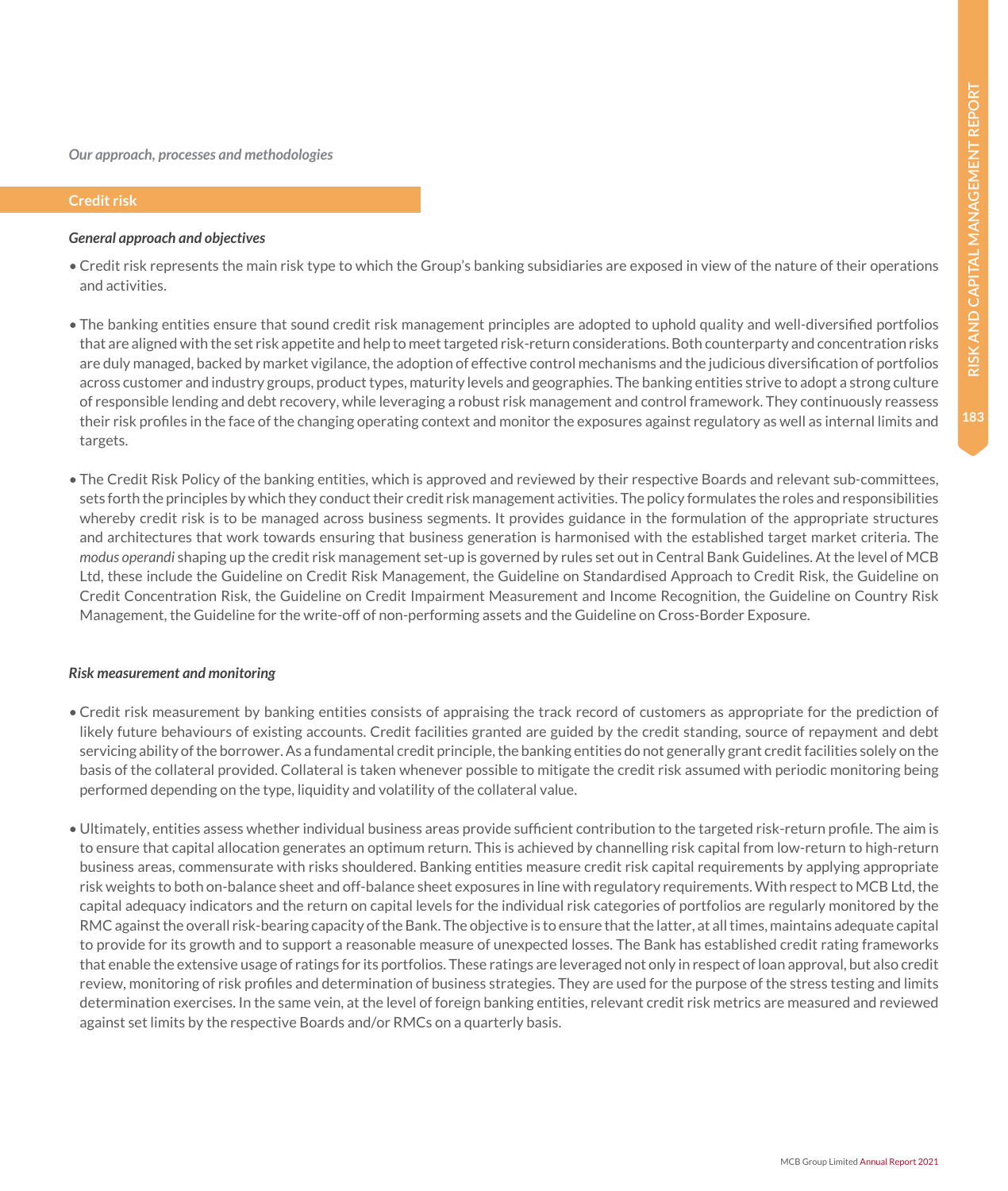#### **Banking cluster: Risk-weighted assets for credit risk**

| Risk-weighted on-balance sheet assets                   |         | Jun 21      |                           | <b>Jun 20</b>      |
|---------------------------------------------------------|---------|-------------|---------------------------|--------------------|
|                                                         | Amount  | Weight      | Weighted<br><b>Assets</b> | Weighted<br>Assets |
|                                                         | Rs m    | %           | Rs m                      | Rs m               |
| Cash items                                              | 3.274   | $0 - 20$    | 76                        | 66                 |
| Claims on sovereigns                                    | 144,849 | $0 - 100$   | 5,165                     | 3,327              |
| Claims on central banks                                 | 47.420  | $0 - 100$   | 11,310                    | 7,312              |
| Claims on banks                                         | 122,502 | $20 - 100$  | 46,594                    | 15,997             |
| Claims on non-central government public sector entities | 1,713   | $0 - 100$   | $\Omega$                  | $\Omega$           |
| Claims on corporates                                    | 217.293 | $20 - 150$  | 204.782                   | 179,768            |
| Claims on retail segment                                | 11.905  | 75          | 7.706                     | 7.977              |
| Claims secured by residential property                  | 34.876  | $35 - 125$  | 14,116                    | 13,060             |
| Claims secured by commercial real estate                | 18,361  | $100 - 125$ | 21,748                    | 18,893             |
| Fixed assets/other assets                               | 17.732  | $100 - 250$ | 25,684                    | 22,088             |
| Past due claims                                         | 12,202  | $50 - 150$  | 15,384                    | 12,666             |
| Total                                                   |         |             | 352,566                   | 281,154            |

| Non-market related off-balance sheet<br>risk-weighted assets |                   |                                | Jun 21                                |           |                    | <b>Jun 20</b>      |
|--------------------------------------------------------------|-------------------|--------------------------------|---------------------------------------|-----------|--------------------|--------------------|
|                                                              | Nominal<br>Amount | Credit<br>Conversion<br>Factor | Credit<br><b>Equivalent</b><br>Amount | Weight    | Weighted<br>Amount | Weighted<br>Amount |
|                                                              | Rs m              | %                              | Rs m                                  | %         | Rs m               | Rs m               |
| Direct credit substitutes                                    | 2.947             | 100                            | 2.881                                 | $0 - 100$ | 3.382              | 2.035              |
| Transaction-related contingent items                         | 29,775            | 50                             | 14,424                                | $0 - 100$ | 12,006             | 17,470             |
| Trade related contingencies                                  | 69.401            | $20 - 100$                     | 15,253                                | $0 - 100$ | 13.785             | 6.516              |
| Outstanding loans commitment                                 | 6.344             | $20 - 50$                      | 2.664                                 | $0 - 100$ | 2.664              | 3.275              |
| Total                                                        |                   |                                |                                       |           | 31,837             | 29.296             |

| Market-related off-balance sheet<br>risk-weighted assets |                   |                                | <b>Jun 21</b>                                 |                     |                                |                           | <b>Jun 20</b>             |
|----------------------------------------------------------|-------------------|--------------------------------|-----------------------------------------------|---------------------|--------------------------------|---------------------------|---------------------------|
|                                                          | Nominal<br>Amount | Credit<br>Conversion<br>Factor | Potential<br><b>Future</b><br><b>Exposure</b> | Current<br>Exposure | Credit<br>Equivalent<br>Amount | Weighted<br><b>Assets</b> | Weighted<br><b>Assets</b> |
|                                                          | Rs m              | %                              | Rs m                                          | Rs m                | Rs m                           | Rs m                      | Rs m                      |
| Interest rate contracts                                  | 31,830            | $0 - 1.5$                      | 427                                           | 660                 | 1.087                          | 560                       | 570                       |
| Foreign exchange contracts                               | 24.140            | $1 - 7.5$                      | 272                                           | 279                 | 550                            | 324                       | 264                       |
| Total                                                    |                   |                                |                                               |                     |                                | 883                       | 833                       |

| <b>Jun 21</b>                                | <b>Jun 20</b> |
|----------------------------------------------|---------------|
| Rs m                                         | Rs m          |
|                                              |               |
| 385,287<br>Total credit risk-weighted assets | 311,283       |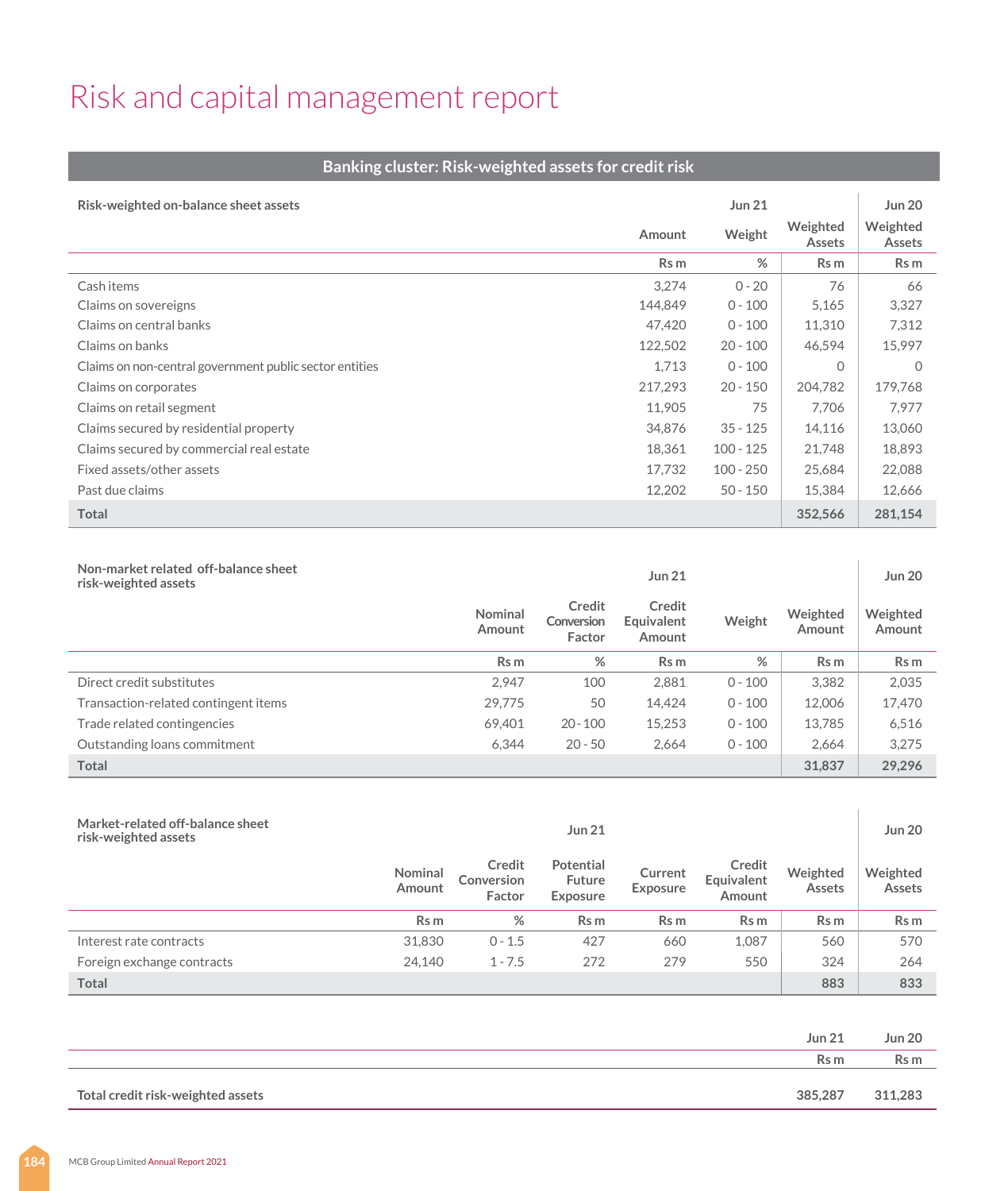#### *Risk mitigation and management*

- The credit risk management framework enables the entities to manage credit risk within the limits of their defined risk appetite, to develop risk-response strategies and to optimise risk-taking by anticipating and acting on potential opportunities or threats. This framework encompasses the following: (i) comprehensive credit policies; (ii) clear segregation of the decision-making authority for the approval of loans; (iii) effective identification, measurement and management of credit risk; (iv) portfolio management to ensure capital adequacy; and (v) regular reporting to Management and committees on pertinent risk characteristics/trends.
- Credit risk exposures are managed through robust credit assessment, structuring and monitoring process. The latter involves the daily monitoring of credit limit excesses as well as the review of all exposures, the frequency of which is increased in accordance to the size and likelihood of potential credit losses to ensure the timely detection of possible problem loans. Exposures showing signs of deterioration are placed on a watch list for closer scrutiny where appropriate. Several credit mitigation techniques are adopted by the banking entities in the course of their activities. These include security/collateral, netting, guarantees, credit insurance and political risk covers. Exposures arising from foreign exchange and derivatives are mainly mitigated through agreements e.g. the International Swaps and Derivatives Association (ISDA) Master Agreements and Credit Support Annex (CSA) documentation.
- The banking entities are intent on diversifying their lending portfolios by setting relevant exposures limits to ensure that their performances are not negatively impacted, for instance, by a large sectoral exposure default. It is the policy of the Group's entities to limit credit risk exposures and concentrations within the constraints of their capital base, while complying with regulatory stipulations, notably relating to aggregate large exposures and single borrower limits. Stress tests are, in some instances, performed on portfolios to ensure that sufficient capital is held to withstand any loss arising from significant exposure to a sector, single customer and group of closely-related customers.



#### **Banking cluster: Loans and advances by customer segment**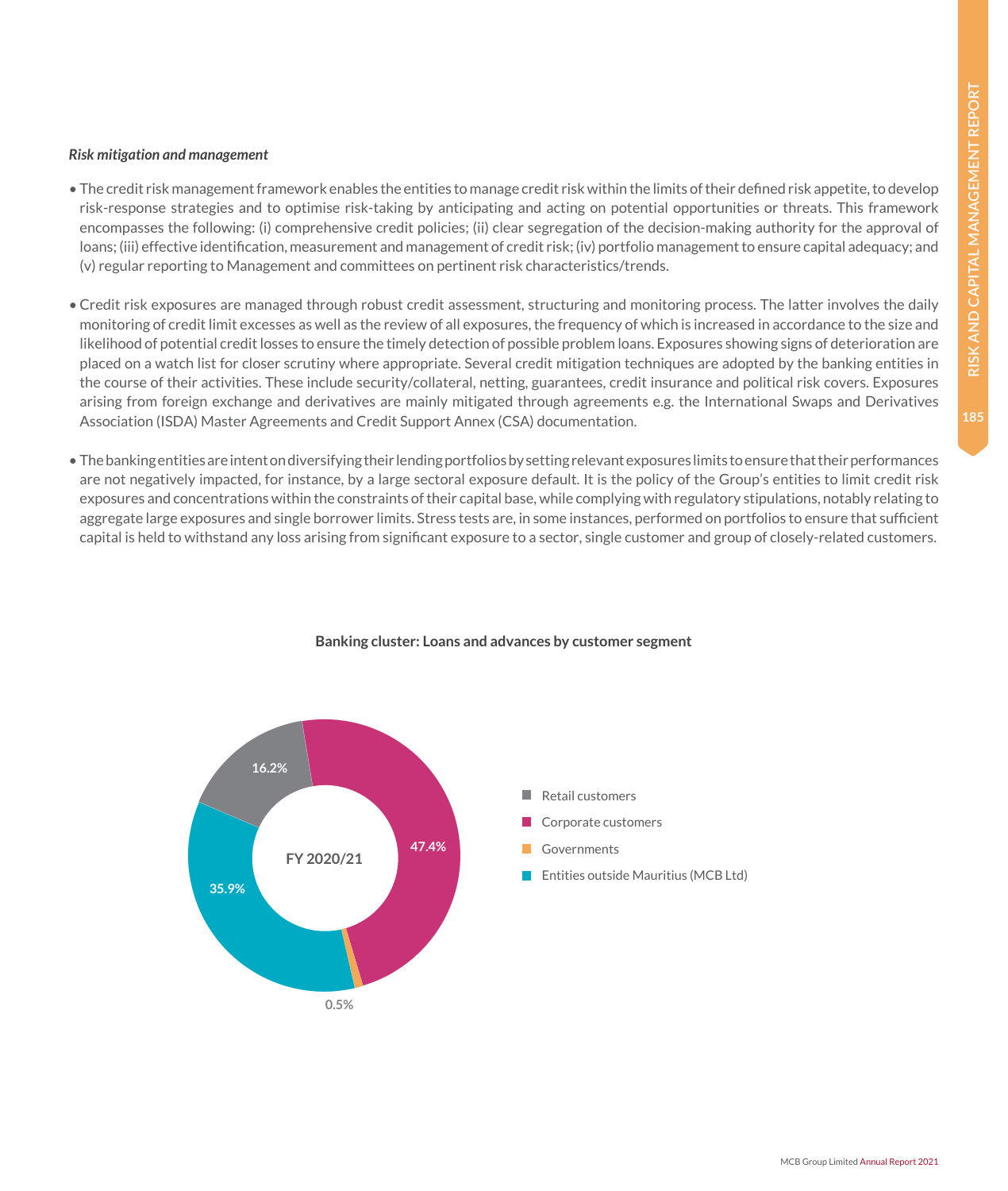#### **Concentration of exposures at MCB Ltd**

| <b>Bank of Mauritius Guideline on Credit Concentration Risk</b> |  |
|-----------------------------------------------------------------|--|
|-----------------------------------------------------------------|--|

| Credit concentration limits (% of Bank's Tier 1 capital)                                                 | <b>Regulatory requirements</b> | MCB Ltd<br>30 June 2021 |
|----------------------------------------------------------------------------------------------------------|--------------------------------|-------------------------|
| Aggregate credit exposure to any single customer                                                         | Not exceed 25%                 | 17.9%                   |
| Aggregate credit exposure to any group of connected counterparties                                       | Not exceed 40%                 | 36.6%                   |
| Aggregate large credit exposures <sup>*</sup> to all customers and groups of<br>connected counterparties | Not exceed 800%                | 382.3%                  |

*Note: \*Refer to exposures over 10% of the financial institution's Tier 1 capital* 

| Gross exposure as at 30 June 2021 | Total gross exposure | Risk capital<br>consumed | Risk capital consumed<br>as a % of total<br>credit risk capital |
|-----------------------------------|----------------------|--------------------------|-----------------------------------------------------------------|
|                                   | Rs bn                | Rs bn                    | %                                                               |
| Top 5 customers / customer groups | 70.1                 | 6.6                      | 13.1                                                            |
| Total large credit exposures      | 227.2                | 14.8                     | 29.5                                                            |

#### **Determination and review of impairment and provisioning**

• With regard to the determination and review of impairment and provisioning levels, the banking entities undertake their respective exercises on a regular basis, while being subject to appropriate oversight. The entities adhere to relevant regulatory stipulations, alongside aligning themselves to advocated standards. At the level of MCB Ltd, this exercise is undertaken on a quarterly basis and involves the collaboration of several stakeholders across the organisation. After being reviewed and agreed upon by the RMC as well as validated by the Board, the figures are submitted to the Bank of Mauritius (BoM). The BoM Guideline on Credit Impairment Measurement and Income Recognition aims at aligning regulatory prudential rules as regard asset classification and provisioning requirements with international accounting norms (i.e. IFRS 9). The objective is to ensure that financial institutions have adequate processes for determining allowance for credit losses in a timely manner and the carrying amounts of credit portfolio recoverable values. While ensuring adherence to prudential norms which define credit as impaired if it is past due for more than 90 days, the Bank also assesses facilities granted to clients as being impaired on case-by-case basis above a certain materiality threshold. Furthermore, loans are written off by the Bank when the prospect of recovery is poor and the loss can be reasonably determined, with MCB Ltd complying with the BoM Guideline for the write-off of nonperforming assets. While MCB continues to adhere to key principles therein, it is worth noting that BoM has put on hold the Guideline on Credit Impairment Measurement and Income Recognition as part of support measures to allow commercial banks continue assisting enterprises facing cash flow and working capital difficulties in the context of COVID-19.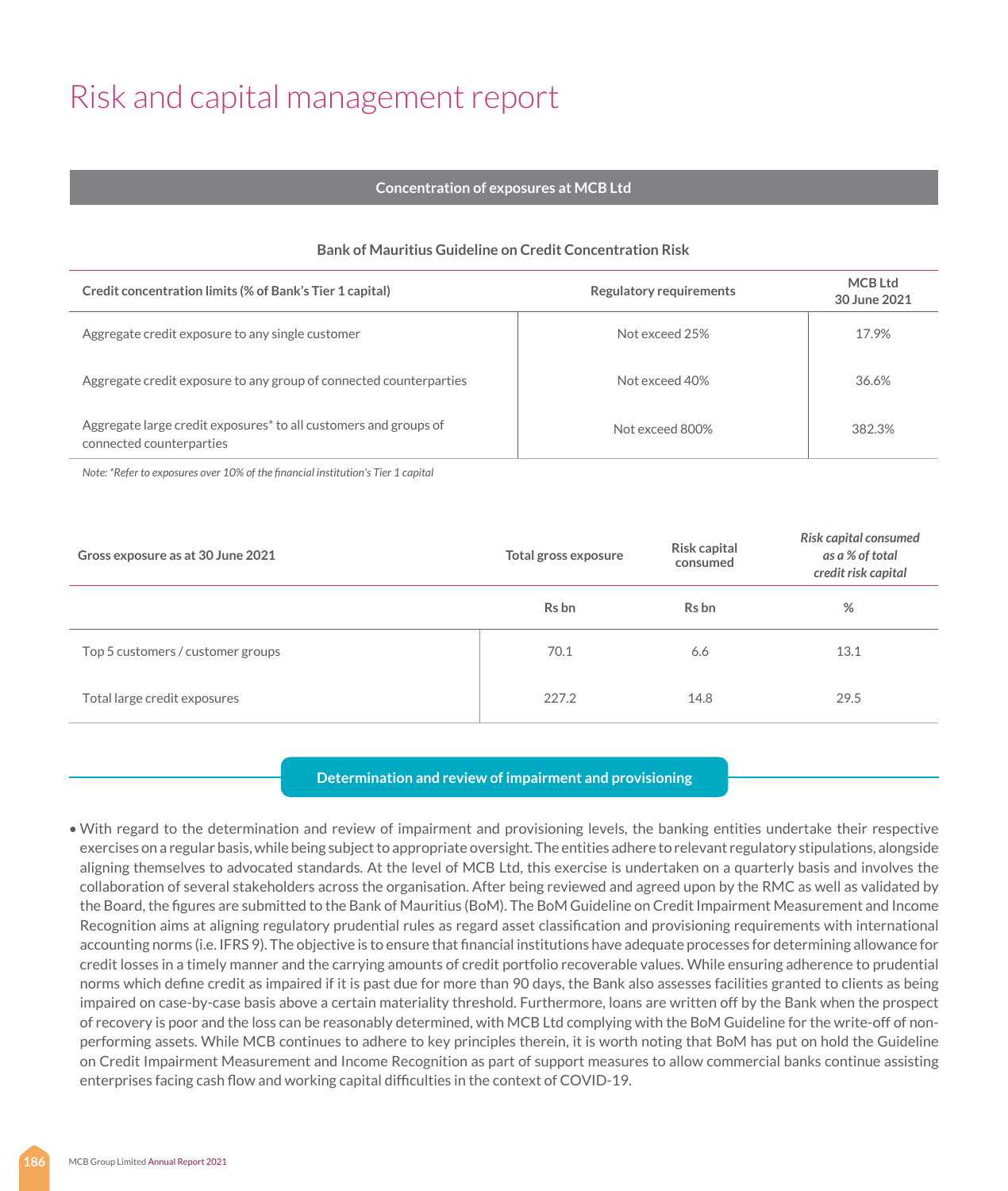#### **MCB Ltd: Adherence to IFRS 9 requirements**

- In measuring Expected Credit Losses (ECL), three main parameters are considered and estimated, namely: (i) Probability of Default (PD), which represents the likelihood of a default event occurring; (ii) Loss Given Default (LGD), which denotes the estimated losses in the event that a default event occurs; and (iii) Exposure at Default (EAD), which reflects the exposure at risk at a point of default. In addition, IFRS 9 requires that allowance be made of forward-looking information in the calculation of ECL, taking into consideration past, actual and future insights on customer behaviours and macroeconomic indicators.
- A three-stage approach to the impairment calculation of financial assets is applied under IFRS 9. To determine the staging status of the asset, IFRS 9 requires an assessment of whether or not there has been a significant increase in credit risk since initial recognition. This dictates the basis on which its ECL is calculated, as illustrated below.



- In determining whether there has been significant increase in credit risk or credit deterioration, an entity considers reasonable and supportable information that is relevant and available without undue cost or effort. At MCB, quantitative and qualitative information are taken into account, based on the Bank's historical customer experience and credit risk assessment. A financial asset is credit impaired and is in Stage 3 when (i) contractual payments or accounts in excess are past due by more than 90 days; and/or (ii) other quantitative and qualitative factors indicate that the obligor is unlikely to honour its credit obligations.
- MCB segmented its financial assets into nine portfolios for ECL calculation, which are described as follows: (i) Retail: housing loans, other secured loans, unsecured and revolving facilities, SMEs; and (ii) Wholesale: corporate, financial institution, sovereign, project finance, and Energy & Commodities.
	- **Retail:** PD, LGD and EAD parameters are calculated on a portfolio-based approach, i.e. facilities having homogeneous characteristics are assumed to have similar risk behaviours and can reasonably be assigned same parameter values.
	- **Wholesale:** MCB uses a combination of internal models and external benchmarking for the calculation of PDs, LGDs and EADs. Internal historical default rates and losses have been used to calibrate PDs and LGDs respectively. For portfolios where MCB has historically experienced low or no default, external benchmarking has been used for calibrating corresponding ECL parameters. Of note, PDs leverage ratings model for all wholesale portfolios, which is mapped to an Internal Master Rating Scale. As for EAD calculation, either amortisation schedules or historical data and regulatory credit conversion factors have been used as EAD ratios.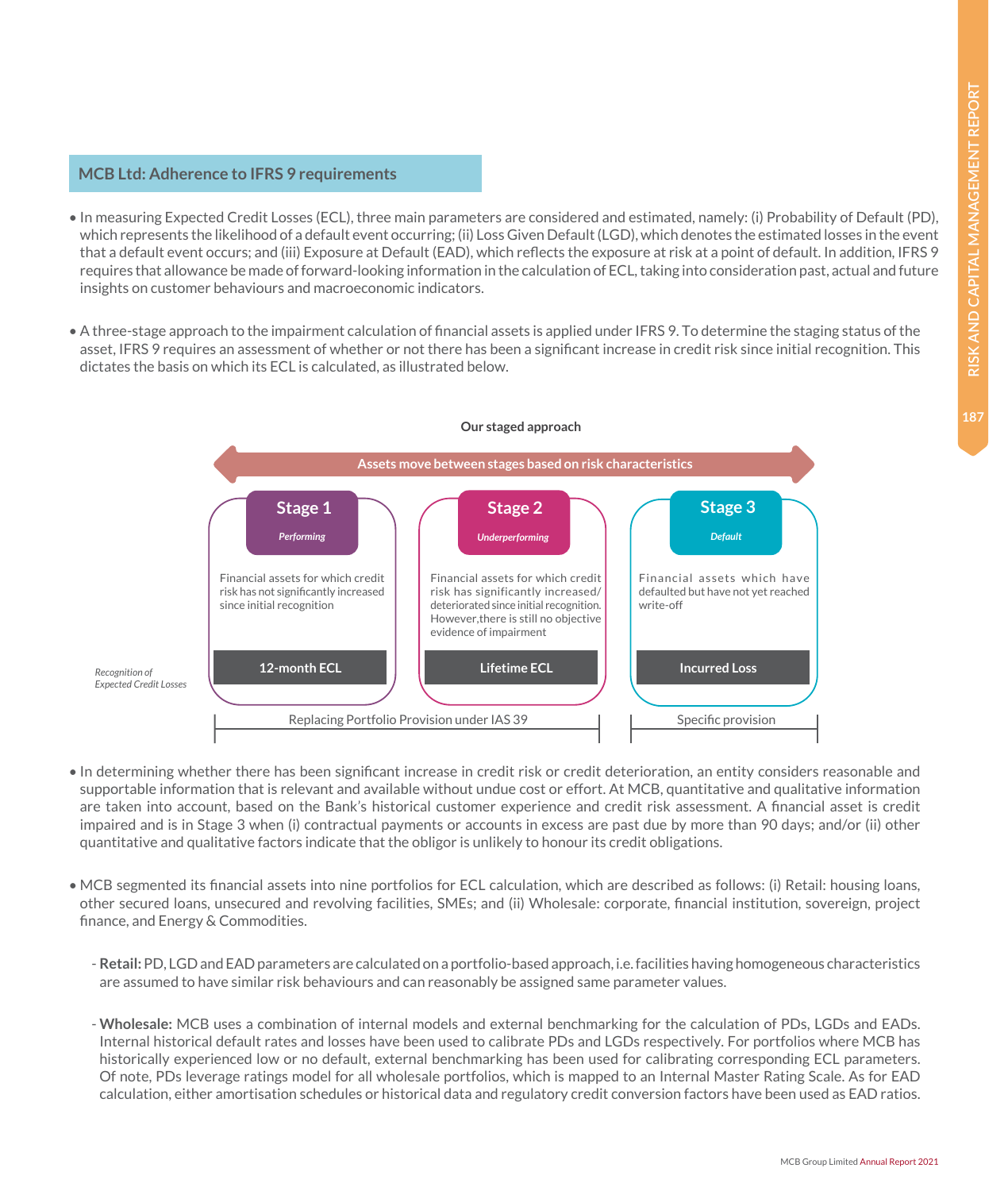#### **MCB Ltd: Formulation of Expected Credit Losses**

Reflecting the proactive and prudent approach being endorsed by the Bank to hold adequate provisioning levels in light of the potential impact of the pandemic on our business activities and in view of the still uncertain operating environment, MCB further increased its ECL during FY 2020/21, underpinned by informed analyses, conservative assumptions and modelling exercises.

#### *Retail portfolio*

With a view of providing an additional buffer for further risk mitigation and maintaining an adequate coverage ratio, the Bank applied an additional overlay on its retail portfolio for each quarter.

#### *Wholesale portfolio*

For each quarterly assessment and in light of the prevailing conditions, the Bank conducted an in-depth individual analysis of clients with an exposure amount of Rs 100 million or more. The outcomes were reflected, where deemed necessary and appropriate, in the clients' internal ratings (and thus in their 12-month Probability of Default) by means of rating overlays. In some cases, where we judged that the staging of the client was not reflective of the significance of the increase in credit risk, we proceeded with staging overlays (i.e. moving some clients of Stage 1 to Stage 2).



*Notes:*

*(i) Figures may not add up to totals due to rounding*

*(ii) Figures include investments fair valued through other comprehensive income*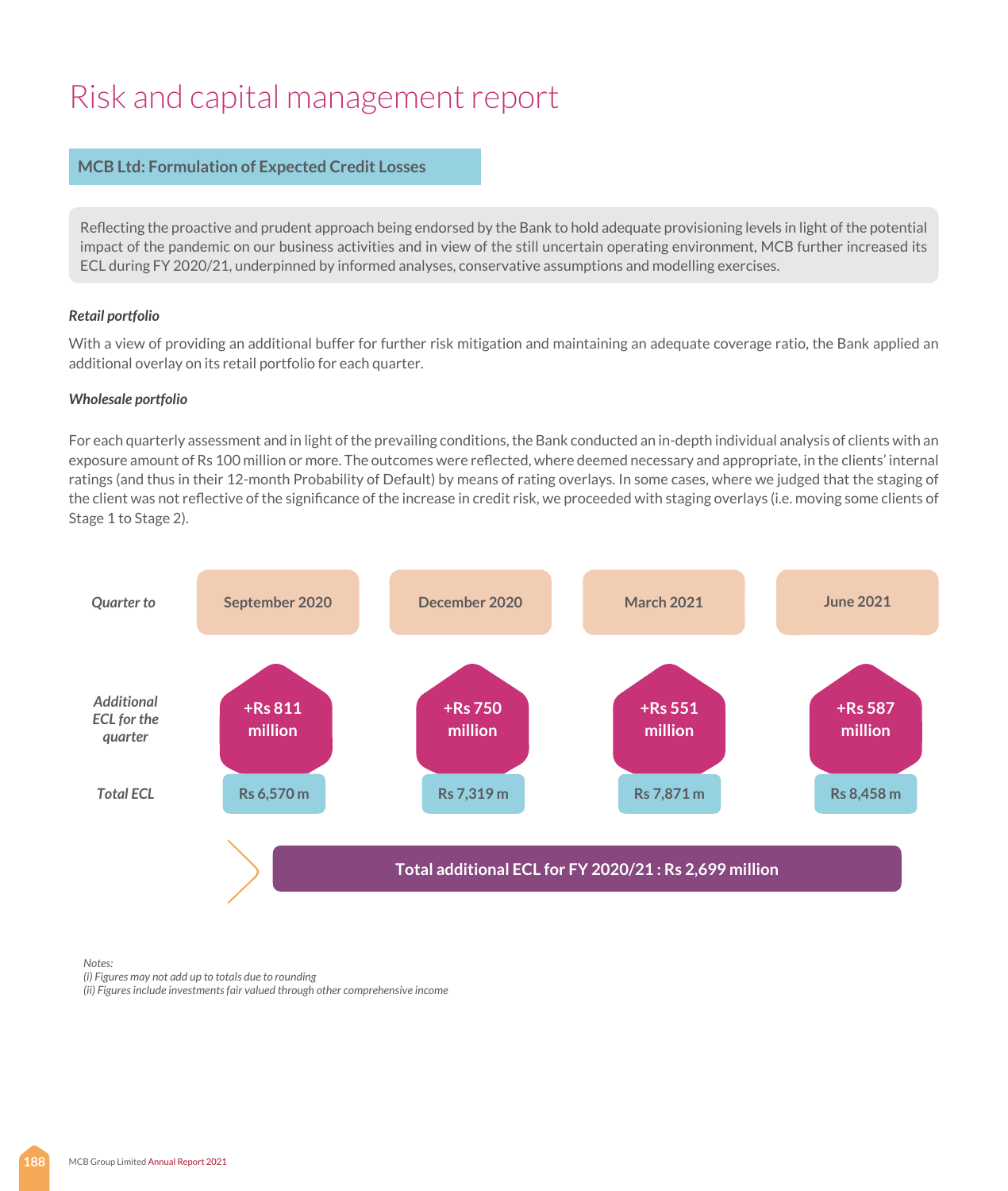#### **Provisions as at 30 June 2021**

|                               |                          | Wholesale portfolios |                           |                 |              |                                |
|-------------------------------|--------------------------|----------------------|---------------------------|-----------------|--------------|--------------------------------|
| <b>Stages</b>                 | <b>Retail portfolios</b> | Corporate            | Financial<br>institutions | Project finance | Sovereign    | Energy &<br><b>Commodities</b> |
|                               | Rs <sub>m</sub>          | Rs m                 | Rs m                      | Rs <sub>m</sub> | Rs m         | Rs <sub>m</sub>                |
| Stage 1                       |                          |                      |                           |                 |              |                                |
| Exposures                     | 49,870                   | 145,436              | 131,252                   | 8,380           | 170,653      | 130,152                        |
| <b>Expected Credit Losses</b> | 220                      | 2.442                | 319                       | 299             | 38           | 312                            |
| Coverage ratio (%)            | 0.4                      | 1.7                  | 0.2                       | 3.6             | 0.0          | 0.2                            |
| Stage 2                       |                          |                      |                           |                 |              |                                |
| Exposures                     | 874                      | 27,889               | $\Omega$                  | $\Omega$        | $\Omega$     | 6,946                          |
| <b>Expected Credit Losses</b> | 475                      | 3,871                | $\Omega$                  | $\Omega$        | $\mathbf{0}$ | 473                            |
| Coverage ratio (%)            | 54.3                     | 13.9                 | $\Omega$                  | $\mathbf 0$     | $\circ$      | 6.8                            |
| Stage 3                       |                          |                      |                           |                 |              |                                |
| Exposures                     | 1,912                    | 6,417                | 3                         | 295             | 128          | 1,014                          |
| Incurred losses               | 575                      | 2,326                | 1                         | 253             | 3            | 626                            |
| Coverage ratio (%)            | 30.1                     | 36.2                 | 33.3                      | 85.8            | 2.3          | 61.7                           |

#### **Provisions as at 30 June 2020**

|                               |                          | Wholesale portfolios |                           |                        |                          |                         |  |
|-------------------------------|--------------------------|----------------------|---------------------------|------------------------|--------------------------|-------------------------|--|
| <b>Stages</b>                 | <b>Retail portfolios</b> | Corporate            | Financial<br>institutions | <b>Project finance</b> | Sovereign                | Energy &<br>Commodities |  |
|                               | Rs m                     | Rs m                 | Rs <sub>m</sub>           | Rs <sub>m</sub>        | Rs m                     | Rs <sub>m</sub>         |  |
| Stage 1                       |                          |                      |                           |                        |                          |                         |  |
| Exposures                     | 48,527                   | 135,981              | 53,271                    | 8,905                  | 135,728                  | 76,857                  |  |
| <b>Expected Credit Losses</b> | 427                      | 1,220                | 45                        | 199                    | 29                       | 111                     |  |
| Coverage ratio (%)            | 0.9                      | 0.9                  | 0.1                       | 2.2                    | 0.0                      | 0.1                     |  |
| Stage 2                       |                          |                      |                           |                        |                          |                         |  |
| Exposures                     | 1,733                    | 26,465               | $\mathbf{O}$              | 241                    | $\Omega$                 | 6,647                   |  |
| <b>Expected Credit Losses</b> | 357                      | 3,093                | $\Omega$                  | 45                     | $\Omega$                 | 224                     |  |
| Coverage ratio (%)            | 20.6                     | 11.7                 | $\sim$                    | 18.7                   | $\overline{\phantom{a}}$ | 3.4                     |  |
| Stage 3                       |                          |                      |                           |                        |                          |                         |  |
| Exposures                     | 2,340                    | 5,826                | $\mathbf{O}$              | 57                     | $\Omega$                 | 1,489                   |  |
| Incurred losses               | 555                      | 2,156                | $\Omega$                  | 5                      | $\Omega$                 | 281                     |  |
| Coverage ratio (%)            | 23.7                     | 37.0                 | ۰                         | 8.8                    | $\sim$                   | 18.9                    |  |

*Notes:*

*(i) Figures may not add up to totals due to rounding*

*(ii) Stage 1 comprises both on- and off-balance sheet exposures while stages 2 and 3 comprise only on-balance sheet exposures*

*(iii) Incurred losses do not include interest in suspense on loans and overdrafts*

*(iv) Figures exclude investments fair valued through other comprehensive income*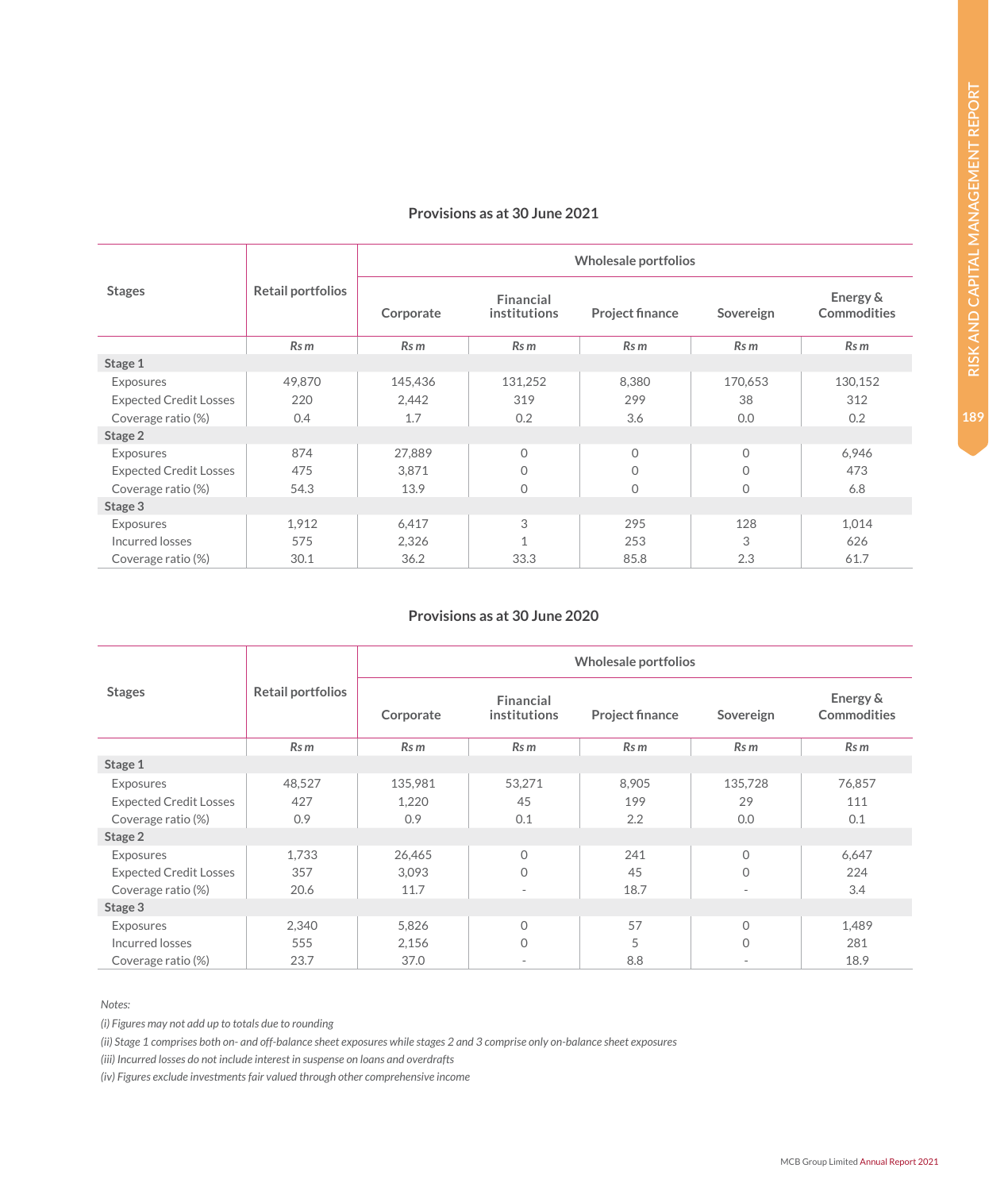#### **Foreign Banking Subsidiaries: Formulation of Expected Credit Losses**

During the year under review, the foreign banking subsidiaries reassessed their macroeconomic outlooks, with forward-looking indicators being updated in their credit models in collaboration with MCB Ltd to determine the lifetime and 12-month Probability of Default for their customer segments, namely Corporate and Retail. During the exercise, management overlays for specific categories inherently more vulnerable were duly considered.

| <b>ECL</b> by quarter of<br>foreign banking subsidiaries | Quarter to<br>Sep 2020 | Quarter to<br>Dec 2020 | Quarter to<br>Mar 2021 | Quarter to<br>Jun 2021 | <b>Total additional</b><br><b>ECL for FY</b><br>2020/21 | <b>ECL for FY</b><br>2020/21 (Rupee<br>equivalent) |
|----------------------------------------------------------|------------------------|------------------------|------------------------|------------------------|---------------------------------------------------------|----------------------------------------------------|
| <b>MCB Seychelles</b>                                    | SCR <sub>m</sub>       | SCR <sub>m</sub>       | SCR <sub>m</sub>       | SCR <sub>m</sub>       | SCR <sub>m</sub>                                        | Rs m                                               |
| Additional ECL for the quarter                           | 5                      | 13                     | $\Omega$               | $-7$                   | 11                                                      | 32                                                 |
| Total ECL as at end of period                            | 48                     | 62                     | 62                     | 54                     |                                                         | 157                                                |
|                                                          |                        |                        |                        |                        |                                                         |                                                    |
| <b>MCB Maldives</b>                                      | MVR <sub>m</sub>       | MVR <sub>m</sub>       | MVR <sub>m</sub>       | MVR <sub>m</sub>       | MVR <sub>m</sub>                                        | Rs m                                               |
| Additional ECL for the quarter                           | $\Omega$               | $\overline{2}$         | $\overline{0}$         | $\mathbf{1}$           | $\overline{2}$                                          | 7                                                  |
| Total ECL as at end of period                            | 20                     | 21                     | 21                     | 22                     |                                                         | 62                                                 |
|                                                          |                        |                        |                        |                        |                                                         |                                                    |
| <b>MCB Madagascar</b>                                    | MGA <sub>m</sub>       | MGA <sub>m</sub>       | MGA <sub>m</sub>       | MGA <sub>m</sub>       | MGA <sub>m</sub>                                        | Rs m                                               |
| Additional ECL for the quarter                           | $\Omega$               | 535                    | 411                    | $\Omega$               | 945                                                     | 10                                                 |
| Total ECL as at end of period                            | 8,792                  | 9,327                  | 9,738                  | 9,738                  |                                                         | 107                                                |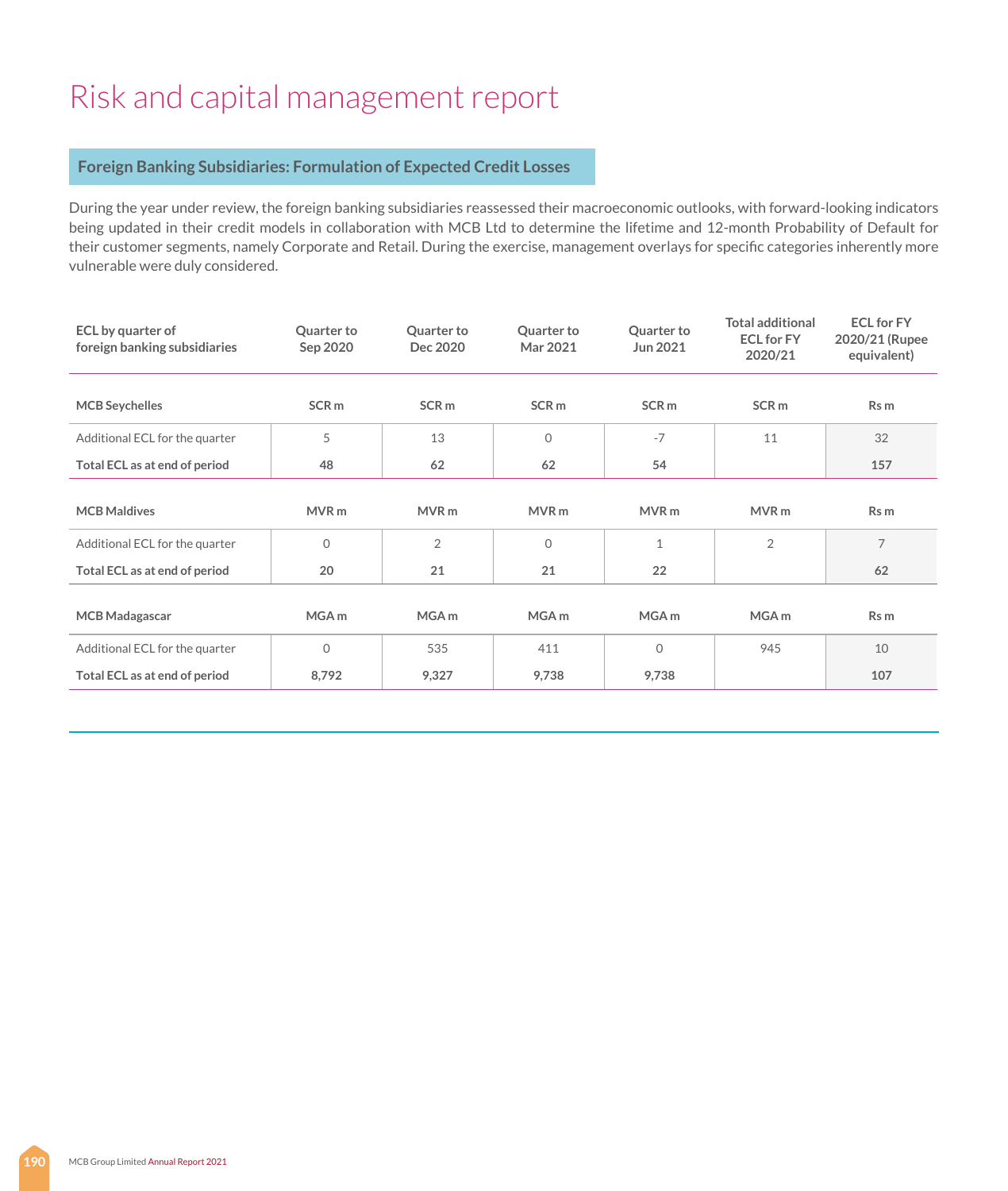#### **COVID-19 moratorium on loans and vulnerable sectors**

- In response to COVID-19 and its wide-ranging ramifications on economic operators, the Group's banking entities provided moratorium on loans in respect of capital repayment as well as interest payment with a view to alleviating their customers' financial burden and helping them sustain their activities. Such support measures were provided to fundamentally sound business models that are experiencing temporary difficulties with the aim of maximising the customers' repayment ability. With respect to its retail portfolio, the Bank has established clear criteria to determine customers' eligibility. Regular reviews of the client's situation are also undertaken to ensure they remain going concern. It is worth noting that injection of quasi-equity by the Mauritius Investment Corporation in, *inter alia*, systemic domestic operators has enabled us to extend such measures. Besides, the improvement in economic conditions has enhanced the prospects for the servicing of these loans, with a case in point being the upturn in tourism observed in Seychelles and Maldives.
- The initial granting of customer relief or an extension thereof do not automatically trigger a migration to Stage 2 or 3. However, information provided by payment deferrals is considered as part of reasonable and supportable information to assess whether there has been a significant increase in credit risk to identify exposures for which lifetime ECL is appropriate. The key accounting and credit risk judgement to ascertain whether a significant increase in credit risk has occurred is whether the economic effects of the COVID- 19 outbreak on the customer are likely to be temporary and whether the financial difficulties faced by the customers are inconsistent with those classified under Stage 3.

#### **MCB Ltd**

### **As at 31 December 2020 As at 30 June 2021**

**Rs 40.2 bn** of loans under moratorium

Representing **15%** of the Bank's loan book

**Rs 26.3 bn** of loans under moratorium

Representing **9%** of the Bank's loan book

#### **Distribution of active moratoriums**





- Business Banking
- Retail Banking
- **Private Banking and Wealth Management**

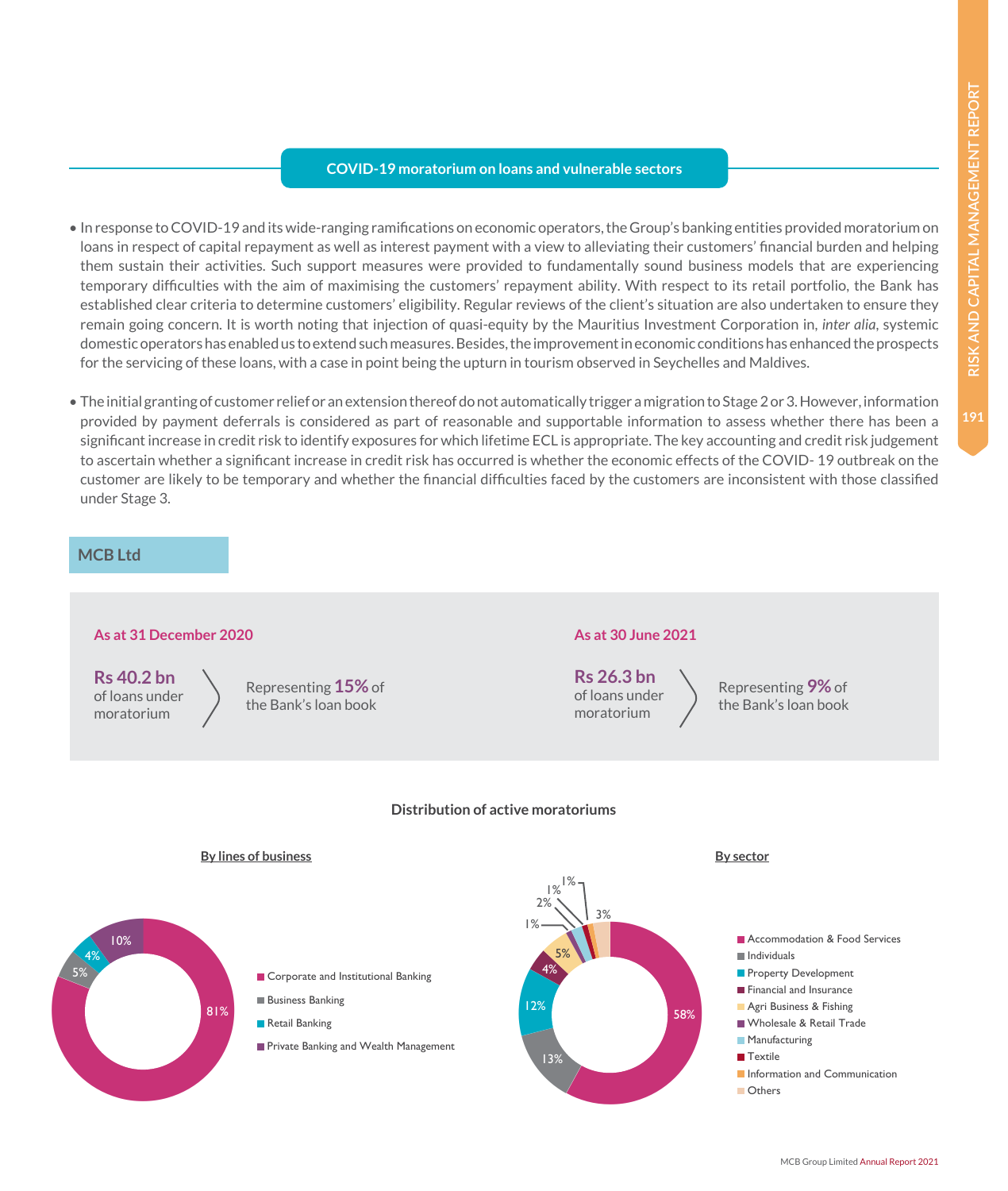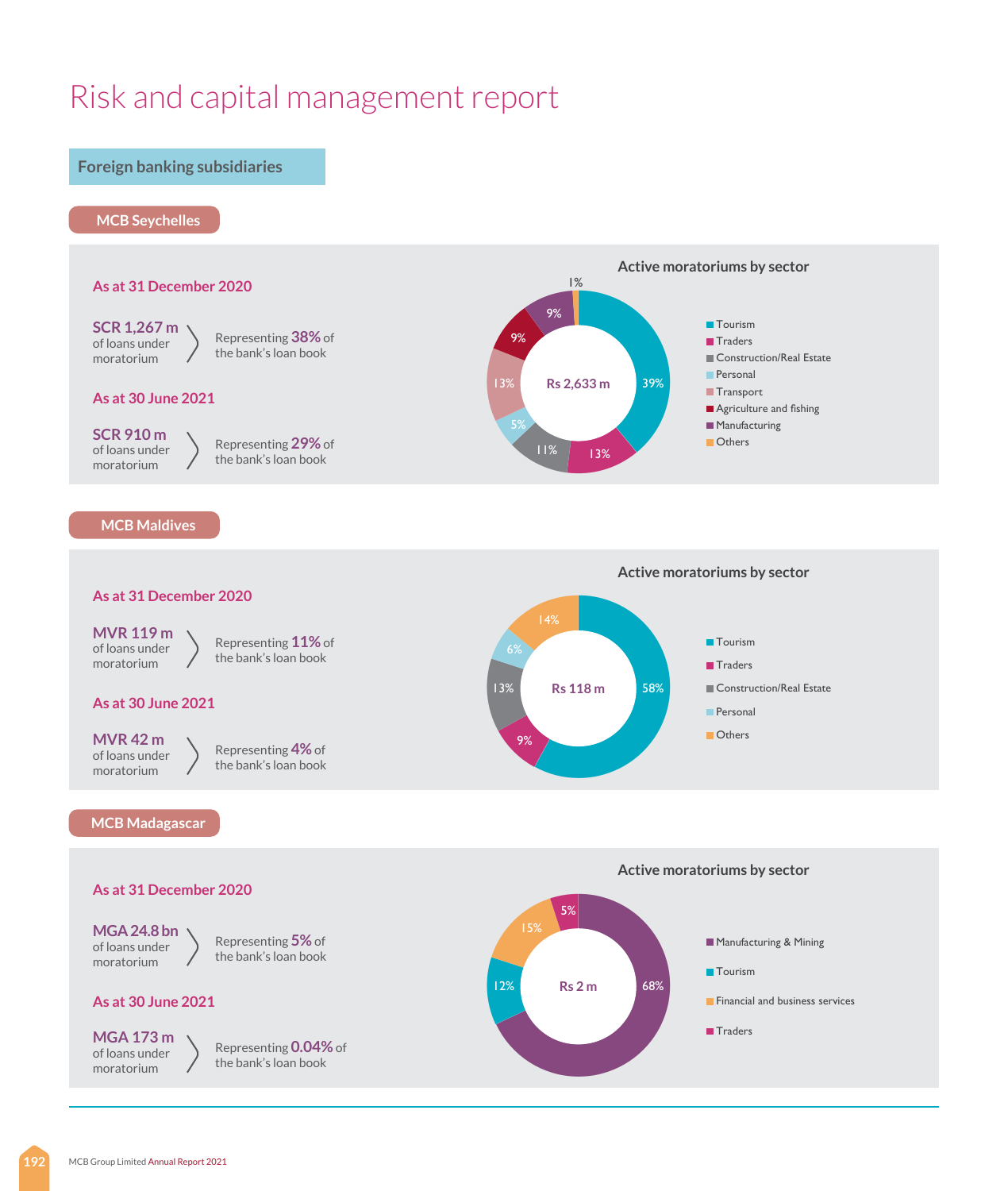#### **Country risk management at MCB Ltd**

#### *General approach*

- The Bank applies a coherent and comprehensive approach and framework to formulate its risk tolerance and determine exposures assigned to markets, alongside adhering to the Bank of Mauritius Guideline on Country Risk Management and the Guideline on Cross-Border Exposure.
- The RMC is entrusted with the task of evaluating risks and opportunities relating to setting and reviewing the country risk framework and country risk appetite parameters. The RMC meets at least quarterly to monitor performance of the Bank's cross-border exposures, including compliance with the risk appetite, risk limits, overall requirements set out in the framework on cross-border exposure.
- With a view to fostering sound country risk management, MCB Ltd lays emphasis on the following: (i) thoughtful and regular determination and review of its risk appetite, after making allowance for the evolving operating environment and its strategic ambitions; (ii) diversified exposures across countries and sectors; (iii) undertaking activities in a selective and, in some cases, opportunistic manner, while favouring areas that the Bank is well accustomed to and for which it nurtures strategic competencies and technical expertise; and (iv) ensuring that the Bank's deals are appropriately selected, structured and ring-fenced (with specialised people handling complex deals), backed by the application of a series of risk mitigants and robust methodologies.

#### *Risk measurement and monitoring*

- MCB Ltd articulates a cogent risk appetite framework, with business units guided by clearly-established parameters and limits to assist them tap into markets. Target risk profiles are set at Bank level as well as for each portfolio and are complemented by target maturity profiles, consequently ensuring that its credit exposure portfolio is at all times balanced in terms of its risk profile.
- The Bank carefully monitors country risk events, including macroeconomic developments, sovereign credit worthiness, and specific occurrences such as social unrest, nationalisation and expropriation of assets, foreign exchange controls and currency depreciation/ devaluation. Foreign country exposure limits are set by the Bank on the basis of: (i) its current exposures and growth ambitions; (ii) assigned capital for international exposures; (iii) the prevailing economic and market environments and sizes of economies under review; (iv) sovereign ratings; (v) its areas of expertise as far as its business involvement is concerned; and (vi) its knowledge of the economies. The Bank ensures the proactive monitoring of country risk exposures against country limits and sub-limits that have been set, while promptly reviewing such levels in case of unexpected events. MCB established a list of 'priority countries' to focus on appealing business opportunities identified therein. The Bank also set up a list of 'restricted countries'. No limits are established for the latter countries, with activities only conducted with approval of the Risk Monitoring Committee.



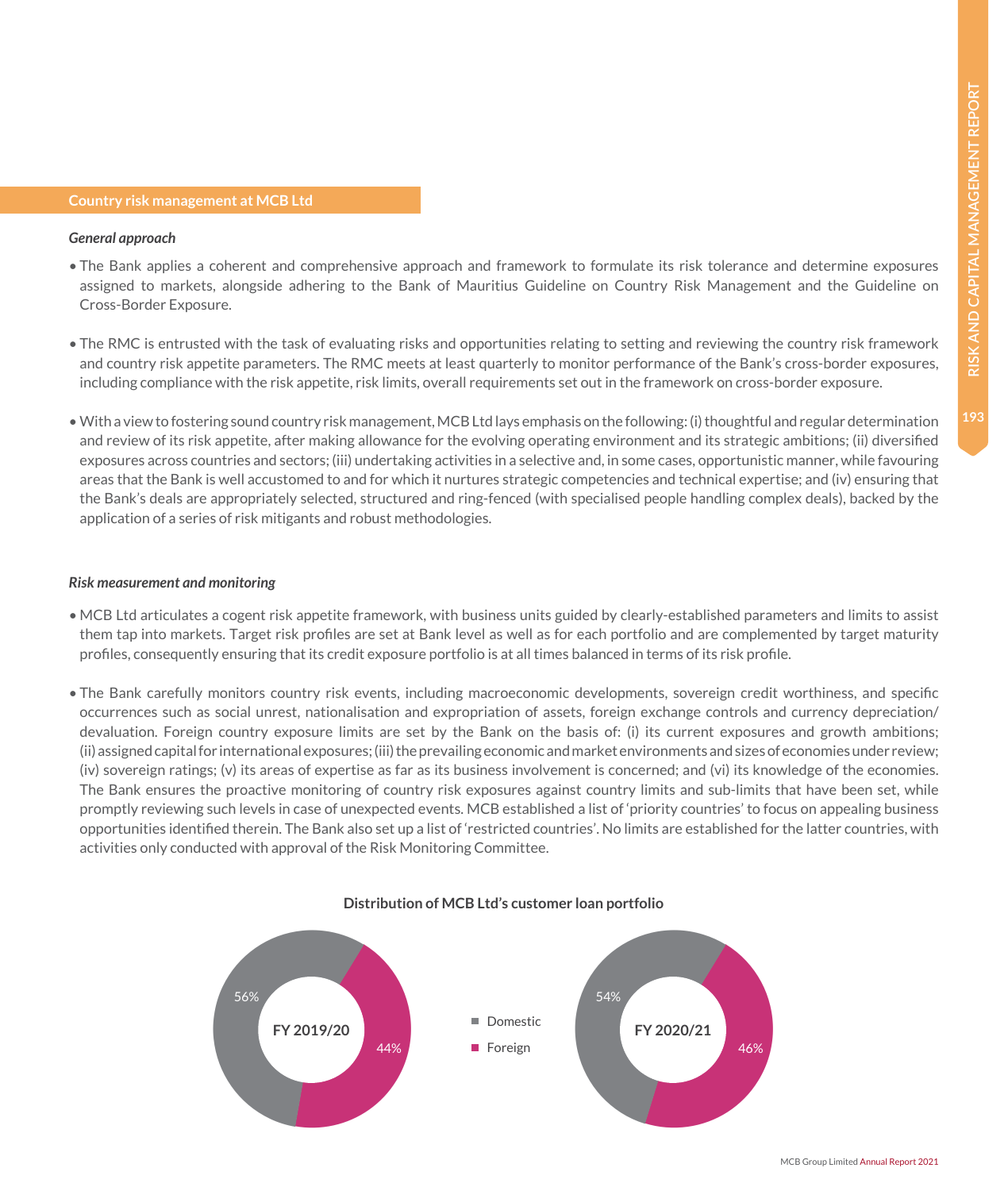

**Total risk-weighted exposures by region** *(Excluding Mauritius)*

**Country risk exposures**



*Note: For each country, the worst of the ratings assigned by Moody's, Standard & Poor's and Fitch Ratings has been selected and converted into a Moody's equivalent rating*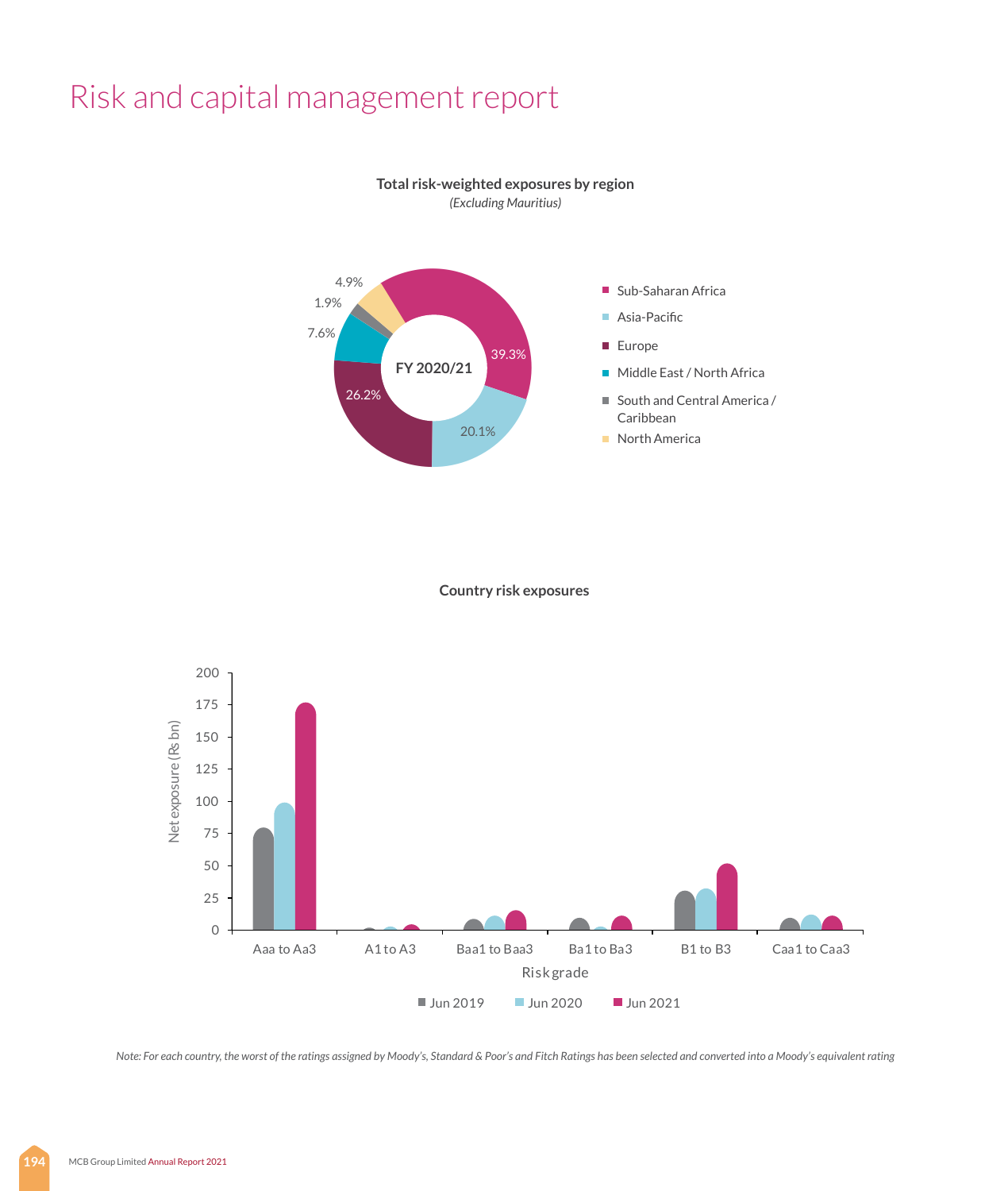#### **Market risk**

#### *General approach*

- The banking entities of the Group seek to minimise the risk of losses in on- and off-balance sheet positions arising from activities undertaken in or impacted by financial markets. This includes both market price risk and ancillary risks such as liquidity and funding (liability) risks. The entities ensure that an appropriate framework is in place to systematically identify, assess, monitor, control and report, within pre-defined limits, the market risk exposures across their trading and banking books.
- At the level of MCB Ltd, the market risk management approach and framework is aligned with applicable Bank of Mauritius Guidelines, namely the Guideline on Measurement and Management of Market Risk and the Guideline on Liquidity Risk Management, as well as internationally recommended practices. The Bank clearly defines its appetite in respect of market risk and manages its exposure through risk limits, both at a dealer level on individual trading activities and overall entity level, and risk targets in the case of structural market and liquidity risks. In line with relevant guidelines, the Market Risk Policy, which covers both the trading and banking books, ensures that market risk origination, settlement and control are appropriately segregated and that liquidity risk oversight is conducted independently of the risk-taking units. The Market Risk BU undertakes the monitoring and management of market risks, while providing financial position and risk analysis information to the Asset and Liability Committee (ALCO) and RMC. The RMC meets at least quarterly and on an ad-hoc basis when required and reviews market risk and liquidity risk exposures and metrics, while also assessing regulatory and other developments.
- Our foreign banking subsidiaries operate within the precinct of their Market Risk Policies which put forward the relevant processes and controls to mitigate interest rate, foreign exchange as well as funding and liquidity risks faced. Market risk sanctioning mandates are delegated to Management for the conduct and monitoring of relevant day-to-day operations and activities. They are assisted by the Global Markets and Treasury Management SBU of MCB Ltd in the deployment of their undertakings. The latter function services both their foreign exchange and money market requirements by delivering advisory services through direct access to its traders, who share their views about market trends and provide notifications on relevant updates.

#### *Risk measurement and management*

#### *Interest rate risk*

- In the banking book, the entities are mainly exposed to repricing risk in its banking book on account of the reset date of its on-and offbalance sheet assets not coinciding exactly with that of its on-and off-balance sheet liabilities. The resulting mismatch is monitored through the conduct of interest rate risk gap analysis on both an earnings and economic value impact basis. It limits this source of risk through the application, in most cases, of floating interest rates that are linked to benchmark rates.
- MCB Ltd also incurs interest rate risk in the trading book by virtue of (i) its primary dealership status in the local Government and/or BoM securities market; (ii) its trading positions in international fixed income securities; and (iii) the holding of net open positions in derivatives that are subject to daily fluctuation in rates and yields. To constrain its exposure to interest rate risk in the trading book, the Bank resorts to hedging techniques or ensures that certain exposures are conducted on a back-to-back basis. It also sets several sensitivity limits on outstanding positions. Basically, the limit, which is a measure of the impact of price volatility on portfolio value, aims at limiting the loss in dollar terms of a parallel upward shift of one basis point in applicable interest rates. Such sensitivity limits are calculated by an engine on both the exposure and its hedge, and monitored by the Market Risk BU. To improve on its monitoring of trading risk, the Market Risk BU also leverages on its Product Control function to monitor the daily 'Profit or Loss' changes arising on both realised and open positions with the ultimate objective of limiting downside exposure.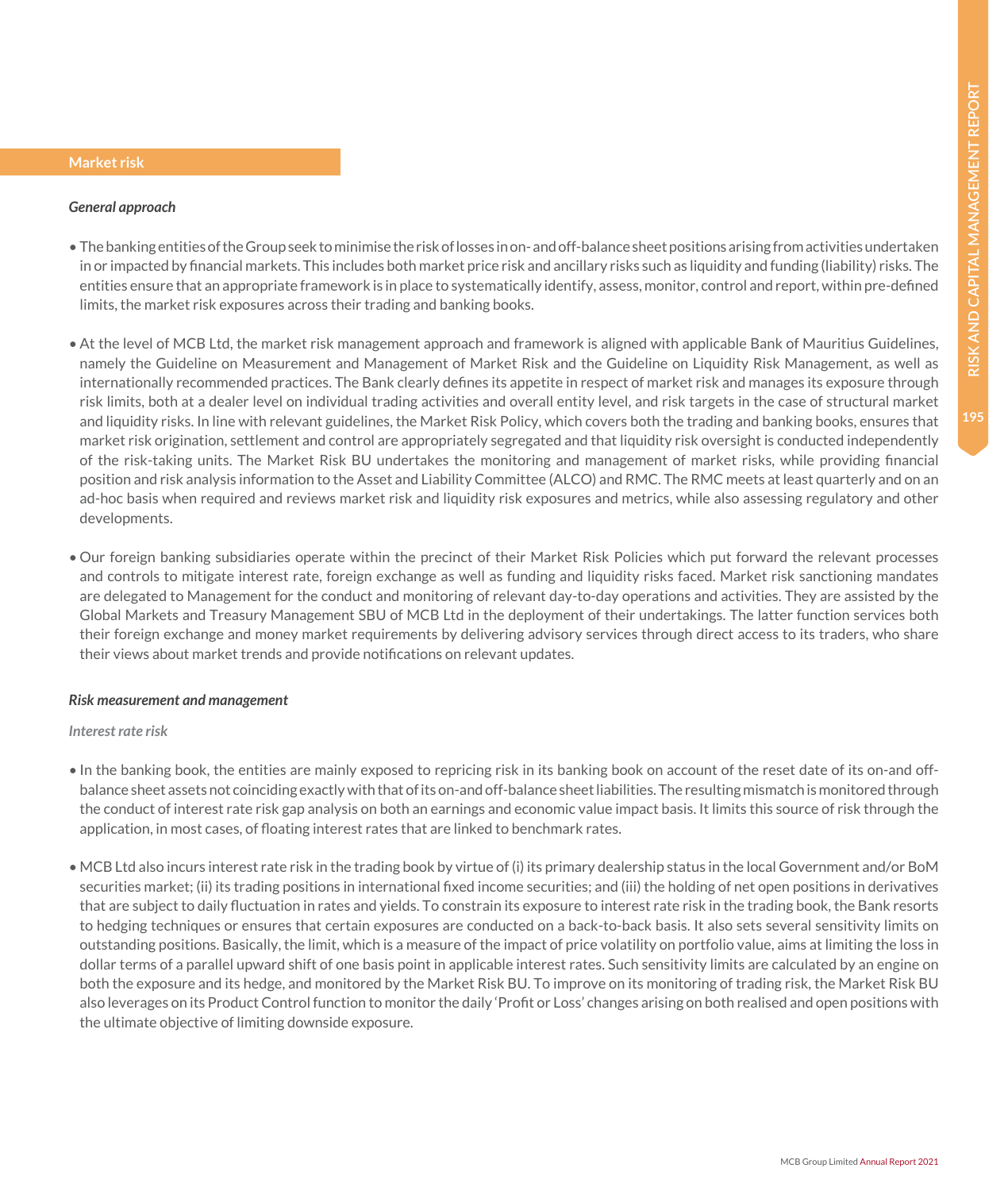#### *Foreign exchange risk*

• The entities are subject to foreign exchange (FX) risk from an on-balance sheet perspective, i.e. as a result of imbalances witnessed between the foreign currency composition of their assets and liabilities. The risk to which they are exposed can also be viewed from an off-balance sheet angle through their outstanding positions, mainly in respect of foreign exchange forwards. Exposure to FX risk is monitored against both regulatory stipulations and internal targets, which are, especially, applied to metrics such as the net foreign risk exposure in any single currency and the aggregation of the net foreign exchange risk exposure.

#### *Liquidity and funding risk*

•The entities manage the liquidity profile of their balance sheet through both short-term liquidity management and long-term strategic funding, while covering both local and foreign currencies. Towards this, the entities operate mutually supporting lines of defence.

#### **Cash flow management**

- The entities create a time ladder of continuous assets and liabilities cashflows, while avoiding undue accumulation of cashflows in any time segment, especially those expected to fall due in the close future.
- They use cash and liquidity gap profiles in both local and significant foreign currencies to monitor the impact of projected disbursements by lines of business.
- They undertake the behavioural analysis of its non-maturity current and savings balances so as to assign an actuarial maturity profile which reflects the stickiness of such account balances.

#### **Liquid assets buffer management**

• The entities hold a stock of high quality and unencumbered assets that it can rapidly dispose of in case required. The aim is to meet unexpected outflows of funds or substitute expected inflows of funds (such as loan instalments) that do not eventually materialise at little or no loss in market value.

#### **Funding risk management**

- The entities maintain diversified liability bases across different categories of depositors, alongside also covering a spectrum of short to medium term funding.
- While it pursues its efforts to mobilise FCY deposits as a primary and relatively stable source of funding, MCB Ltd remains committed to continuously optimising and diversifying its short and medium-term funding profile. Alongside exercising close scrutiny of market developments and investor sentiment, the Bank is committed to entering into international wholesale markets whenever required, while capitalising on its technical experiences as well as the relationships developed by dedicated teams dealing with financial institutions and banks. At the end of the day, the key consideration for the Bank is to diligently manage and diversify the funding and maturity profile of its balance sheet in order to ensure that it can successfully deploy its strategic endeavours over the short and longer runs.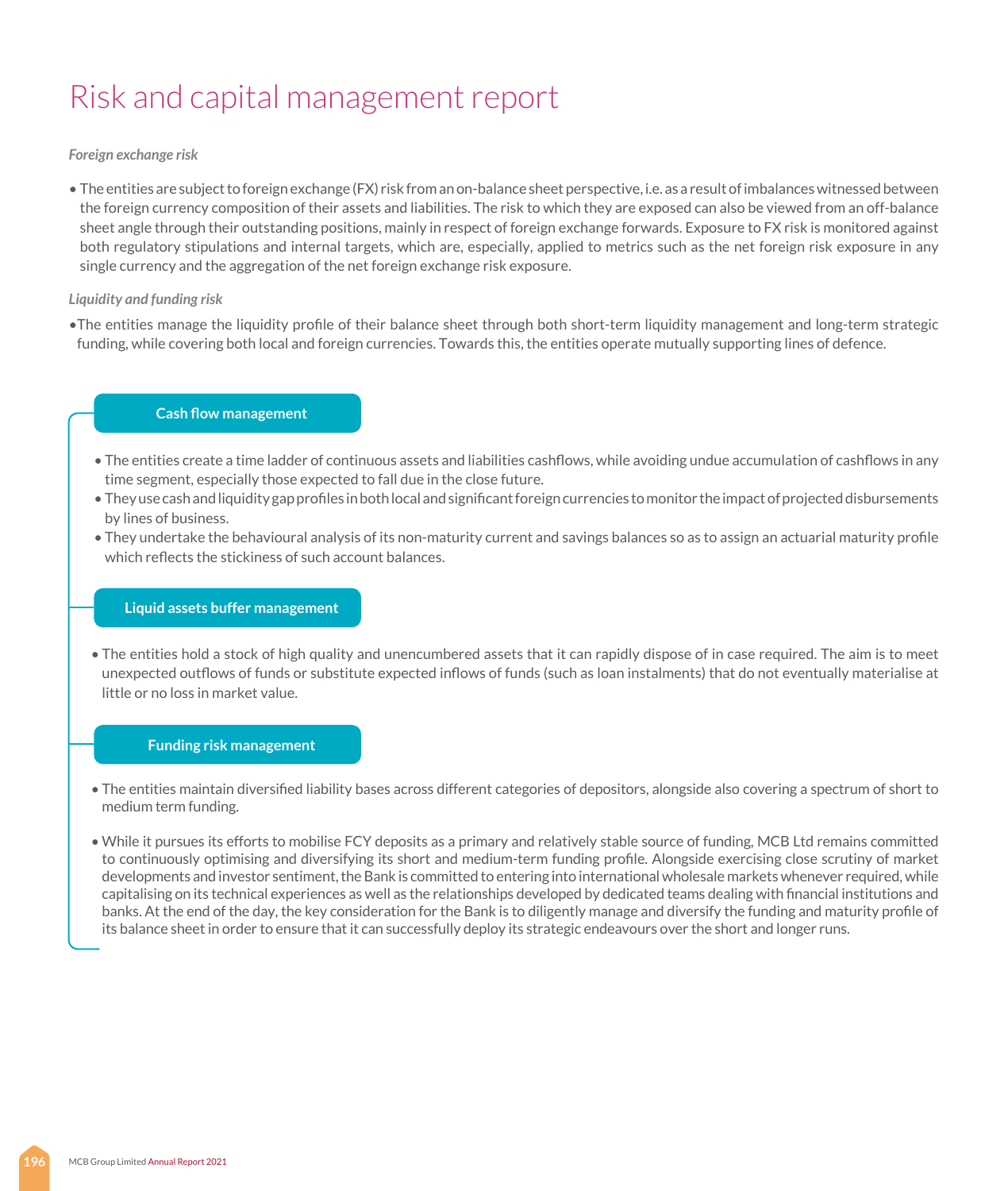MCB Ltd took further actions to promote a stable and diversified funding base while mobilising adequate FCY resources to support its growth strategy. As a key move, the Bank, in September 2021, secured a syndicated medium term facility of USD 1 billion arranged by a consortium of six international banks and involving some 30 lenders. Part of the funds will be used to settle an existing syndicated borrowing maturing in March 2022, with the remainder earmarked to finance ongoing cross-border activities.



#### **Asset funding structure at MCB Ltd**

#### **Liquidity ratios computed at MCB Ltd**

#### *Liquidity Coverage Ratio (LCR)*

In alignment with Basel III rules, the objective of the LCR is to promote the short-term resilience of a bank's to liquidity shocks by ensuring that it maintains an adequate reserve of unencumbered High Quality Liquid Assets (HQLA) in order to survive a period of significant liquidity stress lasting 30 calendar days. As per regulatory stipulations in the Mauritian banking system, the LCR is computed as the ratio of the stock of unencumbered HQLA to the net cash outflows over the next 30 days in the event of an acute liquidity stress scenario. Under the transitional arrangements set by the BoM, the minimum regulatory ratio rose to 100% as from 31 January 2020 for MUR, material foreign currencies and consolidated LCR. To denote the dynamic nature of liquidity, the reporting timeframe was also increased since July 2019 from month-end to fortnightly basis. Furthermore, effective September 2020, the Guideline was revised to incorporate changes with regard to transitory deposits, committed facilities in foreign currency provided by the Bank of Mauritius and to include that banks shall immediately notify the Bank of Mauritius of the use of HQLA denominated in major currencies that are freely convertible, transferable and actively traded in global foreign exchange markets to cover liquidity needs in other such major currencies.

#### *Net Stable Funding Ratio (NSFR)*

Under Basel III, the NSFR aims to promote the resilience of a bank over a longer time horizon by requiring the latter to maintain a stable funding profile in relation to the composition of its assets and off-balance sheet activities so as to mitigate any future funding stress. The NSFR effectively recognises a bank's maturity transformation role in the credit creation and resource allocation process. It seeks to limit the bank's overreliance on short-term wholesale funding or the running of large funding gaps meant to sustain rapid balance sheet growth.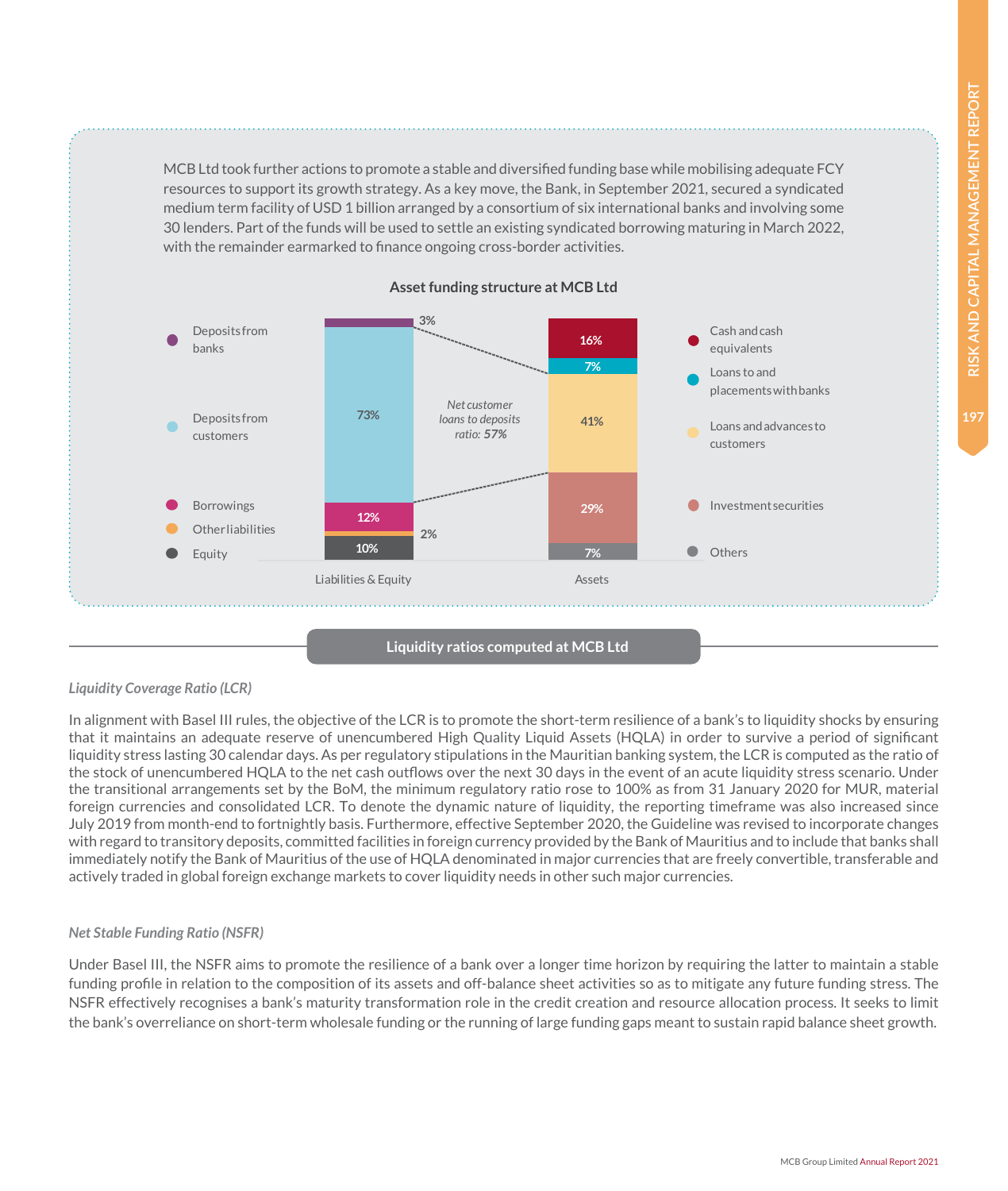#### **Operational risk**

#### *General approach*

- The banking entities of the Group aim to identify, mitigate and manage operational risks across their activities, processes and systems in line with the defined risk tolerance. The objective is to underpin the continuity of their operations and anchor a solid platform to provide customers with seamless services.
- Towards determining the operational risk tolerance levels, the entities set risk acceptance and mitigation limits in respect of the principal categories of operational risk as appropriate. Operational risk sanctioning mandates and day-to-day oversight responsibilities are entrusted to Management. The latter is responsible for the application and effectiveness of the operational risk policy. The key duties are to (i) ensure compliance with underlying objectives set in terms of the management of such types of risk; and (ii) foster the development, implementation and documentation of internal controls and processes.
- The operational risk management framework is anchored on adapted policies which are approved by the Audit Committee of each banking entity. The operational risk policies of the banking entities formulate the principles and methodologies for the management of operational risk. They set out a framework which is aligned with advocated rules and norms on the local and international fronts, best practices and standards, while setting out the relevant roles and responsibilities within the entity. The responsibility for implementing the operational risk management framework is entrusted to Senior Management.

#### *Risk measurement and monitoring*

- The determination of the risk exposures is anchored on the regular review of the operational risk inherent in internal processes and client solutions, with monitoring thereof performed against acceptable tolerance limits.
- With respect to MCB Ltd, it applies the Alternative Standardised Approach for calculating and reporting its operational risk capital charge. Information on operational risk events is recorded in a centralised database, which enables systematic root cause and trend analysis for necessary corrective actions.

#### *Risk mitigation and management*

• At the level of MCB Ltd and as described in its Operational Risk Policy, the Operational Risk BU is responsible for the identification, assessment and management of related risks. Nonetheless, it should be noted that operational risk management is not just a function of the Operational Risk BU but forms part of the day-to-day responsibilities of Senior Management and employees.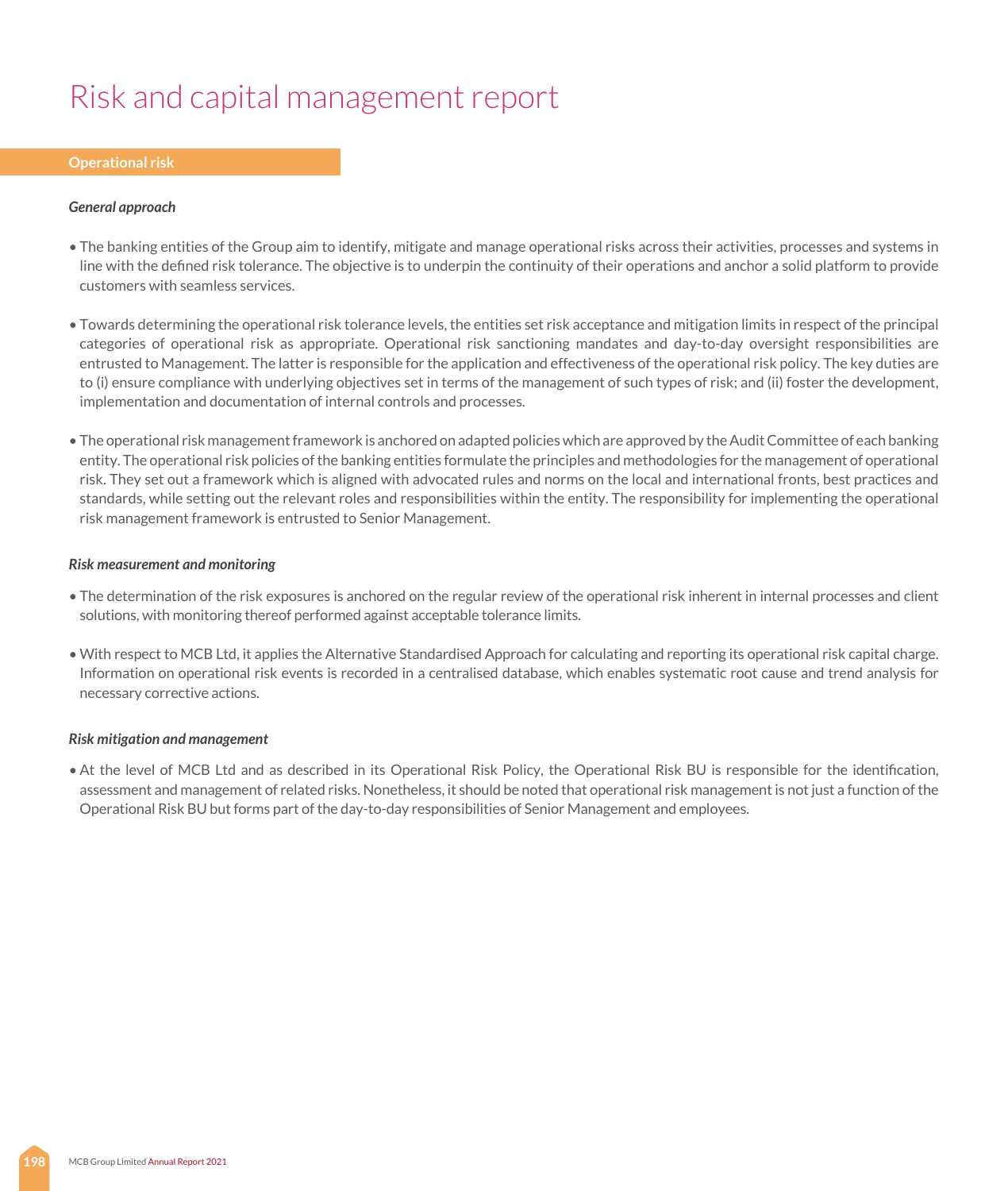Furthermore, operational risk mitigation relies on appropriate processes and systems, backed by the clear segregation of duties, dual control as well as the regular verification and reconciliation of transactions. The control environment is based on an appropriate risk culture, which is fostered through risk awareness sessions targeting relevant audiences. An overview of both operational risk and Business Continuity Management is provided to new staff at the onset of their career through induction courses. The Operational Risk Management Framework relies on three primary lines of control, as depicted below.



• The management of operational risks by the foreign banking entities is also underpinned by recourse to specific tools and systems that are adopted by MCB Ltd, notably the incident reporting system, as tailored to the subsidiaries' business realities. In addition, staff leverage training courses from MCB Ltd to provide assistance on specific risk management needs.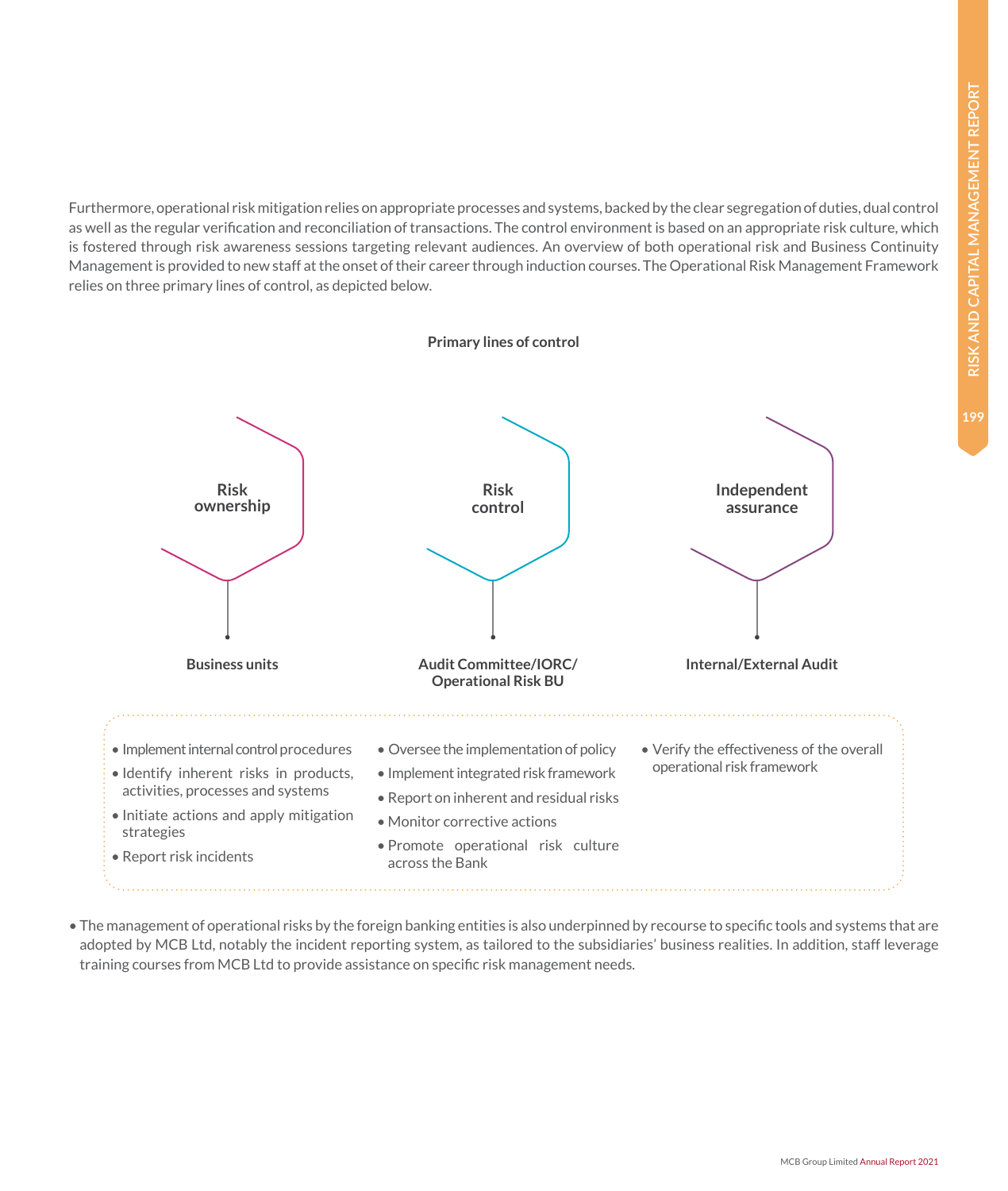#### **Business Continuity Management (BCM)**

#### *General approach*

- The banking entities of the Group adopt a robust and proactive approach to Business Continuity Management to ensure that they continue to conduct their operations and deliver products and services in case of unforeseen events or business disruptions at acceptable pre-defined levels.
- The entities aim to minimise the potential damage that such disruptions can cause to people and business activities, while setting forward to safeguard their reputation and the interests of key stakeholders by effectively planning for and responding to incidents.

#### *Framework and initiatives*

- The Business Continuity Management framework of the banking entities is encapsulated in their respective BCM policies. The latter outline the applicable governance structure as well as the roles and responsibilities of each actor involved in the BCM programme. As an integral part of the Operational Risk Management Framework in place, the BCM framework is centrally coordinated and controlled by the entities' Risk functions, in collaboration with relevant support functions. A dedicated Crisis Management Team consisting of key members of Management shoulders central command during a crisis. Specific business segments, through designated business continuity champions, are the BCM process owners and are responsible for designing, reviewing and maintaining up-to-date recovery plans at their respective levels, in alignment with entities' specificities.
- With the outbreak of the COVID-19 virus across our presence countries, the operational preparedness levels of the banking entities were put to test. Their Pandemic Preparedness Plan was activated, with key initiatives successfully executed to ensure continuity of activities during these uncertain times. Actions deployed also helped to safeguard the safety and health of employees and clients, backed by (i) guidance and direction of the Crisis Management Team of each entity and that of MCB Group as a whole, with support emanating from dedicated crisisrelated tactical and operational teams; and (ii) the dissemination of clear and coherent procedures and guidelines to ensure compliance by relevant parties and stakeholders. On another note, the banking entities conduct regular Disaster Recovery simulation exercises to test the operability of critical systems hosted on servers that are located at dedicated sites. The exercise confirmed the Recovery Time Objectives identified for the entities' critical activities and consolidated their ability to resume their critical operations from their Disaster Recovery site.

#### **Permanent Supervision**

#### *General approach*

• The banking entities of the Group are committed to effectively supervising transactions and processes embedded in their regular activities, backed by adequate control mechanisms and procedures. The permanent control/internal control approach is governed by several rules and standards prevailing locally, notably (i) regulatory requirements and guidelines; (ii) relevant Basel requirements; and (iii) guidance provided and principles formulated by the Committee of Sponsoring Organisation of the Treadway Commission (in the case specifically of MCB Ltd), which is a joint initiative to combat corporate fraud and was established in the US by private sector organisations. The entities adhere to dedicated internal control policies, which formulate the key principles and underlying governance framework underpinning the efficient development, deployment and monitoring of control activities undertaken by different sections of the organisation. The applicable framework sets out the relevant roles, responsibilities and reporting mechanisms to assist in fostering sound and stable operations within the entity.

#### *Risk and control measurement and management*

• The determination of risk exposures is anchored on the regular review of the operational controls applicable to processes and client solutions, with the entities actively monitoring the applicability and effectiveness of actions deployed. Regarding MCB Ltd, information on operational control events is recorded in a centralised database, which enables systematic root cause and trend analysis for necessary corrective actions.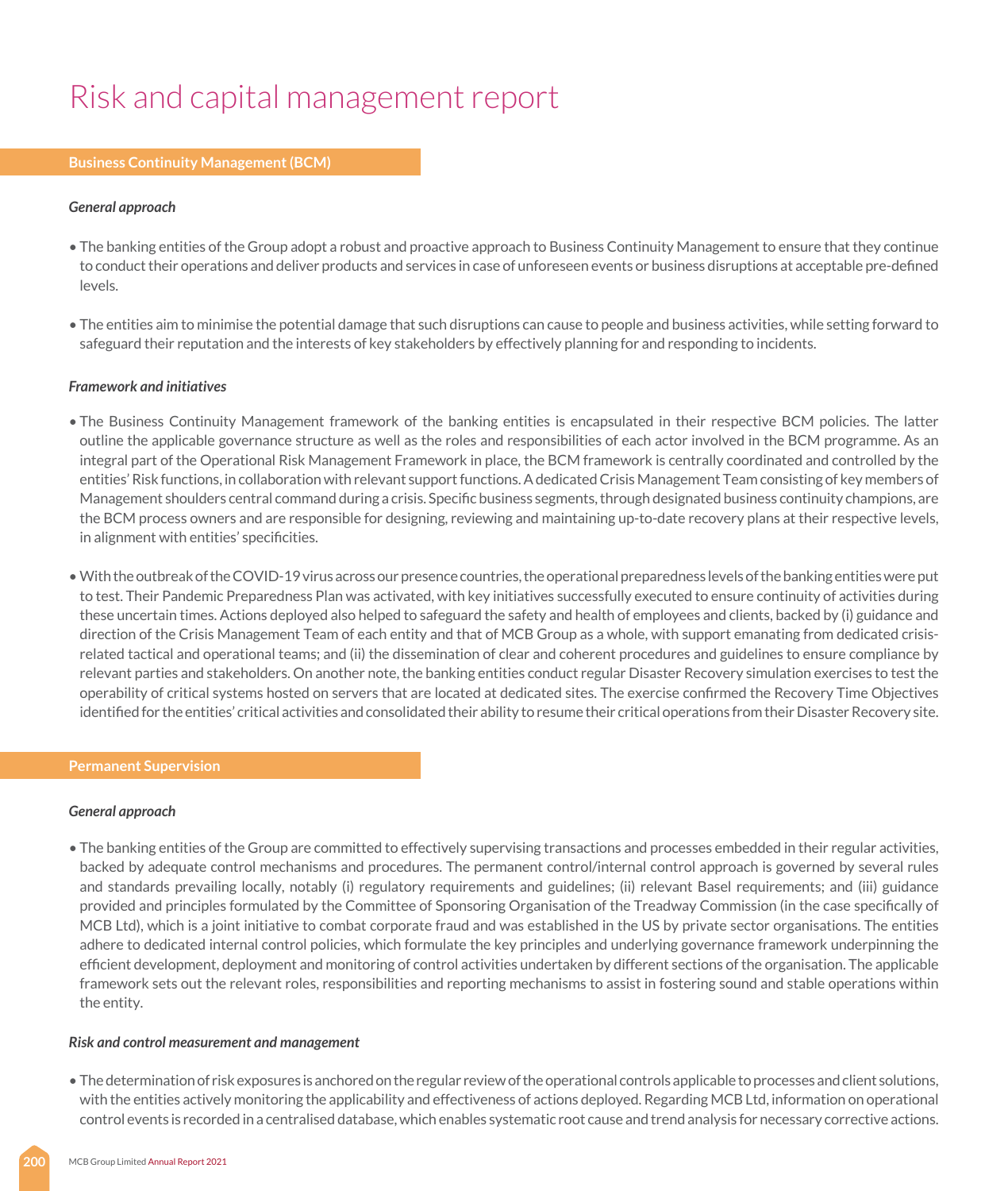- Internal control forms part of the day-to-day responsibilities of Management and employees at different levels of the banking entities. The internal control mechanism relies on appropriate processes and systems, backed by clear segregation of duties, dual control as well as regular verification and reconciliation of transactions. The control environment is based on an appropriate risk culture, fostered through risk awareness sessions targeting relevant audiences. Identified internal control deficiencies are managed in a timely and effective manner through adherence to established procedures and proper monitoring of reinforcement measures implementation.
- During the period under review, actions have been taken to further improve the application of the internal control framework and relevant processes across the banking entities. With the advent of the COVID-19 pandemic, the operational processes were reviewed to adjust to Work From Home conditions and realities, with adequate controls defined to monitor whether new procedures are being adhered to. Furthermore, dedicated awareness sessions have been conducted to enhance our staff's social engineering awareness with a view to enabling them properly and promptly recognise and react to social engineering attacks.
- In the case of MCB Ltd, the scope of the Permanent Supervision BU has also been reviewed to broaden the target framework and cover other risk sources at the Bank. As such, Risk & Control Executives (previously Business Risk Correspondents) will now be deployed to look into the whole spectrum of relevant operational, information and compliance risks across the Bank. Their coverage has also been reviewed such that they focus on high risk areas and proactively engage into risk management strategy execution with the host SBUs and BUs. Our foreign banking entities have further embedded Permanent Control framework and processes as part of the ongoing and dynamic exercise to strengthen the internal control set-up, alongside adhering to clearly-defined procedures and dashboards for controlling and mitigating the effects of operational risks faced.

#### *General approach*

• The entities adopt a dedicated approach to uphold their information security, alongside ensuring that they are prepared to respond to potential cyber-attacks and threats to its information assets in a timely and effective manner. They conduct regular assessments to identify issues that can potentially harm their assets, with adequate mitigating controls being deployed.

#### *Risk mitigation and management*

- Risk management by the banking entities implies the regular conduct of information risk assessments so as to identify issues that can potentially harm the organisation's information assets and recommend adequate mitigating controls.
- At MCB Ltd, the Information Risk Management (IRM) BU is responsible for developing and maintaining information security policies, in line with the evolving operating landscape as well as requirements set by the authorities and other stakeholders. The key objective is to ensure that an adequate level of security is maintained to protect private, confidential, personal and any other sensitive information held by the Bank. To mitigate and manage information risks, several processes are in place to assist in identifying and analysing the business need to access logical information, restrict the information deployed to what is strictly required as well as monitor and control access to such information. IRM's findings, recommendations and assessments are regularly reported to various Executive committees and the Audit Committee, with an emphasis on cyber security and data protection matters.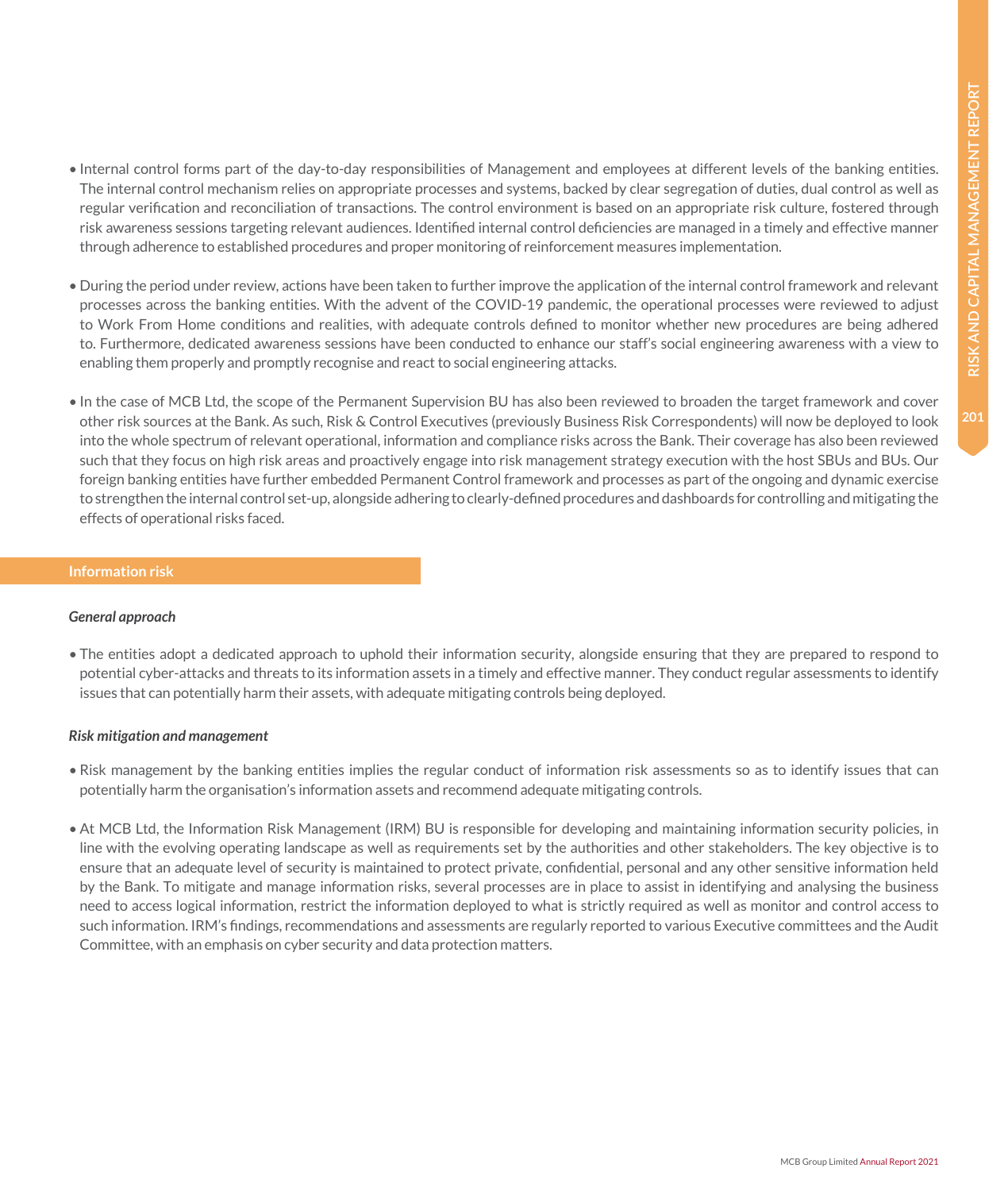• The banking entities are guided by roadmaps that have been developed in order to ensure that policies and processes are continuously geared up to effectively cope with challenges posed by increasing cyber threats. As such, several initiatives have been deployed to strengthen and ensure the robustness of the entities' information security including regular independent Penetration Testing and Vulnerability Assessments by leveraging external expertise. Further details on moves undertaken by MCB Ltd are provided below:

#### **Recent initiatives at MCB Ltd**

- The Bank deployed several initiatives to uphold the robustness of its information risk and privacy framework:
	- o Security events monitoring and response capabilities have been enhanced, notably through the deployment of our Security Operations Centre (SOC)
	- o The Bank's critical infrastructure (which includes customer-facing applications) has been independently tested and assessed from a cyber security perspective
	- o Various actions, including running security awareness sessions, have been taken to enhance our staff's cyber security awareness, with a focus on social engineering
	- o Our capability to monitor and respond to cyber threats has been improved through the use of Cyber Threat Intelligence to collect and analyse data about threats
	- o The set of critical controls underpinning our cyber security resilience is being continuously monitored, and our cyber incident response framework has been reviewed
	- o General awareness on data privacy matters has been enhanced, with particular attention paid to ensure that privacy and security by design concepts become embedded within the Bank's culture
	- o Compliance to laws and regulations relating to data protection has been assessed with a view to identifying any gaps and gearing up our capabilities to adhere to relevant stipulations, with necessary steps undertaken to fill gaps identified
	- o Our risk assessment framework and information security management systems and processes were upgraded to foster alignment with internationally-recognised standards

#### **Compliance risk**

#### *General approach and objectives*

- The compliance strategy of the Group seeks to ensure consistency between the conduct of business operations and the observance of relevant laws, rules and standards of good market practices, through continued identification of compliance-related risks, and ongoing assessments and understanding of such risks as well as the design of adequate controls. The aim is to shield the organisation from legal/ regulatory sanctions as well as financial/reputation losses.
- The approach is to foster a compliance-oriented culture with a view to supporting business lines in delivering fair outcomes for customers and preserving the organisation's reputation, while helping to achieve business development objectives.

#### *Risk mitigation and management*

• The entities of the Group seek to ensure that its core values and standards of professional conduct are maintained at every level and within all their activities and operations. Towards this end, they adhere to the Group's policies while also ensuring they comply with all relevant local legal requirements. They adopt dedicated systems and processes so as to properly identify and prevent any risks of noncompliance while ensuring that they are sufficiently equipped in order to live up to the increasingly stringent regulatory environment and effectively cope with greater scrutiny by regulators and law enforcement authorities. In order to guarantee that their objectives are met in a consistent and judicious manner, they perform regular monitoring exercises, to ensure compliance with policies and procedures and ascertain that controls are operating in a sound and effective way. In a nutshell, compliance risk management is anchored in the following core principles: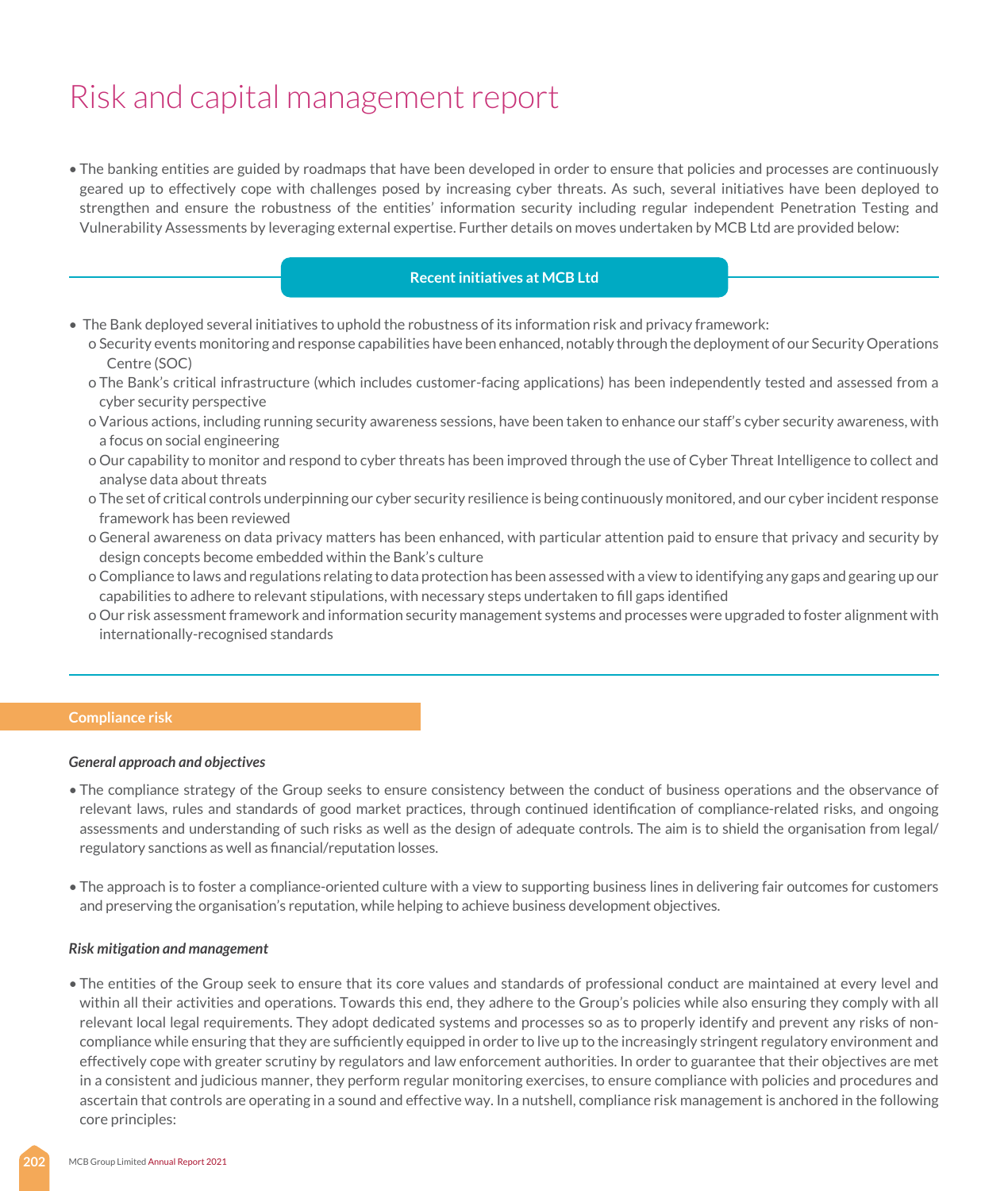#### **Core principles guiding compliance risk management**

- Paying continuous attention to and undertaking regular reviews of ongoing developments as regard laws and regulations, accurately understanding their impact and coming up with necessary responses so that the Bank can effectively address the risks arising from such changes
- Fostering a coherent compliance control mechanism within the Bank to pave the way for standardised processes and operations
- Maintaining a set of policies to promote strong ethical behaviour by staff as well as to prevent and manage conflicts of interests
- Promoting the awareness of Management and staff on requirements arising out of new/amendments to laws and regulations and other compliance-related matters
- Providing adequate training to the Compliance Officers and to the Bank's employees to ensure that they have the necessary knowledge and skills to accomplish their duties
- Maintaining close working arrangements and communication with business lines through the dissemination of compliance-related information, provision of advisory services and delivery of dedicated training courses to staff
- Using state-of-the-art technology to monitor adherence to set norms so as to provide assurance to Management and the Board, through the Audit Committee, as regards the state of compliance
- Fostering trusted relationships with regulatory and supervisory bodies by sustaining productive and value-adding dialogue with them to uphold effective two-way communication
- Proactively identifying compliance and ML/TF related risks assess its residual likelihood and impact based on the controls in place corrective measures are taken and monitored to minimise likelihood of the risks materialising
- In relation to their Anti-Money Laundering/Combating the Financing of Terrorism (AML/CFT) obligations, the banking entities of the Group ensure that adequate processes, systems and controls are in place to render their services inaccessible to criminals, including money launderers and terrorists or their financiers, alongside paving the way for detecting suspicious activities. While fostering continuous staff awareness, the entities *inter alia* ensure that employees are given appropriate training on AML/CFT and fraud prevention topics to help them identify suspicious transactions. A Financial Crime Risk Management system has been implemented for underpinning the oversight of antimoney laundering. Moreover, the entities adhere to a Whistleblowing Policy, whereby an alternative reporting process is established for use by all employees in confidence, without the risk of subsequent retaliation, victimisation, discrimination or disadvantage. The Whistleblowing Framework at the organisation is designed to assist employees deemed to have discovered malpractices or impropriety.
- The compliance frameworks of our banking entities have been reinforced through the adoption of continuous permanent supervision mechanisms. During the year, MCB Ltd undertook several initiatives to further strengthen its compliance framework while providing dedicated assistance to the foreign banking entities.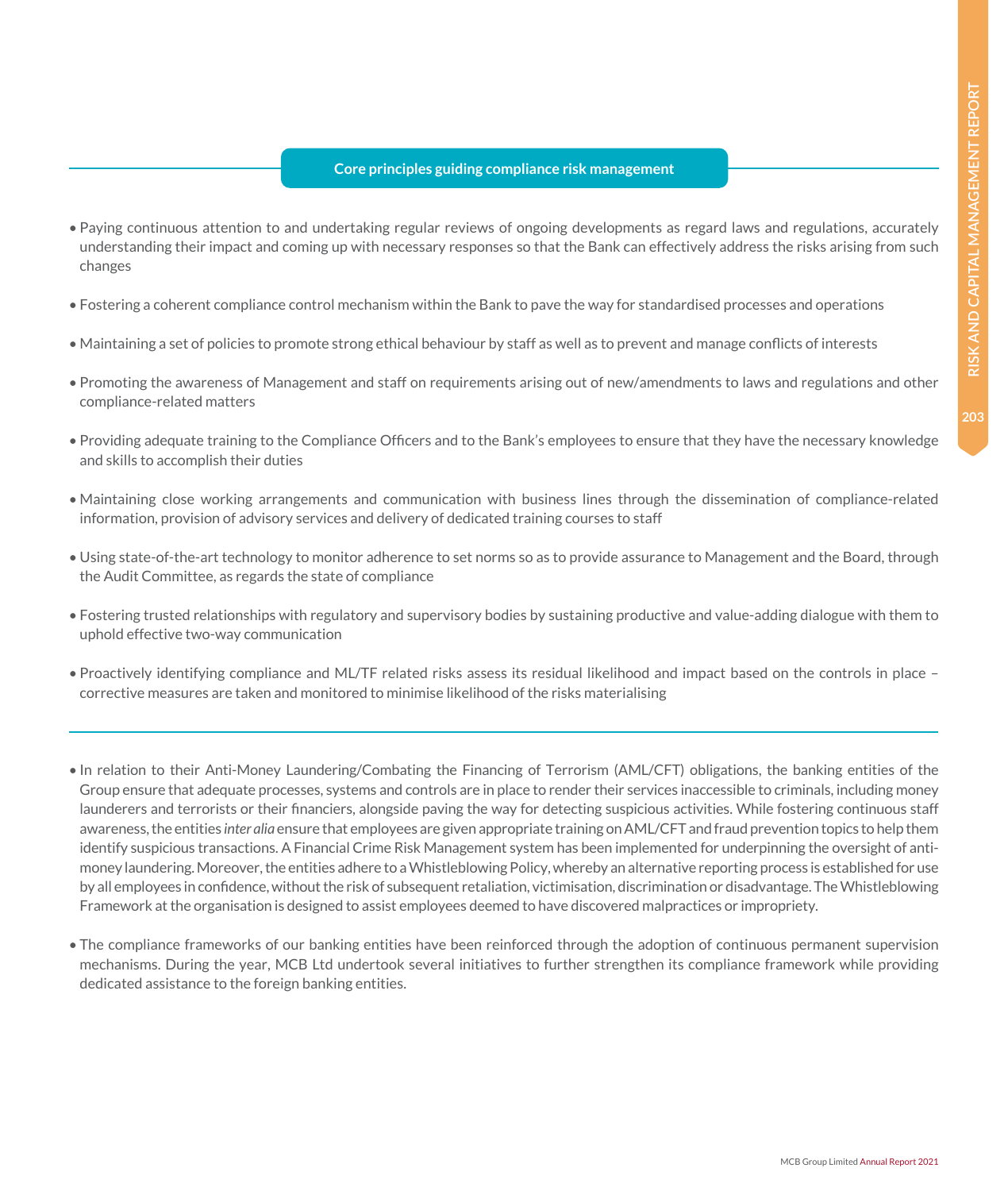#### **Key areas of support by MCB Ltd to foreign banking entities**

- Compliance risk assessments: It extends support to the Compliance Officers of the foreign entities in the performance of compliance risk assessments and through compliance-related training provided to them
- Money Laundering and Terrorist Financing Enterprise Wide Risk Assessment (EWRA); It assists in the conduct of the EWRA for selected entities
- Advisory services: It maintains an open line of communication with afore-mentioned Compliance Officers and encourages them to seek advice/guidance whenever they are in need of same
- Staff training: It provides AML/CFT training to staff of the entities when called for, in addition to reviewing materials that the Compliance Officers have prepared for the purpose of staff training execution: It assists entities embarking on the implementation of IT tools to ensure compliance risk management
- Other areas: It reviews operational procedures to ensure that they meet set standards and that all applicable legal and regulatory requirements are incorporated therein. Its services are also solicited for the implementation of international applicable legal requirements and the resolution of regulatory-related matters

#### **MCB Ltd: Recent initiatives**

- After making allowance for the testing operating conditions and the increasingly stringent domestic and global landscape as regard alignment with advocated rules, norms and standards, the Bank continues to gear up its overall compliance framework, while ensuring that adequate processes, systems and controls are in place to underpin the deployment of its activities.
- MCB bolstered its Compliance function by integrating the Anti-Money Laundering unit therein for enhanced synergies and coordinated actions to effectively manage related risk management.
- With regard to KYC/AML procedures in place at the Bank, relevant policies and guidelines for the monitoring of High Risk Customers are being reviewed. We improved the mechanisms underpinning handling of alerts relative to unusual behaviours and suspicious transactions. We carried out a number of system revamps, notably the upgrade of our Financial Crime Risk Management system with a view to generating more pertinent alerts, alongside taking the necessary measures to foster the smooth implementation of earmarked modules linked to Customer On-Boarding, KYC, Watch List and Payment Fraud. Likewise, the Safewatch tool used by the Bank for customer screening purposes has been upgraded, with the new version providing more effective functionalities. The Bank also set up tailor-made AML/CFT e-learning training modules for members of the Board, Leadership Team, front-liners and control staff. Dedicated initiatives are in place in order to further shore up the customer on-boarding policy and process, including (i) adoption of a risk-based approach for the screening, review and rating of customers at the on-boarding stage, while reviewing the Money Laundering/Terrorist Financing customer risk scoring methodology and enhancing the automation of the process; (ii) upgrading of applicable procedures by establishing an escalation route for approval of client on-boarding (depending on the risk profile) by on-boarding committees (namely Business On-boarding Committee and Executive On-boarding Committee).
- The Bank has embarked in an eKYC (electronic Know Your Customer) journey in its quests to digitalise and transform its processes to reduce paper based hurdles and ease the customer journey, whilst ensuring adherence to applicable AML/CFT requirements.
- With regard to adherence to policies and rules guiding our operations, the following can be noted: (i) setting up of an underlying Policy for the Formulation and Management of Policies, which shall assist in establishing and harmonising the governance and approach underpinning the development, approval, and publication process regarding policies endorsed by the Bank; and (ii) review of the Bank's Policy on Economic and Financial Sanctions, in line with new regulatory developments and requirements.
- The Compliance unit spearheaded the Enterprise Wide Risk Assessment (EWRA) exercise to help MCB identify gaps and opportunities for enhancements in its internal AML/CFT framework. EWRA, which is a regulatory requirement, aims at identifying the ML/TF risks to which MCB is exposed per products, services, channels and segments, as well as determining the risk mitigation controls embedded in its AML/ CFT programme and establishing the level of residual or unmitigated risks that remain for the Bank.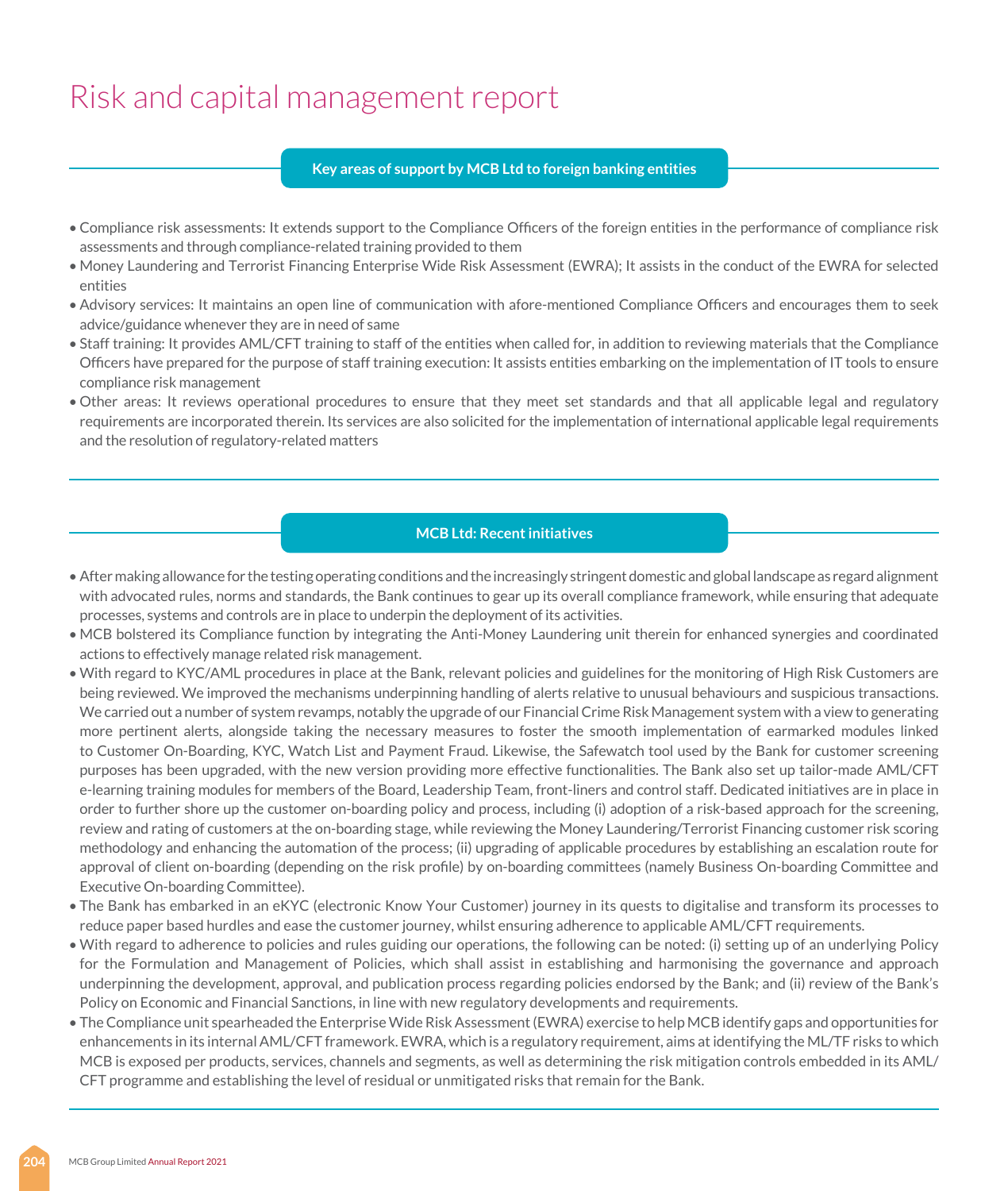#### **Risk Assurance: Internal Audit**

#### *General approach*

- The aim of internal audit at the Group level is to assess the policies, methods and procedures in place at the organisation in order to cater for their adequate application. The Internal Audit function is also responsible for independently assessing the effectiveness of key controls, including those within the risk management framework, and providing timely reporting to the respective Audit Committee, thus helping to protect the organisation and its reputation.
- The established framework of the internal audit activity is risk-based. As a key thrust, the banking entities of the Group aim to gather the necessary audit and risk insights in order to support their strategic orientations.

#### *Strategy and objectives*

- The foreign banking entities of the Group rely on their locally-based internal auditors, alongside leveraging the services provided by the Internal Audit SBU of MCB Ltd to, amongst others, disseminate internal audit best practices and standardise the quality of related audit work. While factoring in the work done by the locally-based internal auditors, the Internal Audit SBU carries out regular assignments to assist these entities to better manage their risks as well as improve the quality of their control systems and processes, with advice being delivered on different aspects in line with the nature of projects being executed. In line with its continuous efforts to enhance its efficiency levels, the function increased the use of data analytics as part of the audit execution exercise, which has proved to be helpful in the current context, whereby international travel has not been possible.
- The Internal Audit function provides independent assurance to the Audit Committee and the Board by conducting reviews and engaging with committees and executive management, providing opinion and advice on risk matters and on the control environment. Internal Audit is an independent function, reporting to the Audit Committee of the Group and the Audit Committees of the subsidiaries, where they are constituted, with the Audit Committee of the Group acting as the overarching authority.
- The Internal Audit SBU of MCB Ltd includes professionals with a broad range of audit, fraud and industry experience, whilst it continues to invest in the upskilling of its team members, with professional certifications being strongly encouraged. Based on its assessments, the Internal Audit function is presently not aware of any significant area of the Bank where there are inadequate internal controls. The function does not believe that there are deficiencies in internal controls that could give rise to risks that could eventually jeopardise the operations of the Bank.

#### *Capital management*

#### *The framework*

In line with regulatory rules, Basel requirements and industry best practices, the capital management objective of the banking cluster, which is aligned with Group-level directions, is to ensure that adequate capital resources are available to operate effectively, foster sustained business growth, preserve or enhance credit ratings and cope with adverse situations. Capital management policies and practices aim to maintain a strong capital position that is consistent with stakeholder expectations and requirements.

Backed by the adoption of a forward-looking approach and a sensible governance framework, banking entities determine the level and composition of capital after making allowance for multiple factors. They include the legal and regulatory landscape across countries, the business environments, the Group's strategic orientations, conditions prevailing across economies and financial markets, etc.

#### *Our process*

Commensurate with the strategic orientations, risk appetite and risk management framework approved by the Board of MCB Group Ltd, the entities operating under the banking cluster abide by their internal policies and practices for undertaking their capital management initiatives, including (i) capital planning and allocation across business segments and geographies wherever applicable; (ii) capital reporting, budgeting and analysis; and (iii) management of capital consumption against budgets. For instance, MCB Ltd is guided by its Internal Capital Adequacy Assessment Process (ICAAP) in determining the capital planning exercise and formulating the risk appetite. This provides the framework to ensure that adequate capital is kept beyond core minimum requirements to support business activities.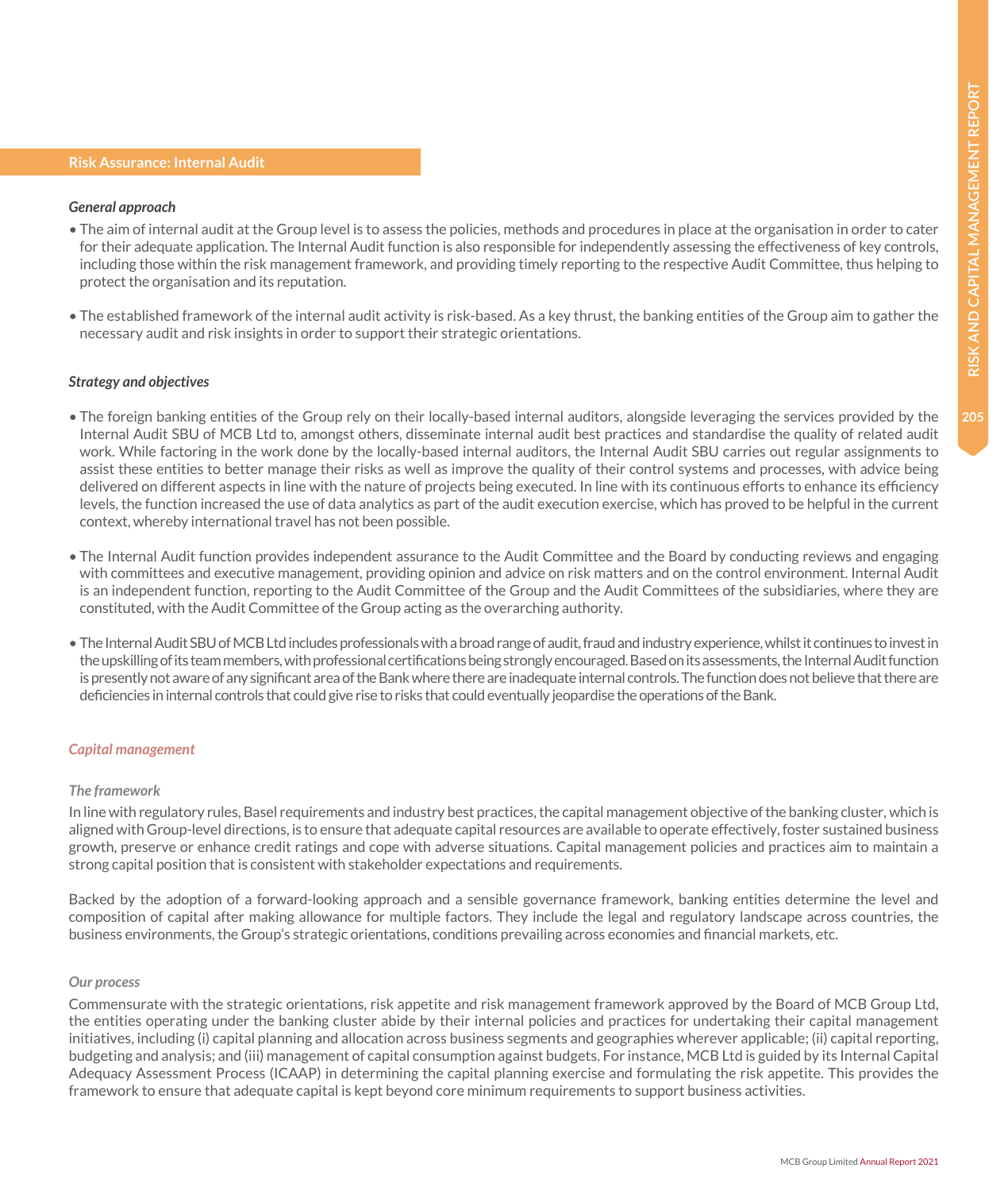*Internal Capital Adequacy Assessment Process of MCB Ltd*

#### **Framework**

The ICAAP framework has been developed and applied at the Bank pursuant to the issue of the Bank of Mauritius (BoM) Guideline on Supervisory Review Process in April 2010. The key objectives of ICAAP are as follows: (i) to provide an informative description of the methodology and procedures that the Bank uses to assess and mitigate its risks; and (ii) to make sure that adequate capital resources are kept to support risks faced beyond core minimum requirements. The ICAAP document, which is reviewed periodically, delineates the process through which the Bank assesses the required minimum capital to support its activities. It seeks to ensure that MCB remains well capitalised after considering material risks.

**Objectives**

• To provide an informative description of the methodology and procedures that the Bank uses to assess and mitigate its risks; and

• To make sure that adequate capital resources are kept to support risks faced beyond core minimum requirements

#### **Assessment and planning**

- Through the ICAAP, the Bank assesses its forecast capital supply and demand relative to its regulatory and internal capital targets under various scenarios. The Bank's capital plan is defined every year during the budgeting and strategic planning exercise, while financial year risk appetite limits are set by the Board. As for the Bank's exposures, they are monitored on a quarterly basis against those limits, with related insights being reported to the RMC.
- The capital plan includes a crisis management plan. The latter makes allowance for various measures that should help to rapidly mobilise additional capital if the need arises, with discussions thereon being held at Board level.

#### *Stress testing at MCB Ltd*

#### **Framework**

| <b>Risk identification</b> | • To detect and address existing or potential vulnerabilities such as unidentified and Bank-wide risk<br>concentrations or interactions among various types of risk, many of which may be overlooked when relying<br>purely on statistical risk management tools based on historical data                                                                                                                                                                                                                                                                                                                                                                                                                                             |
|----------------------------|---------------------------------------------------------------------------------------------------------------------------------------------------------------------------------------------------------------------------------------------------------------------------------------------------------------------------------------------------------------------------------------------------------------------------------------------------------------------------------------------------------------------------------------------------------------------------------------------------------------------------------------------------------------------------------------------------------------------------------------|
| <b>Risk assessment</b>     | • To promote a deep understanding of organisational vulnerabilities on the back of forward-looking risk<br>assessments; this helps to make risk more transparent via an estimation of scenario-based losses and to prevent<br>the development of any false sense of security about the Bank's resilience<br>. To evaluate the significance of risk faced during different phases, notably (i) during periods of favourable<br>economic and financial conditions given the subsequent lack of visibility over potentially negative future<br>developments; and (ii) during periods of business expansion when innovation leads to new products and services<br>for which no historical data is available for forecasting future trends |
|                            |                                                                                                                                                                                                                                                                                                                                                                                                                                                                                                                                                                                                                                                                                                                                       |
| <b>Risk mitigation</b>     | • To facilitate development of risk mitigation or contingency plans across stressed conditions<br>. To stimulate debates and raise awareness on the various risk aspects of our client portfolios among<br>Management, helped by (i) a well organised surveying of the operating context; (ii) an identification of the<br>most important risk factors; and (iii) a scanning of the horizon for potential stressful events                                                                                                                                                                                                                                                                                                            |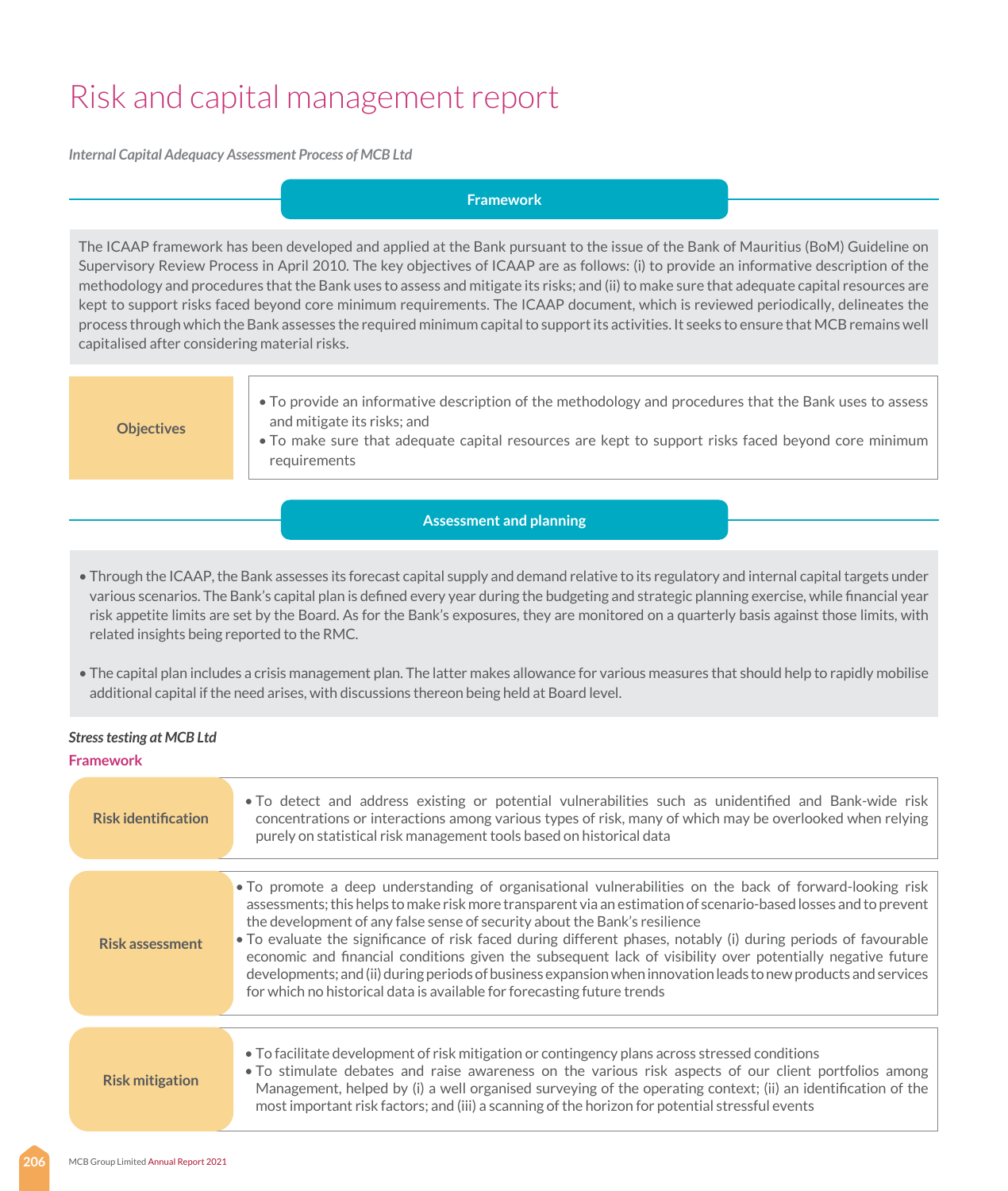#### **MCB Ltd: Results**

In FY 2020/21, the Bank conducted stress testing under various historical and stress test scenarios to assess the impact of unfavourable scenarios on key metrics. Forecasts are usually made over a three-year horizon. However, exceptionally in the context of the COVID-19 pandemic, given that the Bank was already in a stressed environment and due to the uncertainty on the recovery path of the global and local economy, it ran the stress scenarios over a one-year horizon. As such, MCB Ltd undertook a more thorough approach by defining 4 stress scenarios, as provided hereafter. The scenarios are regularly reviewed and fine-tuned to ensure that they remain relevant to the Bank's risk profile, activities as well as prevailing and forecasted economic conditions. MCB Ltd measured potential impacts on the following metrics: (i) Solvency: Capital adequacy ratio and Tier 1 ratio; (ii) Profitability: Net profit after tax; (iii) Asset quality: NPL ratio and cost of risk; and (iv) Liquidity: LCR, NFSR, Net Present Value (NPV) of Trading and Fair Value Through Other Comprehensive Income (FVTOCI) portfolio. The stress test results are reported and discussed at the RMC and the Board prior to being submitted to the BoM. Barring extreme cases, the recent analyses revealed that the Bank's capital adequacy ratio does not fall below the regulatory requirements in any of the 4 scenarios below based on the shape of the economic recovery.

| Scenario 1 | U shape with modest recovery starting second half of 2021                          |
|------------|------------------------------------------------------------------------------------|
| Scenario 2 | U shape with longer bottom down period and recovery starting only second half 2022 |
| Scenario 3 | L shape with further depression in 2021                                            |
| Scenario 4 | L shape with further depression in 2021 and full lockdown as from Feb/Mar 2021     |

#### *Internal Capital Adequacy Assessment Process of MCB Seychelles*

- During the year under review, MCB Seychelles prepared an ICAAP document, in line with the Central Bank of Seychelles implementation of a Risk-based Supervision framework to further bring the Seychelles banking sector in alignment with Basel II Accords.
- MCB Seychelles demonstrated that it had a robust internal assessment process for capital adequacy towards Pillar II risks to which it is exposed, as well as external risk factors.

#### **MCB Seychelles: Results**

The bank conducted stress tests under various scenarios to assess the impact of unfavourable events on its capital position. Barring extremely unrealistic events, its capital adequacy ratios remained within the regulatory thresholds within the six envisaged scenarios:

| Scenario 1 | COVID-19 pandemic persists beyond 2021 resulting in defaults on exposures of vulnerable sectors and a<br>further depreciation of the Seychelles Rupee |
|------------|-------------------------------------------------------------------------------------------------------------------------------------------------------|
| Scenario 2 | Three largest conglomerates default                                                                                                                   |
| Scenario 3 | Crash in the domestic property market                                                                                                                 |
| Scenario 4 | Reputation risk impacting the deposit base and liquidity position of the Bank coupled with an<br>additional increase of 10% in non-performing loans   |
| Scenario 5 | Combination of Scenario 1 & Scenario 4                                                                                                                |
| Scenario 6 | Combination of Scenario 1 & Scenario 3                                                                                                                |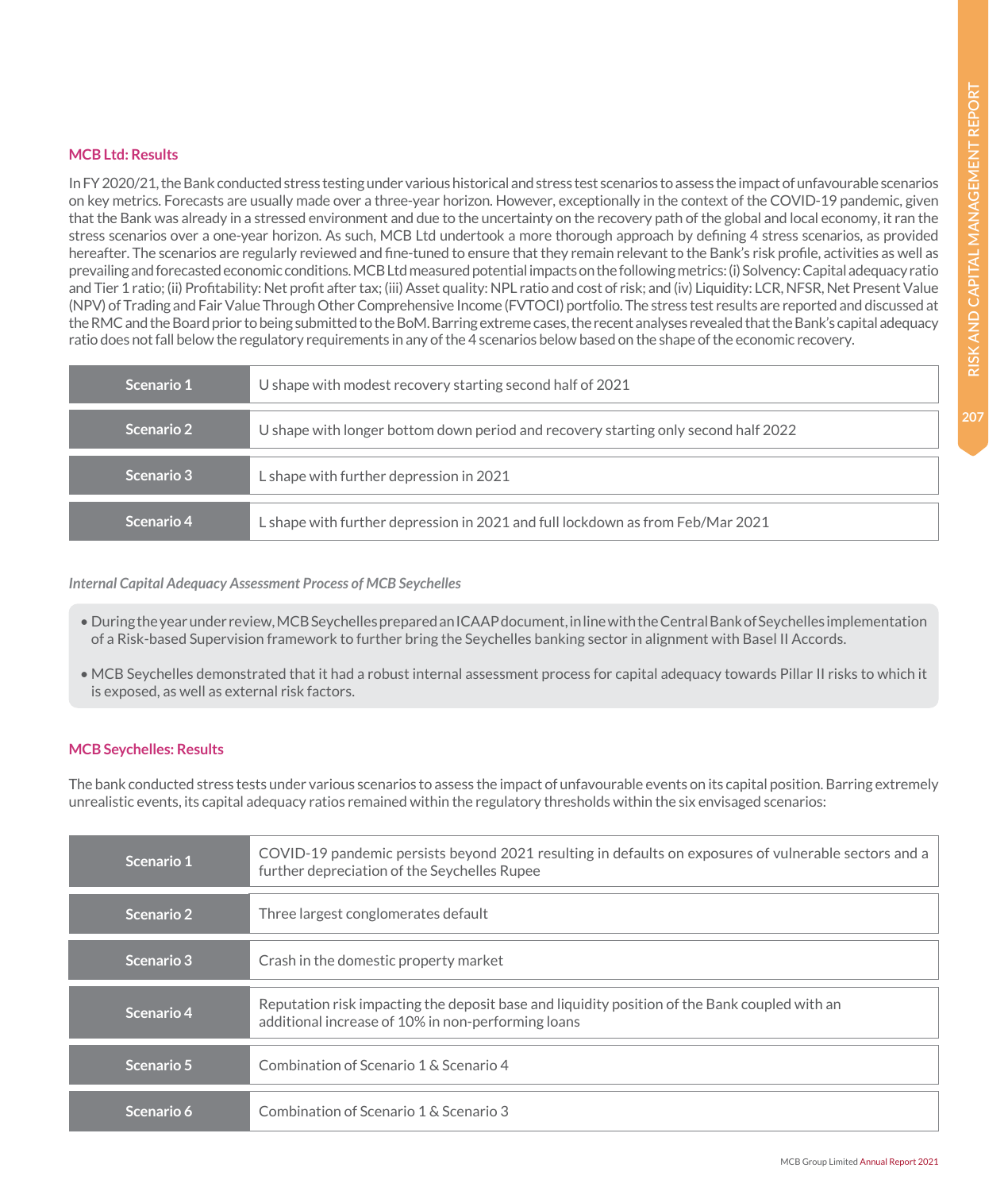#### *Capital position of banking entities*

The banking subsidiaries of the Group foster strict compliance with mandatory stipulations set by the regulators of their jurisdictions. In respect of MCB Ltd, the Bank uses the Basel II Standardised Approach to manage its credit and market risk exposures, with the Alternative Standardised Approach used for operational risk. As for determination of its capital resources, the Bank adheres to the BoM Guideline on Scope of Application of Basel III and Eligible Capital. It also complies with the Guideline for dealing with Domestic-Systemically Important Banks (D-SIB). Under the latter, banks are required to hold a capital surcharge or D-SIB buffer ranging from 1.0% to 2.5% of their riskweighted assets depending on their systemic importance. The assessment for determining domestic-systemically important banks is carried out on a yearly basis on end-June figures. As per the assessment carried out by the Central Bank, MCB Ltd features among the five banks that have been determined to be systemically important in our jurisdiction, based on the assessment of five factors, namely size, exposure to large groups, interconnectedness, complexity and substitutability.



#### **Regulatory ratios applicable to MCB Ltd** *(excluding COVID-19 capital requirement measures)*

 $\blacksquare$  Minimum Tier 1 CAR  $\blacksquare$  Capital Conservation Buffer  $\blacksquare$  D-SIB Buffer  $\blacksquare$  Minimum Total CAR

In May 2020, to provide additional flexibility to banks to support economic stakeholders, households and individuals impacted by the COVID-19 outbreak, the BoM deferred the Capital Conservation Buffer of 2.5% which was effective as from 1 January 2020 to 1 January 2021 such that banks will be required to maintain a Capital Conservation Buffer of 1.875% until 31 December 2020. This has been further deferred such that banks will be required to maintain a Capital Conservation Buffer of 1.875% until 31 March 2022. The minimum regulatory Tier 1 and capital adequacy ratios currently applicable to MCB are 12.375% and 14.375% respectively. In addition, the regulatory risk weights on certain categories of exposures including retail and residential mortgages were reviewed. As at 30 June 2021, the capital adequacy ratio and Tier 1 ratio of MCB stood at 16.8% and 15.8% respectively compared to 17.5% and 16.5% last year.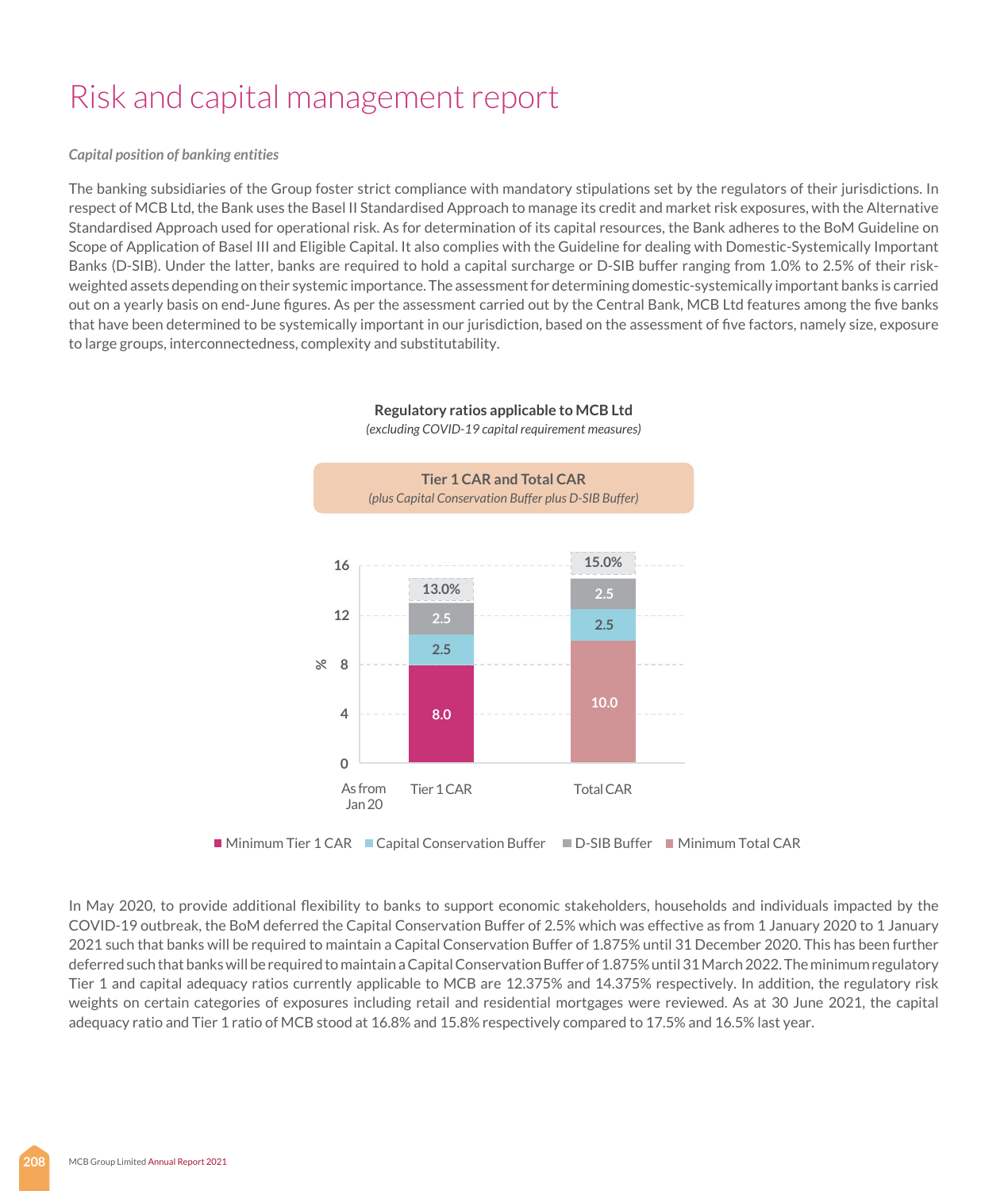As for the foreign banking entities, they are guided by the minimum regulatory ratios set out in the table below, with their respective capital adequacy ratios remaining comfortably above the applicable regulatory requirements.

#### **Minimum regulatory ratios applicable to the foreign banking entities**

|                        | <b>MCB Seychelles</b> | <b>MCB Maldives</b> | MCB Madagascar           |
|------------------------|-----------------------|---------------------|--------------------------|
| As at 30 June 2021     | %                     | %                   | %                        |
| Capital adequacy ratio | 12.0                  | 12.0                | 8.0                      |
| Tier 1 ratio           | 6.0                   | 6.0                 | $\overline{\phantom{a}}$ |

#### **Performance of the foreign banking entities**

| Capital adequacy       | <b>MCB Seychelles</b> | <b>MCB Maldives</b> | <b>MCB Madagascar</b> |
|------------------------|-----------------------|---------------------|-----------------------|
|                        | %                     | %                   | %                     |
| Capital adequacy ratio |                       |                     |                       |
| As at 30 June 2020     | 15.1                  | 46.0                | 17.0                  |
| As at 30 June 2021     | 14.9                  | 56.2                | 14.0                  |
| Tier 1 ratio           |                       |                     |                       |
| As at 30 June 2020     | 13.3                  | 35.7                | 13.6                  |
| As at 30 June 2021     | 14.3                  | 43.1                | 11.3                  |

#### *Capital position of the banking cluster on a consolidated basis*

The capital adequacy ratio of the banking cluster – as measured at the level of MCB Investment Holding Ltd on a consolidated basis – stood at 16.1% as at June 2021. The capital base was primarily made up of core capital, with the Tier 1 ratio standing at 15.1% as at June 2021. The following illustrations depict the capital adequacy ratios posted by the banking cluster and shed light on the distribution of risk-weighted assets by entity.

#### **Banking cluster: Distribution of capital metrics**





MCB Group Limited Annual Report 2021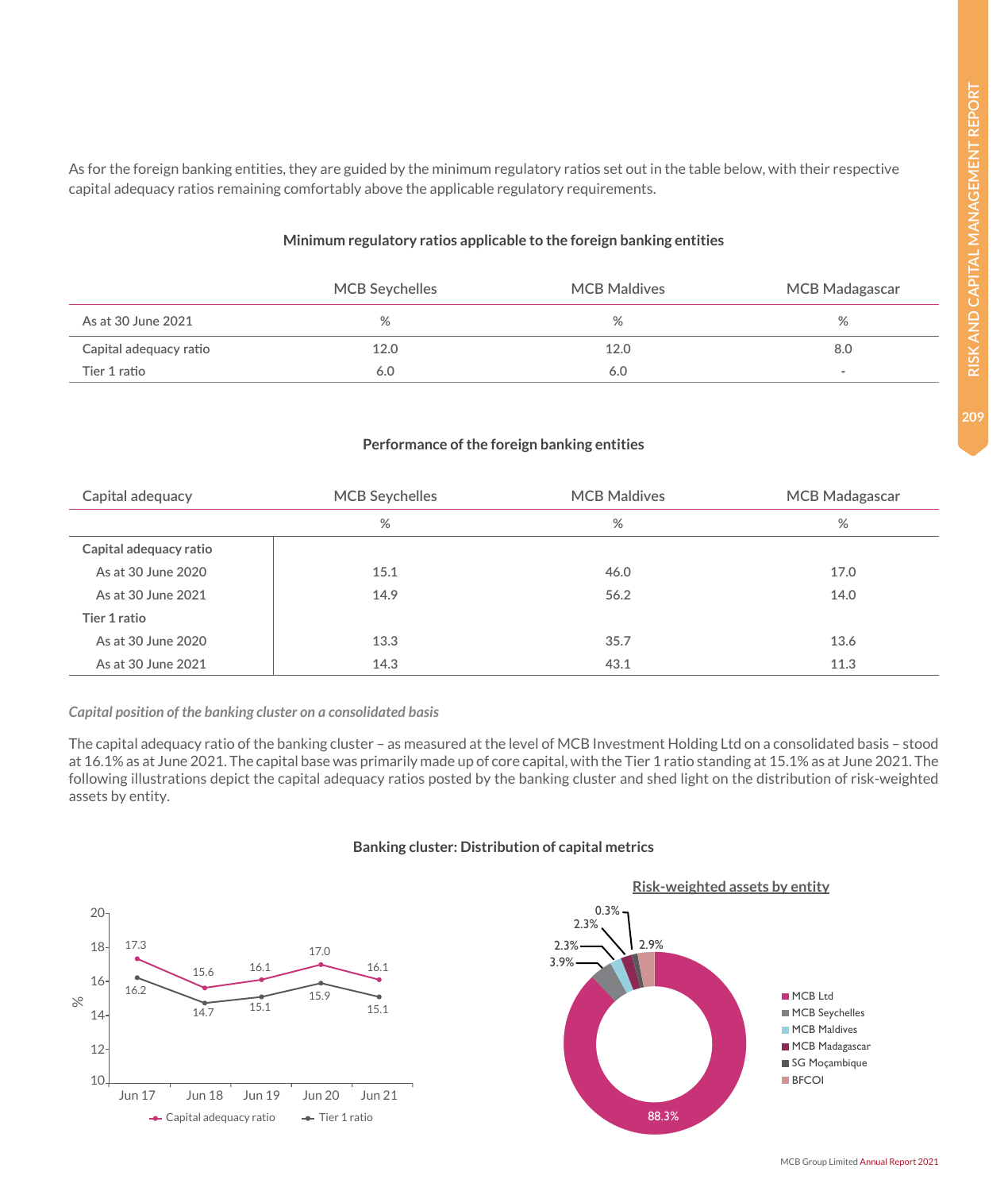#### **Non-banking financial and other investments clusters**

• While adhering to good corporate governance principles, entities within the non-banking cluster of the Group adopt appropriate frameworks and processes that allow for an effective identification and management of risks faced by their respective business activities.

#### *MCB Capital Markets Ltd and its subsidiaries*

- Certain subsidiaries of MCB Capital Markets Ltd (MCBCM) are regulated by the Financial Services Commission. MCBCM, which is required to comply with the National Code of Corporate Governance for Mauritius (2016), seeks to implement best practice risk management standards. The ultimate responsibility for managing risks rests with the Board of each subsidiary and material issues are escalated to the main Board via the Risk & Audit Committee.
- To ensure strong governance, several sub-committees have been set up to oversee critical areas of MCBCM's operations. An example is the management and administration of Collective Investment Schemes (CIS), where MCBCM has appointed a CIS Supervisory Committee with the responsibility to review and assess all aspects relating to CIS management, including risk, investment and administration.
- MCBCM recognises that financial products are becoming increasingly complex and regulated. Accordingly, it has a strong governance framework in place with a Financial Products Supervisory Committee, comprising all independent directors, with international expertise, of MCB Investment Management Ltd, being responsible to oversee all new product launches.
- An Investment Committee, chaired by an independent director, meets on a quarterly basis and scrutinises the portfolios and processes of MCB Investment Management. A Risk & Audit Committee has also been set up as a sub-committee of MCBCM.
- Day-to-day risk management is delegated to the management team of each MCBCM subsidiary and to MCBCM's Risk & Compliance (R&C) function, whose primary responsibilities are to *inter alia*: (i) assess all legal and regulatory obligations of MCBCM's businesses, ensuring compliance with all applicable laws, regulations and policies; (ii) provide risk-related advice, recommendations and compliance assurance to members of the boards and committees of MCBCM; (iii) coordinate all risk management and compliance matters; and (iv) investigate client complaints and any breaches of applicable laws, regulations and procedures.
- The Head of R&C reports directly to the Chief Executive Officer of MCBCM and also has direct reporting lines to certain Boards of subsidiaries and sub-committees of MCBCM in line with best practice. R&C submits a compliance report to the Boards of relevant MCBCM entities every six months and has the discretion to escalate critical issues on a more frequent basis, if necessary. All entities of MCBCM are subject to annual independent internal and external audits. The Risk & Audit Committee meets at least twice a year to review *inter alia* R&C's risk reports, audit findings, progress on previously identified issues and the audited financial statements of all legal entities.
- The MCBCM governance framework is set out below.

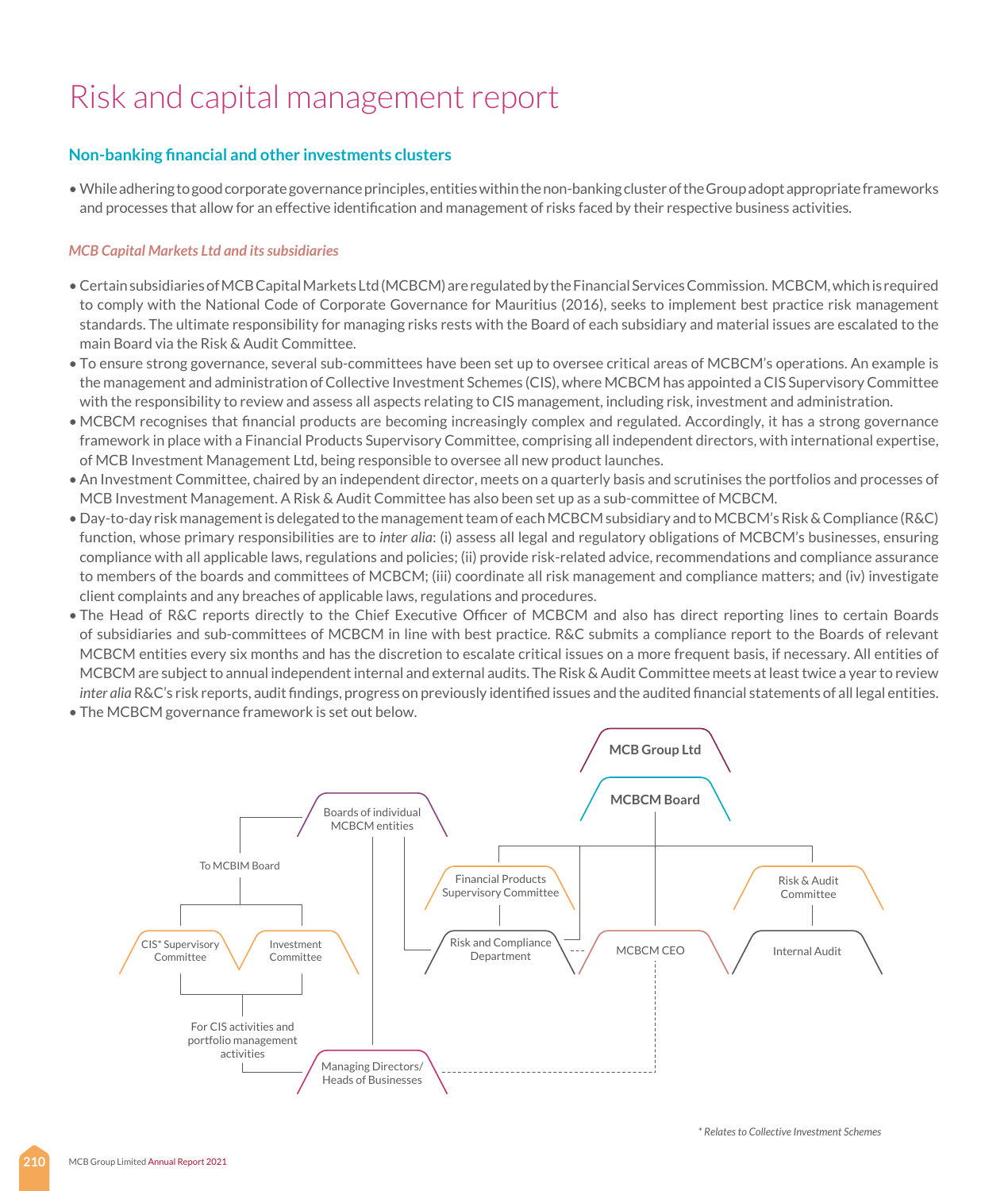**Key principles and considerations for risk management**

#### **Legal and regulatory**

- Recognising the need to adhere to international governance codes and standards, MCBCM has put in place a framework to manage its legal and regulatory risks. This is summarised below:
	- o Regular review of applicable laws and regulations to identify compliance gaps;
	- o Active involvement of MCBCM's Risk & Compliance and legal teams in the development of new products and services to ensure that they are in compliance with applicable laws and regulations prior to being launched;
	- o Monitoring of changes to the legal and regulatory frameworks and initiation of corrective actions as necessary; and
	- o Bi-annual monitoring exercises undertaken by the Risk & Compliance team to assess the level of compliance with laws and regulations, particularly with respect to anti-money laundering and financing of terrorism.

#### **Operations (people, processes and systems)**

• A significant proportion of R&C's resources is allocated to the management of operational risks. The methodology, which places particular emphasis on high volume businesses, is set out below.



• The initial stage of the above methodology includes *inter alia* formal reviews of procedures and processes, analysis of complaints and incident reports and review of new products and services. The output is then used to update MCBCM's risk maps, which address all material risks faced by the business and their pre-control ratings. These risks are eventually re-assessed taking into account existing controls and additional controls that are required to arrive at a post-control rating. Any residual post-control risks deemed material will lead to a re-design of the relevant controls until such risks are adequately addressed, mitigated or eliminated.